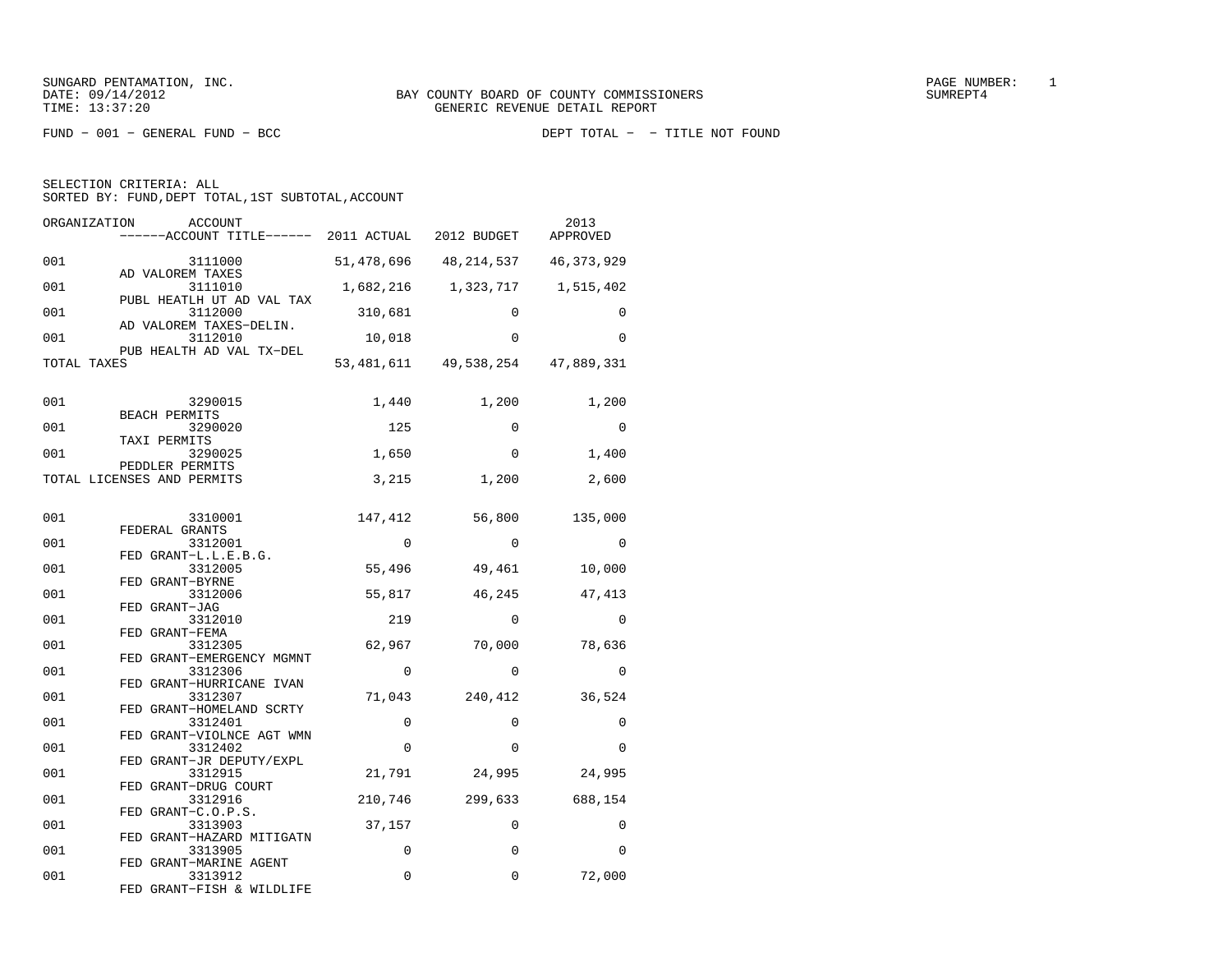FUND − 001 − GENERAL FUND − BCC DEPT TOTAL − − TITLE NOT FOUND

| ORGANIZATION | ACCOUNT                               |             |                               | 2013        |
|--------------|---------------------------------------|-------------|-------------------------------|-------------|
|              |                                       |             |                               | APPROVED    |
| 001          | 3315001                               | 938,766     | $\mathbf 0$                   | $\Omega$    |
| 001          | FED GRANT-CDBG<br>3315009             | $\Omega$    | $\Omega$                      | $\Omega$    |
| 001          | FED GRANT-FEMA FLOOD<br>3316901       | $\mathbf 0$ | 0                             | $\Omega$    |
| 001          | FED GRANT-CSBG<br>3316903             | $\Omega$    | $\Omega$                      | $\Omega$    |
|              | FED GRANT-CHILD HOME SOC              |             |                               |             |
| 001          | 3317001<br>FED GRANT-PIER             | 30,957      | $\mathbf 0$                   | 0           |
| 001          | 3330001<br>FED PMT IN LIEU OF TAXES   | 88,245      | $\Omega$                      | $\Omega$    |
| 001          | 3340001<br>STATE GRANTS               | $\mathbf 0$ | $\Omega$                      | $\Omega$    |
| 001          | 3341001<br>ST GRANT-CIV TRAFFIC OFFC  | $\mathbf 0$ | 0                             | 0           |
| 001          | 3342006                               | $\Omega$    | $\Omega$                      | $\Omega$    |
| 001          | ST GRANT-MUTUAL AID/HURR<br>3342007   | 31,344      | 56,000                        | 59,000      |
| 001          | ST GRANT-EMERGENCY MANGMT<br>3342008  | 25,573      | 28,167                        | 28,167      |
| 001          | ST GRANT-VICTIMS OF CRIME<br>3342009  | $\mathbf 0$ | $\mathbf 0$                   | $\mathbf 0$ |
| 001          | GRANT-DRUG CONTROL<br>3342011         | 1,008,705   | $\Omega$                      | $\Omega$    |
|              | ST GRANT-EOC BUILDING                 |             |                               |             |
| 001          | 3342016<br>ST GRANT-EM ASSISTANCE     | 122,284     | 105,000                       | 105,806     |
| 001          | 3347001<br>GRANT-BAY CO LIBRARY<br>SТ | $\Omega$    | $\Omega$                      | $\Omega$    |
| 001          | 3347005<br>ST GRANT-FRDAP             | $\mathbf 0$ | $\Omega$                      | 0           |
| 001          | 3347010<br>STATE GRANT-HP WALK TRAIL  | $\Omega$    | $\Omega$                      | $\Omega$    |
| 001          | 3347015                               | $\mathbf 0$ | $\Omega$                      | $\Omega$    |
| 001          | ST GRANT-BOATING IMPRV<br>3347906     | $\mathbf 0$ | 60,000                        | $\Omega$    |
| 001          | ST GRANT-FISH & WILDLIFE<br>3349005   | $\Omega$    | $\mathbf 0$                   | $\Omega$    |
| 001          | ST GRANT-CSS OP CENTER<br>3351200     |             | 3,080,852 2,882,934 3,150,649 |             |
| 001          | ST REV SHARING PROCEEDS<br>3351300    | 41,064      | 45,900                        | 45,900      |
| 001          | LICENSES-INSURANCE AGENTS<br>3351400  | 25,211      | 24,000                        | 24,000      |
|              | LICENSES-MOBILE HOME                  |             |                               |             |
| 001          | 3351500<br>LICENSES-ALCOHOLIC BEVRGE  | 90,916      | 92,000                        | 92,000      |
| 001          | 3351601<br>PARI MUTUEL TAXES          | 235,417     | 235,418 235,418               |             |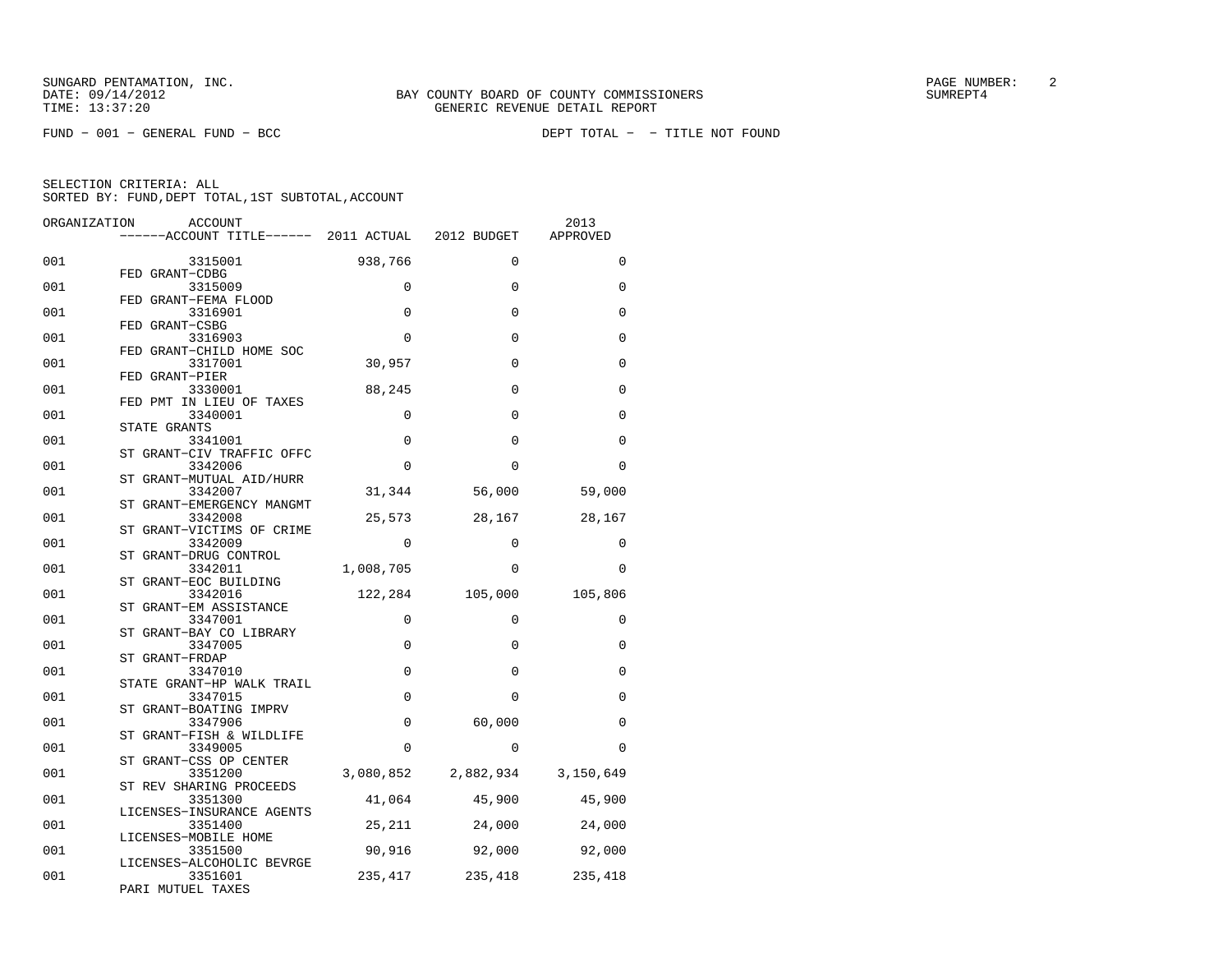FUND − 001 − GENERAL FUND − BCC DEPT TOTAL − − TITLE NOT FOUND

| ORGANIZATION | <b>ACCOUNT</b><br>------ACCOUNT TITLE------ 2011 ACTUAL 2012 BUDGET |             |                               | 2013<br>APPROVED    |
|--------------|---------------------------------------------------------------------|-------------|-------------------------------|---------------------|
| 001          | 3351800                                                             |             | 9,691,564 9,845,363 9,712,124 |                     |
| 001          | SALES TAX-LCL GOV/1/2 CEN<br>3351905                                | $\Omega$    | $\Omega$                      | $\Omega$            |
| 001          | ST INCENTIVE PAY TITLEIVD<br>3351920                                | 50,338      | 0                             | $\Omega$            |
| 001          | ST REIMB-SRV OF PRCSS/SHF<br>3354902                                | $\Omega$    | $\Omega$                      | $\Omega$            |
| 001          | MOTOR FUEL USE TAX<br>3355010                                       | 174,920     | 65,000                        | 62,000              |
| 001          | S.H.I.P. PROGRAM<br>3355012<br>REIMB-S.H.I.P. FUNDS                 | 99,609      | 100,000                       | 100,000             |
| 001          | 3356010<br>ST SHARED REV-CHOOSE LIFE                                | $\Omega$    | $\Omega$                      | $\Omega$            |
| 001          | 3357001<br>FLA BOATING IMPRV PROGRAM                                |             | 95,511 100,000                | 100,000             |
| 001          | 3359001<br>ST REIMB-DEPENDENCY CASES                                | $\Omega$    | $\Omega$                      | $\Omega$            |
| 001          | 3360001<br>STATE PMT IN LIEU OF TXS                                 | 0           | $\Omega$                      | 88,250              |
|              | TOTAL INTERGOVERNMENTAL REVENUE                                     |             | 16,493,922 14,427,328         | 14,896,036          |
| 001          | 3413000                                                             |             | 2,861,445 2,210,005 2,033,906 |                     |
|              | CHRGS ADMIN FEES                                                    |             |                               |                     |
| 001          | 3413005<br>CHRGS-NON ADV ASSESS FEE                                 | 60,919      | $\Omega$                      | $\Omega$            |
| 001          | 3415101                                                             | $\Omega$    | $\Omega$                      | $\Omega$            |
| 001          | FEES-UNCLAIMED TX CERTIF.<br>3415105                                | 48,733      | 50,000                        | 50,000              |
| 001          | FEES-TAX DEED EXCESS<br>3415201                                     | 235,528     | 325,000                       | 325,000             |
| 001          | CHRGS FOR SRV/SHERIFF/CIV<br>3415401<br>FEES-COUNTY & CIRCUIT CRT   | $\mathbf 0$ | 0                             | $\Omega$            |
| 001          | 3415406<br>FEES-PARTICIPANT/DRUG CRT                                | 7,319       | 10,000                        | 10,000              |
| 001          | 3419002<br>COPIES                                                   | 84          | 150                           | 150                 |
| 001          | 3419010<br>VAB FEE (\$15)                                           | 6,295       | $\Omega$                      | $\Omega$            |
| 001          | 3421005<br>CHRGS FOR SRV-SHERIFF/SRO                                | 515,492     | 515,491                       | 515,491             |
| 001          | 3421010<br>CHRGS FOR SRV-SHER/CALLWY                                | 1,244,372   |                               | 1,244,372 1,306,591 |
| 001          | 3421012<br>CHRGS FOR SRV-SHER/BOOT                                  | $\Omega$    | $\Omega$                      | $\Omega$            |
| 001          | 3421015<br>CHRGS FOR SRV-SHERIFF                                    | 6,873       | 0                             | $\Omega$            |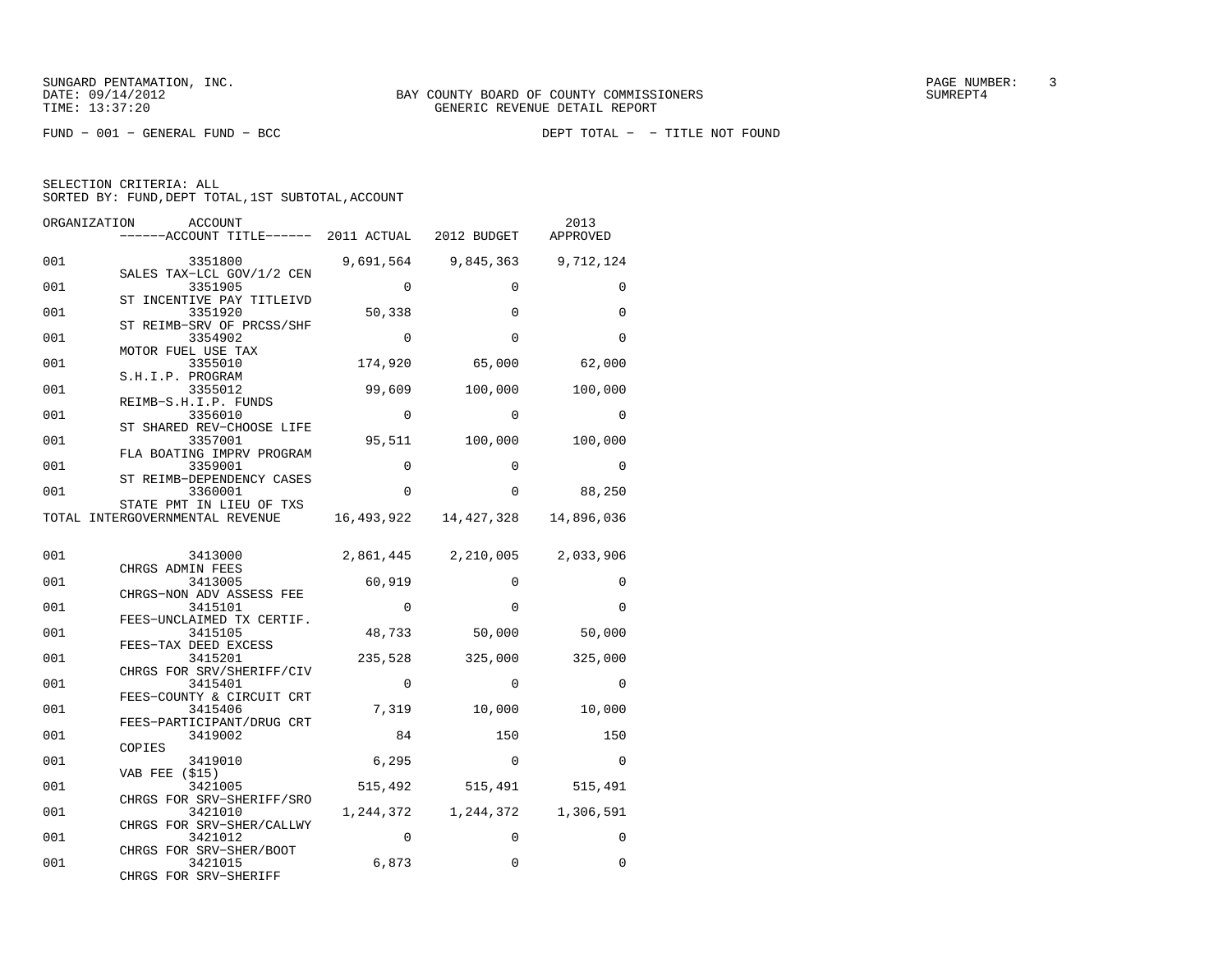SUNGARD PENTAMATION, INC.<br>
BAY COUNTY BOARD OF COUNTY COMMISSIONERS AND SUNREPT4 SUMREPT4

SELECTION CRITERIA: ALL

| ORGANIZATION | ACCOUNT                                                  |             |             | 2013     |
|--------------|----------------------------------------------------------|-------------|-------------|----------|
|              | ------ACCOUNT TITLE------ 2011 ACTUAL 2012 BUDGET        |             |             | APPROVED |
| 001          | 3423000<br>CHRGS FOR SRV-FED PRISNRS                     | 233,511     | 334,000     | 340,100  |
| 001          | 3429015<br>CHRG FOR SRV-COMM PLANNG                      | 70,403      | 50,000      | 61,750   |
| 001          | 3429016                                                  | 244,255     | 257,418     | 257,782  |
| 001          | CHRG FOR SRV-GIS<br>3429018<br>CHRGS FOR SRV-EMG PLAN RV | 9,750       | 8,160       | 8,160    |
| 001          | 3449005<br>CHRGS FOR SERVICES-TRANSP                     | $\Omega$    | $\Omega$    | $\Omega$ |
| 001          | 3464010<br>FEES-ANIMAL CONTROL                           | 685,788     | 567,000     | 550,087  |
| 001          | 3469010<br>FEES-MEDICAL EXAMINER                         | 329,542     | 325,110     | 332,839  |
| 001          | 3469020<br>FEES-MORGUE USE                               | 1,225       | $\Omega$    | 0        |
| 001          | 3472903<br>$FEES - PIER$                                 | 361,550     | 300,600     | 342,000  |
| 001          | 3472905<br>FEES-LEAGUE/HARDERS PARK                      | 21,750      | 25,000      | 25,000   |
| 001          | 3472907<br>FEES-FIELD USAGE                              | 44,729      | 45,000      | 45,000   |
| 001          | 3472909<br>FEES-HARDER'S CONCESSION                      | $\Omega$    | $\Omega$    | $\Omega$ |
| 001          | 3472910<br>LEASE PAYMENT-HARDERS PRK                     | 3,000       | 3,000       | 3,000    |
| 001          | 3472911<br>LEASE-COUNTY PIER                             | 28,648      | $\Omega$    | 33,600   |
| 001          | 3472912<br>LEASE-ADMIN CAFE                              | 3,000       | 2,400       | 2,400    |
| 001          | 3472915<br>RENTALS-NSP                                   | 38,039      | $\Omega$    | $\Omega$ |
| 001          | 3475905<br>RENTAL FEES-COMMUNITY BLD                     | 6,225       | 4,200       | 4,200    |
| 001          | 3481303<br>FEES-CTY CT/CRM/INCARCRTN                     | 27,327      | 33,000      | 33,000   |
| 001          | 3481401<br>FEES-CJTF/CTY.CT./CRML                        | $\mathbf 0$ | 0           | 0        |
| 001          | 3481402<br>FEES-DRUG ABUSE/CO CT/CRM                     | 30,511      | 33,000      | 33,000   |
| 001          | 3482201<br>FEES-CIR. CT./CRIMINAL                        | $\mathbf 0$ | $\mathbf 0$ | 0        |
| 001          | 3482305<br>CHRGS SVC-CT REP/CIR/CRM                      | $\Omega$    | $\Omega$    | 0        |
| 001          | 3482401<br>FEES-CJTF/CIR.CT./CRML                        | $\Omega$    | $\Omega$    | 0        |
| 001          | 3482402<br>FEES-DRUG ABUSE/CIRCT/CRM                     | 10,815      | 2,000       | 2,000    |
| 001          | 3485401<br>FEES-CJTF/TRAFFIC                             | $\Omega$    | $\Omega$    | 0        |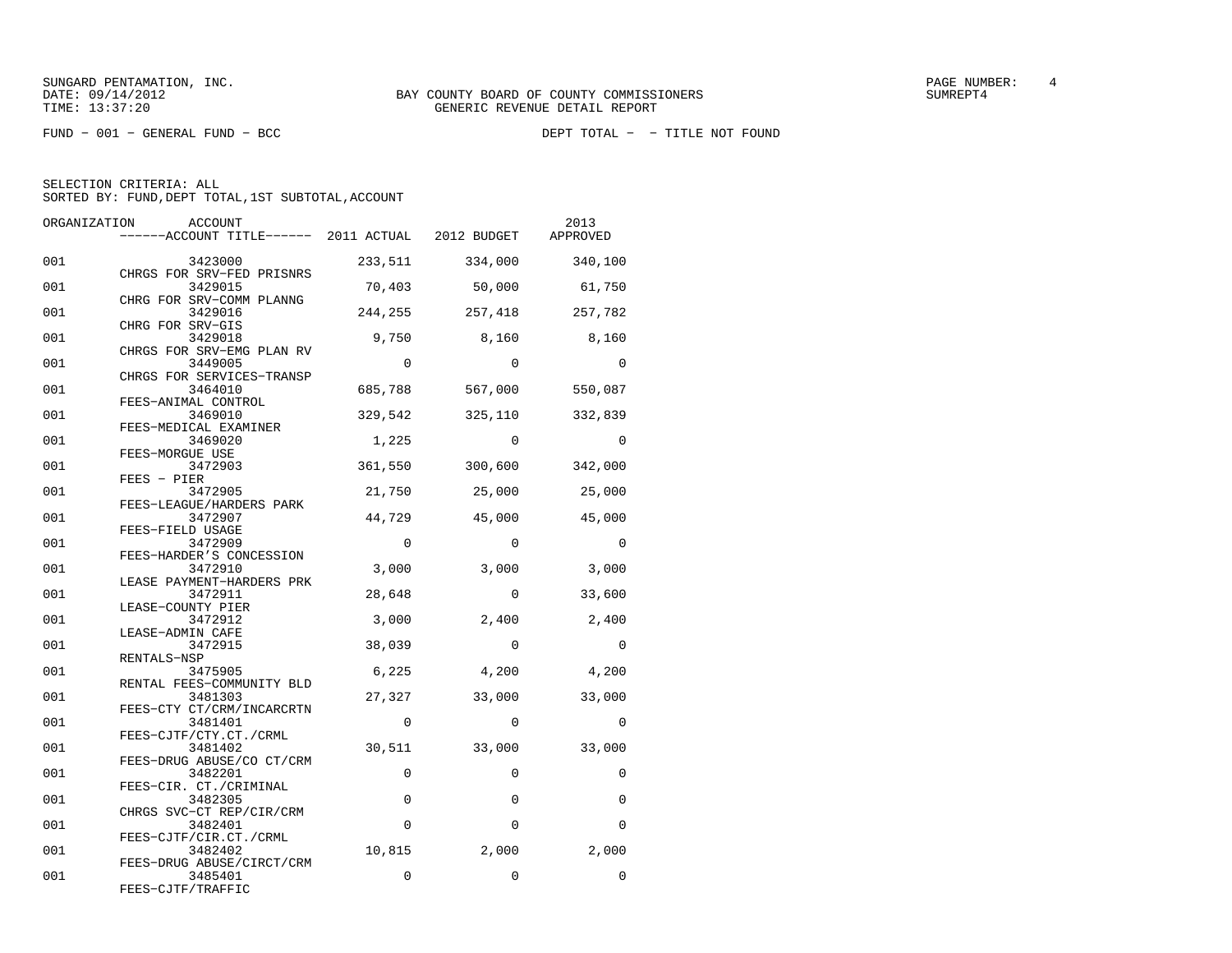FUND − 001 − GENERAL FUND − BCC DEPT TOTAL − − TITLE NOT FOUND

SELECTION CRITERIA: ALL

| SORTED BY: FUND, DEPT TOTAL, 1ST SUBTOTAL, ACCOUNT |
|----------------------------------------------------|
|----------------------------------------------------|

| ORGANIZATION | ACCOUNT<br>------ACCOUNT TITLE------ 2011 ACTUAL        |             | 2012 BUDGET         | 2013<br>APPROVED |
|--------------|---------------------------------------------------------|-------------|---------------------|------------------|
| 001          | 3486501                                                 | $\Omega$    | $\Omega$            | $\Omega$         |
| 001          | REIMB-CONFLICT CASES<br>3490001                         | 21,492      | $\Omega$            | $\Omega$         |
|              | OTHER CHARGES FOR SERVICE<br>TOTAL CHARGES FOR SERVICES |             | 7,158,620 6,344,906 | 6,315,056        |
| 001          | 3489201                                                 | 278,424     | 275,000             | 299,250          |
| 001          | FEES-PUBLIC RECORDS (\$2)<br>3489310                    | 76,211      | 83,000              | 83,000           |
| 001          | CRT COST-INNV CRT PG(25%)<br>3489320                    | 76,211      | 83,000              | 83,000           |
| 001          | CRT COST-LEGAL AID (25%)<br>3489330                     | 76,211      | 83,000              | 83,000           |
| 001          | CRT COST-LAW LIBRARY (25%)<br>3489340                   | 76,211      | 83,000              | 83,000           |
| 001          | CRT COST-TEEN COURT (25%)<br>3489390                    | 115,224     | 128,000             | 128,000          |
| 001          | CRT COST-CRIME PREVENTION<br>3489501                    | 860,602     | 725,000             | 725,000          |
| 001          | CRT FACILITY SURCHRG(\$15)<br>3489504                   | $\Omega$    | $\Omega$            | <sup>0</sup>     |
|              | COURT FACILITY FUNDS<br>TOTAL COURT RELATED REVENUES    | 1,559,094   | 1,460,000           | 1,484,250        |
|              |                                                         |             |                     |                  |
| 001          | 3511000<br>COURT CASES-FINES & FORE.                    | $\Omega$    | $\Omega$            | 0                |
| 001          | 3511010                                                 | $\Omega$    | $\Omega$            | $\Omega$         |
| 001          | FINES-SCHOOL CROSSING GRD<br>3512001                    | 62,025      | 90,000              | 90,000           |
| 001          | CONFISCATED PROPERTY<br>3540005                         | 6,679       | 5,000               | 5,000            |
| 001          | FINES-CODE ENFORCEMENT<br>3591000                       | 10,652      | 14,500              | 14,500           |
|              | RESTITUTION-COURT ORDERED<br>TOTAL FINES & FORFEITS     | 79,355      | 109,500             | 109,500          |
|              |                                                         |             |                     |                  |
| 001          | 3620010<br>RENT INCOME                                  | 15,259      | 8,178               | 8,178            |
| 001          | 3640010<br>SALE OF FIXED ASSETS                         | 40,383      | $\Omega$            | $\Omega$         |
| 001          | 3649018<br>SALE OF SURPLUS LAND                         | $\mathbf 0$ | $\mathbf 0$         | 0                |
| 001          | 3660001<br>CONTRIBUTIONS-PRIVATE SRC                    | 6,937       | $\Omega$            | $\Omega$         |
| 001          | 3660007<br>CONTRIB-OTHER GOVT UNITS                     | 5,548       | 0                   | $\Omega$         |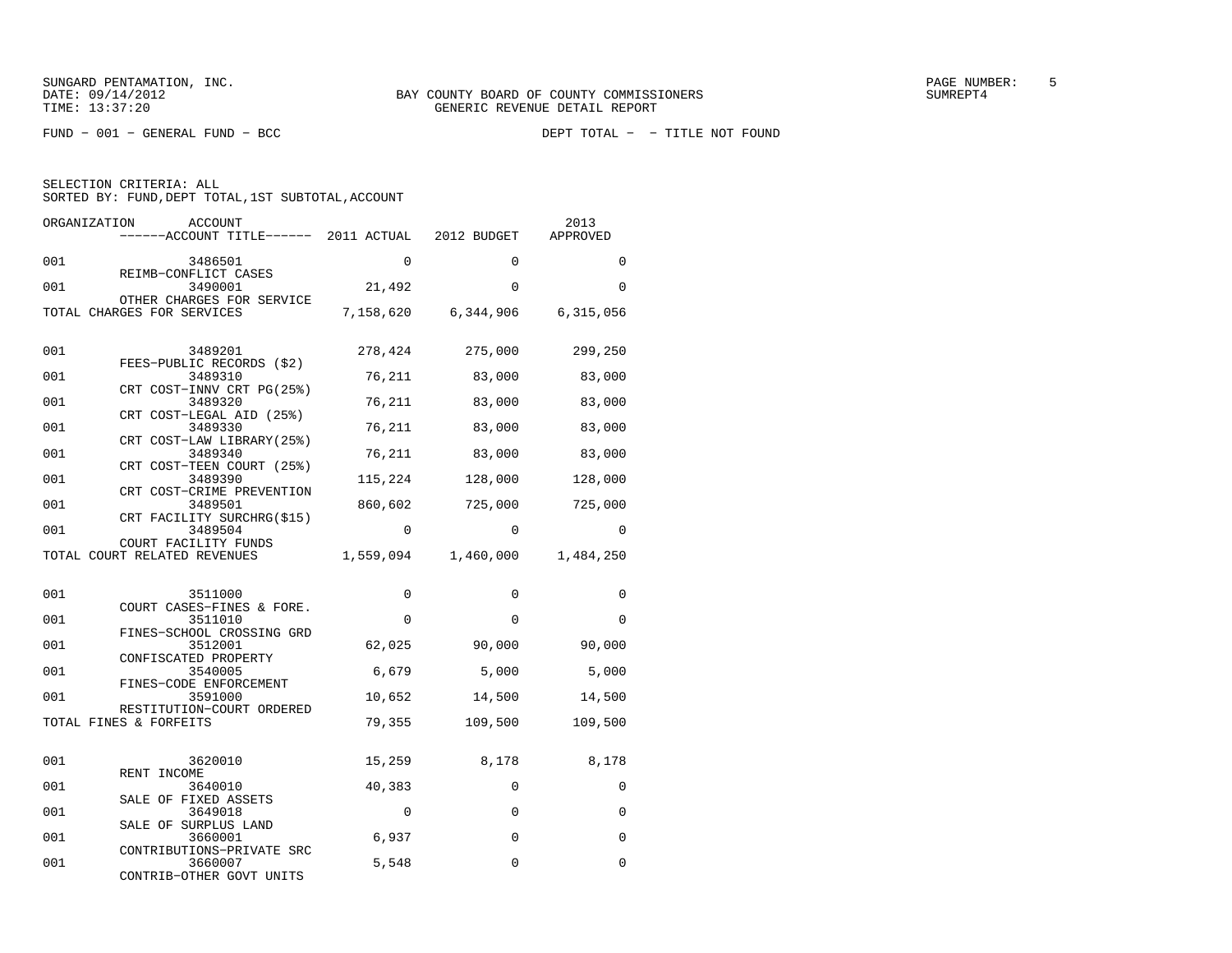FUND − 001 − GENERAL FUND − BCC DEPT TOTAL − − TITLE NOT FOUND

SELECTION CRITERIA: ALL

| ORGANIZATION<br><b>ACCOUNT</b><br>------ACCOUNT TITLE------ 2011 ACTUAL 2012 BUDGET |             |             | 2013<br>APPROVED |
|-------------------------------------------------------------------------------------|-------------|-------------|------------------|
| 001<br>3670001                                                                      | 46,305      | 160,000     | 160,000          |
| GAIN/LOSS ON SALE INVSTMT<br>001<br>3699001                                         | 38,186      | 10,200      | 23,750           |
| OTHER MISC REVENUE<br>001<br>3699003                                                | 9,647       | 10,000      | 10,000           |
| MISC REV-LAW LIBRARY<br>001<br>3699007                                              | $\Omega$    | $\Omega$    | $\Omega$         |
| HOUSING AUTHORITY PGM FEE<br>001<br>3699010                                         | 258,059     | 250,000     | 250,000          |
| TELEPHONE COMMISSIONS<br>001<br>3699012                                             | $\Omega$    | $\Omega$    | $\Omega$         |
| INSURANCE PROCEEDS<br>001<br>3699015                                                | 400,061     | 282,993     | 282,993          |
| CHARGES ATTORNEY<br>TOTAL MISCELLANEOUS REVENUE                                     | 820,386     | 721,371     | 734,921          |
|                                                                                     |             |             |                  |
| 001<br>3611100<br>INTEREST-POOL                                                     | 111,770     | 83,000      | 83,000           |
| 001<br>3611112<br>INTEREST-SHIP MTG                                                 | 1,747       | $\Omega$    | $\Omega$         |
| 001<br>3611120<br>INTEREST-NOTES RECEIVABLE                                         | $\Omega$    | $\Omega$    | $\Omega$         |
| 001<br>3613005                                                                      | 33,400      | $\Omega$    | $\Omega$         |
| UNREALZD GAIN/LOSS INVEST<br>TOTAL INTEREST EARNINGS                                | 146,916     | 83,000      | 83,000           |
| 001<br>3632705                                                                      | 9,218       | 9,100       | 9,100            |
| IMPACT FEES-LIBRARY<br>001<br>3632707                                               | 36,782      | 38,500      | 38,500           |
| IMPACT FEES-PARKS<br>TOTAL SPECIAL ASSESSMENTS                                      | 45,999      | 47,600      | 47,600           |
|                                                                                     |             |             |                  |
| 001<br>3810001<br>TRNSF FRM GENERAL FD(001)                                         | 0           | 0           | $\Omega$         |
| 001<br>3810130<br>TRNSF FRM PUB SAFETY(130)                                         | $\Omega$    | 0           | $\Omega$         |
| 001<br>3810167                                                                      | 685,000     | $\Omega$    | $\Omega$         |
| TRNSF FRM MSBU (167)<br>001<br>3810303                                              | 0           | $\Omega$    | $\Omega$         |
| TRNSF FRM SALES TX 2002<br>001<br>3810304                                           | $\mathbf 0$ | $\mathbf 0$ | 0                |
| TRNSF FRM JAIL 06 BND PRJ<br>001<br>3810305                                         | $\mathbf 0$ | $\Omega$    | $\Omega$         |
| TRNSF FRM CAP IMP 07<br>001<br>3810380                                              | 0           | 0           | $\Omega$         |
| TRNSF FRM C G GEN FUND                                                              |             |             |                  |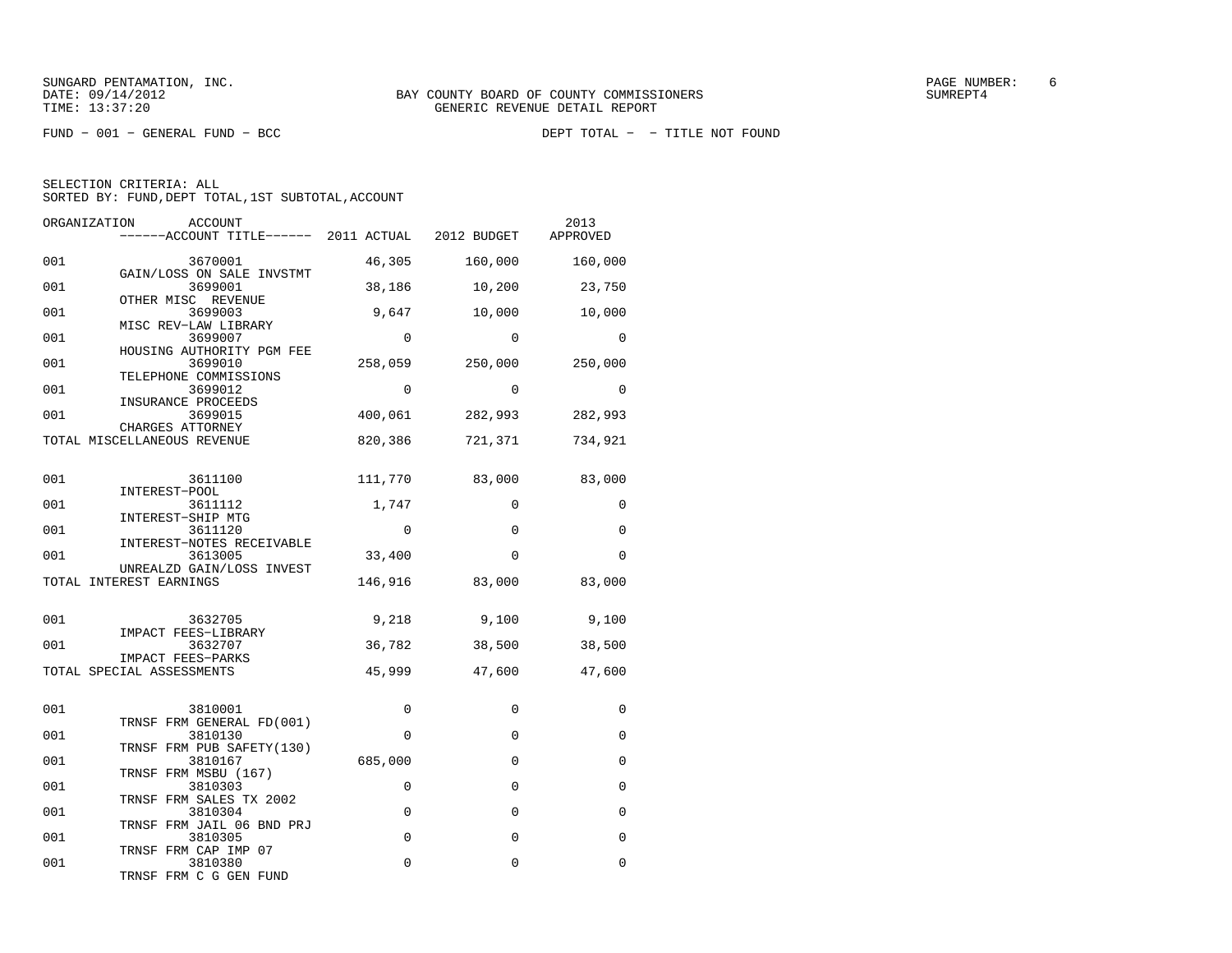FUND − 001 − GENERAL FUND − BCC DEPT TOTAL − − TITLE NOT FOUND

| ORGANIZATION<br>ACCOUNT<br>------ACCOUNT TITLE------ 2011 ACTUAL |             | 2012 BUDGET                   | 2013<br>APPROVED               |
|------------------------------------------------------------------|-------------|-------------------------------|--------------------------------|
| 001<br>3810383                                                   | 0           | $\Omega$                      | 0                              |
| TRNSF FRM CG CRA<br>3810430<br>001                               | 350,000     | $\mathbf 0$                   | $\mathbf 0$                    |
| TRNSF FRM SOLID WSTE (430)<br>001<br>3810440                     | 0           | $\Omega$                      | $\mathbf 0$                    |
| TRNSF FRM BLDG SAFETY-440<br>001<br>3810501                      | 935,000     | $\mathbf{0}$                  | $\mathbf 0$                    |
| TRNSF FRM INTRNL SVC(501)<br>001<br>3810505                      | 0           | $\Omega$                      | $\mathbf 0$                    |
| TRNSF FRM WORK COMP (505)<br>001<br>3810506                      | $\mathbf 0$ | $\mathbf{0}$                  | $\mathbf 0$                    |
| TRNSF FRM INSUR TRST(506)<br>001<br>3830001                      | $\mathbf 0$ | $\Omega$                      | $\Omega$                       |
| PRINCIPAL-SHIP MTG<br>001<br>3840005                             | $\mathbf 0$ | $\mathbf 0$                   | $\mathbf 0$                    |
| LOAN PROCEEDS<br>001<br>3840010                                  | $\mathbf 0$ | $\mathbf 0$                   | $\mathbf 0$                    |
| <b>BOND PROCEEDS</b><br>001<br>3862000                           | 94,973      | 10,000                        | 10,000                         |
| EXCESS FEES-CLERK OF CRT<br>001<br>3864000                       | 613,720     | 15,000                        | 85,500                         |
| EXCESS FEES-SHERIFF<br>001<br>3866000                            | 5           | 500                           | 9,500                          |
| EXCESS FEES-PROP APPRAISR<br>001<br>3867000                      |             | 2,592,287 2,954,344 3,107,609 |                                |
| EXCESS FEES-TAX COLLECTOR<br>001<br>3868000                      | 26,978      | 2,550                         | 14,250                         |
| EXCESS FEES-SUP OF ELECTN<br>001<br>3899995                      | $\mathbf 0$ |                               | $0 \qquad \qquad$<br>3,800,000 |
| RESERVE RELEASE-CASH FWD<br>001<br>3899996<br>RESERVE RELEASE    | $\mathbf 0$ | 1,702,189                     | 890,249                        |
| 001<br>3899998<br>BALANCE FWD-BOND PROCEEDS                      | $\mathsf 0$ | 964,323                       | $\Omega$                       |
| 001<br>3899999<br>BALANCE FWD-CASH FORWARD                       | $\mathbf 0$ |                               | 12,500,000 4,600,000           |
| TOTAL OTHER REVENUE SOURCES                                      | 5,297,963   | 18,148,906                    | 12,517,108                     |
| TOTAL TITLE NOT FOUND                                            | 85,087,083  | 90,882,065                    | 84,079,402                     |
| TOTAL GENERAL FUND - BCC                                         | 85,087,083  | 90,882,065                    | 84,079,402                     |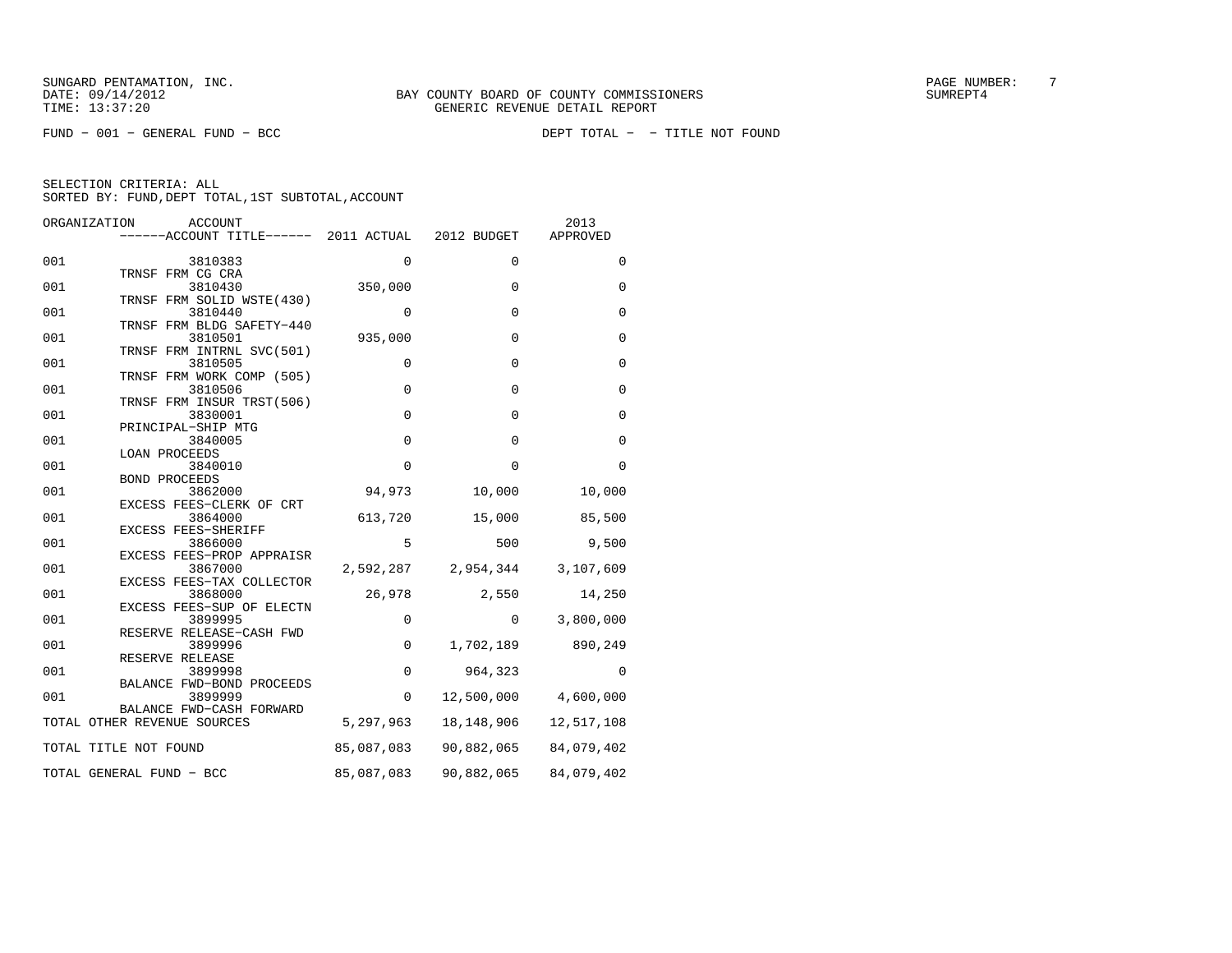| SELECTION CRITERIA: ALL |  |  |                                                    |  |
|-------------------------|--|--|----------------------------------------------------|--|
|                         |  |  | SORTED BY: FUND, DEPT TOTAL, 1ST SUBTOTAL, ACCOUNT |  |

| ORGANIZATION<br><b>ACCOUNT</b><br>------ACCOUNT TITLE------ 2011 ACTUAL 2012 BUDGET |             |                               | 2013<br>APPROVED |
|-------------------------------------------------------------------------------------|-------------|-------------------------------|------------------|
| 101<br>3800000                                                                      | 0           | $\Omega$                      | $\Omega$         |
| OTHER REVENUE SOURCES<br>TOTAL TITLE NOT FOUND                                      | $\mathbf 0$ | $\Omega$                      | 0                |
| 101<br>3123001<br>CO GAS TAX-NINTH CENT                                             | 1,009,429   | 966,934                       | 966,934          |
| 3124101<br>101                                                                      | $\Omega$    | 2,197,665                     | 2,197,665        |
| LOCAL OPT GAS TAX/1ST-4TH<br>101<br>3124102                                         | 564,685     | 549,416                       | 1,098,832        |
| LOCAL OPT GAS TAX/5TH-6TH<br>101<br>3124201                                         | 972         | 912                           | 912              |
| LOCAL ALT FUEL USER FEE<br>101<br>3150001                                           | $\Omega$    |                               | 878,227 950,000  |
| COMMUNICATION SVC TAX<br>TOTAL TAXES                                                |             | 1,575,086 4,593,154           | 5, 214, 343      |
| 101<br>3310001                                                                      | $\Omega$    | $\Omega$                      | 4,654,931        |
| FEDERAL GRANTS<br>101<br>3312010                                                    | 270,930     | $\Omega$                      | 0                |
| FED GRANT-FEMA<br>101<br>3312306                                                    | $\Omega$    | $\Omega$                      | $\Omega$         |
| FED GRANT-HURRICANE IVAN<br>101<br>3314902                                          | $\Omega$    | $\Omega$                      | 998,500          |
| FED GRANT-BALDWIN WIDEN<br>101<br>3314903                                           | $\mathbf 0$ | $\Omega$                      | 0                |
| FED GRANT-TRAFFIC<br>101<br>3314905                                                 | $\Omega$    | $\Omega$                      | $\Omega$         |
| FED GRANT-GRAND LAGOON                                                              |             |                               |                  |
| 101<br>3314909<br>FED GRANT-WEST BAY BRDG                                           | $\Omega$    | $\Omega$                      | 0                |
| 101<br>3340001<br>STATE GRANTS                                                      | $\mathbf 0$ | 1,014,855                     | 0                |
| 101<br>3342006<br>ST GRANT-MUTUAL AID/HURR                                          | $\mathbf 0$ | $\Omega$                      | 0                |
| 101<br>3344902<br>ST GRANT-FDOT TRF SAFETY                                          | $\mathbf 0$ | 155,940                       | 0                |
| 101<br>3344908<br>ST GRANT-NW FL WTR MGT                                            | $\Omega$    | $\Omega$                      | $\Omega$         |
| 101<br>3344920                                                                      | 1,338,078   | $\Omega$                      | 0                |
| ST GRANT-INTELL TRNSP SYS<br>101<br>3354901                                         | 135,460     | 128,424                       | 128,424          |
| MOTOR FUEL TAX REBATE<br>3354902<br>101                                             | 5,107       | 8,206                         | 8,206            |
| MOTOR FUEL USE TAX<br>101<br>3354905                                                | 438,669     | 438,640                       | 438,640          |
| CONSTITUTIONAL GAS TX-20%<br>3354906<br>101<br>CONSTITUTIONAL GAS TX-80%            |             | 1,754,674 1,754,558 1,754,558 |                  |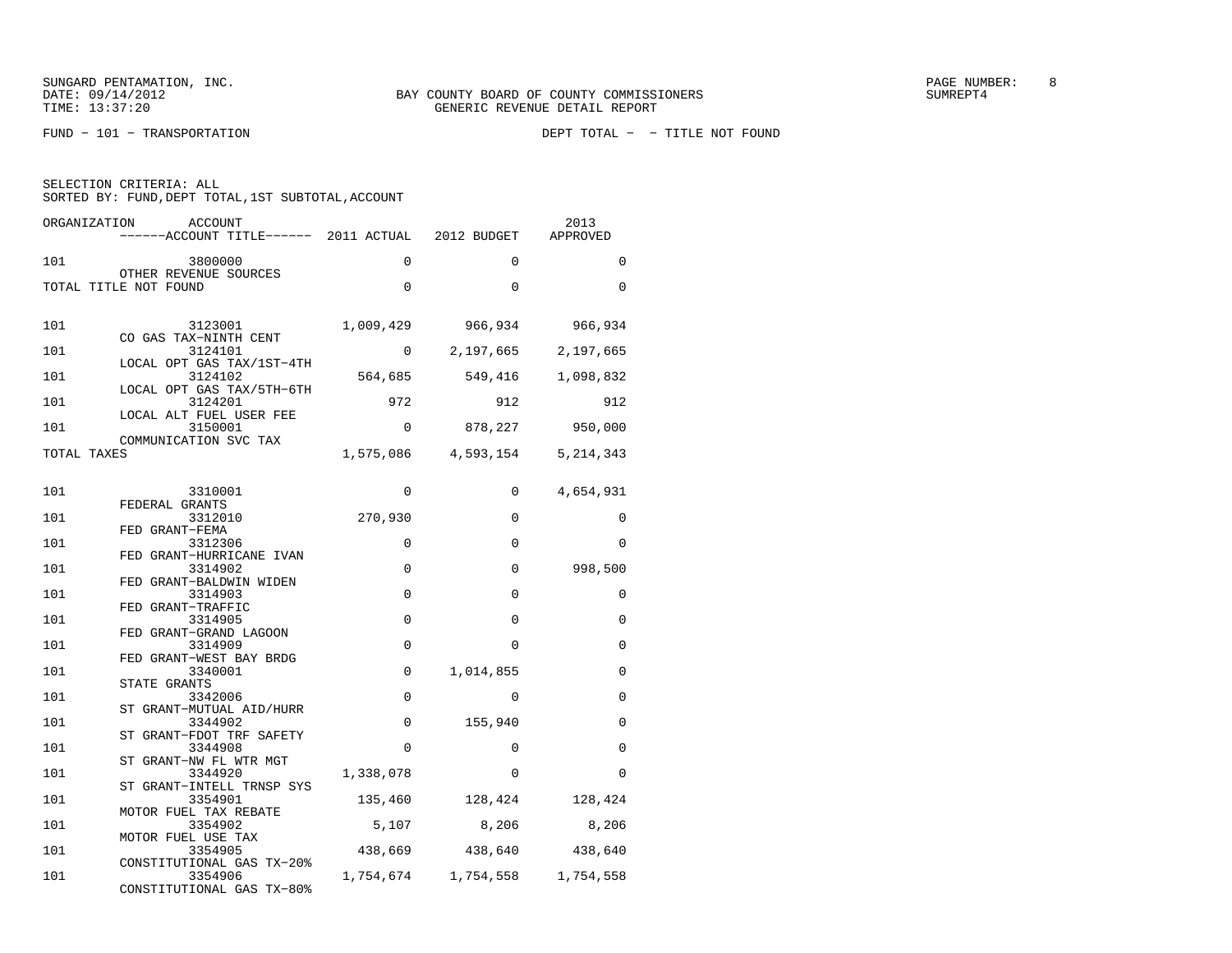| ORGANIZATION<br>ACCOUNT<br>------ACCOUNT TITLE------ 2011 ACTUAL |             | 2012 BUDGET                   | 2013<br>APPROVED |
|------------------------------------------------------------------|-------------|-------------------------------|------------------|
| 101<br>3354910                                                   |             | 957,240 976,009               | 976,009          |
| CO. GAS TAX-POUR OVER/7TH<br>101<br>3354915                      | $\Omega$    | $\Omega$                      | $\Omega$         |
| CO GAS TX-9TH CENT DIESEL<br>101<br>3354920                      | 121         | 95                            | $\Omega$         |
| STATE ALT. FUEL USER FEE<br>101<br>3360001                       | $\Omega$    | $\Omega$                      | $\Omega$         |
| STATE PMT IN LIEU OF TXS<br>TOTAL INTERGOVERNMENTAL REVENUE      |             | 4,900,278 4,476,727 8,959,268 |                  |
| 101<br>3449010                                                   | 259,502     | 147,915                       | 250,000          |
| CHRGS FOR SRV-SIGNS/SIGNL<br>101<br>3490001                      | 18,269      | 243,873                       | 25,000           |
| OTHER CHARGES FOR SERVICE<br>TOTAL CHARGES FOR SERVICES          | 277,771     | 391,788                       | 275,000          |
| 101<br>3640010                                                   | 186,959     | 350,000                       | 350,000          |
| SALE OF FIXED ASSETS<br>101<br>3659010                           | 4,914       | $\Omega$                      | $\Omega$         |
| SALE OF SURPLUS OR SCRAP<br>101<br>3660007                       | 0           | 491,534                       | 400,000          |
| CONTRIB-OTHER GOVT UNITS<br>101<br>3699001                       | 1,083       | 510                           | 510              |
| OTHER MISC REVENUE<br>101<br>3699012                             | $\Omega$    | $\Omega$                      | $\Omega$         |
| INSURANCE PROCEEDS<br>TOTAL MISCELLANEOUS REVENUE                |             | 192,956 842,044               | 750,510          |
| 101<br>3611100                                                   | 10,818      | 41,582                        | 45,981           |
| INTEREST-POOL<br>101<br>3611135                                  | $\mathbf 0$ | $\Omega$                      | 9,300            |
| INTEREST-PART. PAVING<br>101<br>3613005                          | 1,094       | $\Omega$                      | $\Omega$         |
| UNREALZD GAIN/LOSS INVEST<br>TOTAL INTEREST EARNINGS             | 11,912      | 41,582                        | 55,281           |
| 101<br>3631005                                                   | 0           | 0                             | 100,000          |
| SPEC ASSESS-PART. PAVING<br>101<br>3631007                       | $\mathbf 0$ | $\Omega$                      | 1,030            |
| MSBU-ADMINISTRATIVE FEES<br>101<br>3631010                       | $\mathbf 0$ | 1,750,000                     | 1,750,000        |
| STORMWATER UTIL ASSESS<br>TOTAL SPECIAL ASSESSMENTS              | 0           | 1,750,000                     | 1,851,030        |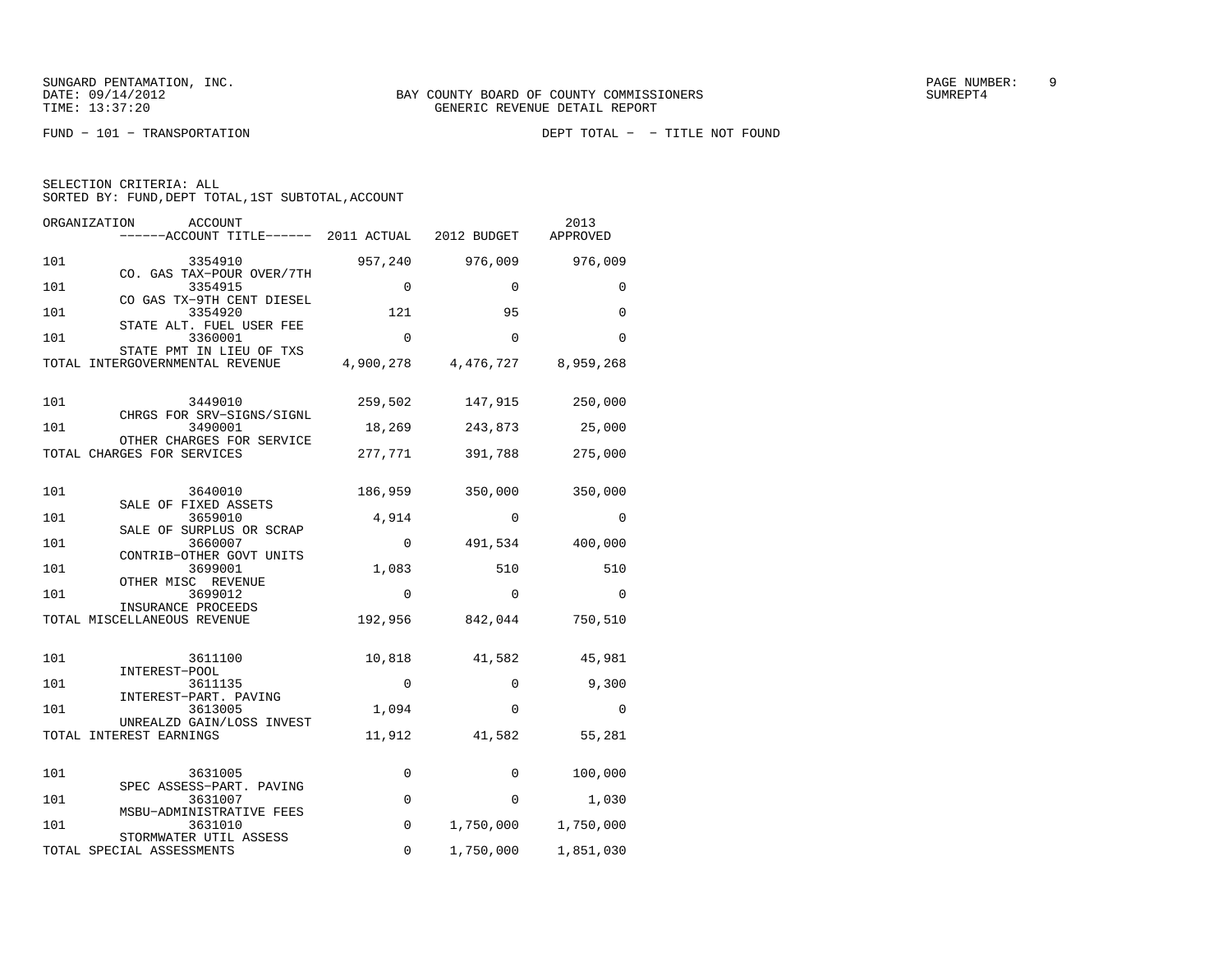|  | SELECTION CRITERIA: ALL                            |  |  |
|--|----------------------------------------------------|--|--|
|  | SORTED BY: FUND, DEPT TOTAL, 1ST SUBTOTAL, ACCOUNT |  |  |

| ORGANIZATION<br>ACCOUNT<br>-----ACCOUNT TITLE------        | 2011 ACTUAL | 2012 BUDGET | 2013<br>APPROVED |
|------------------------------------------------------------|-------------|-------------|------------------|
| 101<br>3810001                                             | 1,700,000   | 3,300,000   | 1,499,679        |
| TRNSF FRM GENERAL FD(001)<br>101<br>3810380                | $\Omega$    | 0           | 0                |
| TRNSF FRM C G GEN<br>FUND<br>101<br>3840005                | 0           | 0           | 0                |
| LOAN PROCEEDS<br>101<br>3899996                            | $\Omega$    | 0           | 0                |
| RESERVE RELEASE<br>101<br>3899999                          | $\Omega$    | 3,300,000   | 2,354,000        |
| BALANCE FWD-CASH FORWARD<br>TOTAL<br>OTHER REVENUE SOURCES | 1,700,000   | 6,600,000   | 3,853,679        |
| TOTAL TITLE NOT FOUND                                      | 8,658,003   | 18,695,295  | 20,959,111       |
| TOTAL TRANSPORTATION                                       | 8,658,003   | 18,695,295  | 20,959,111       |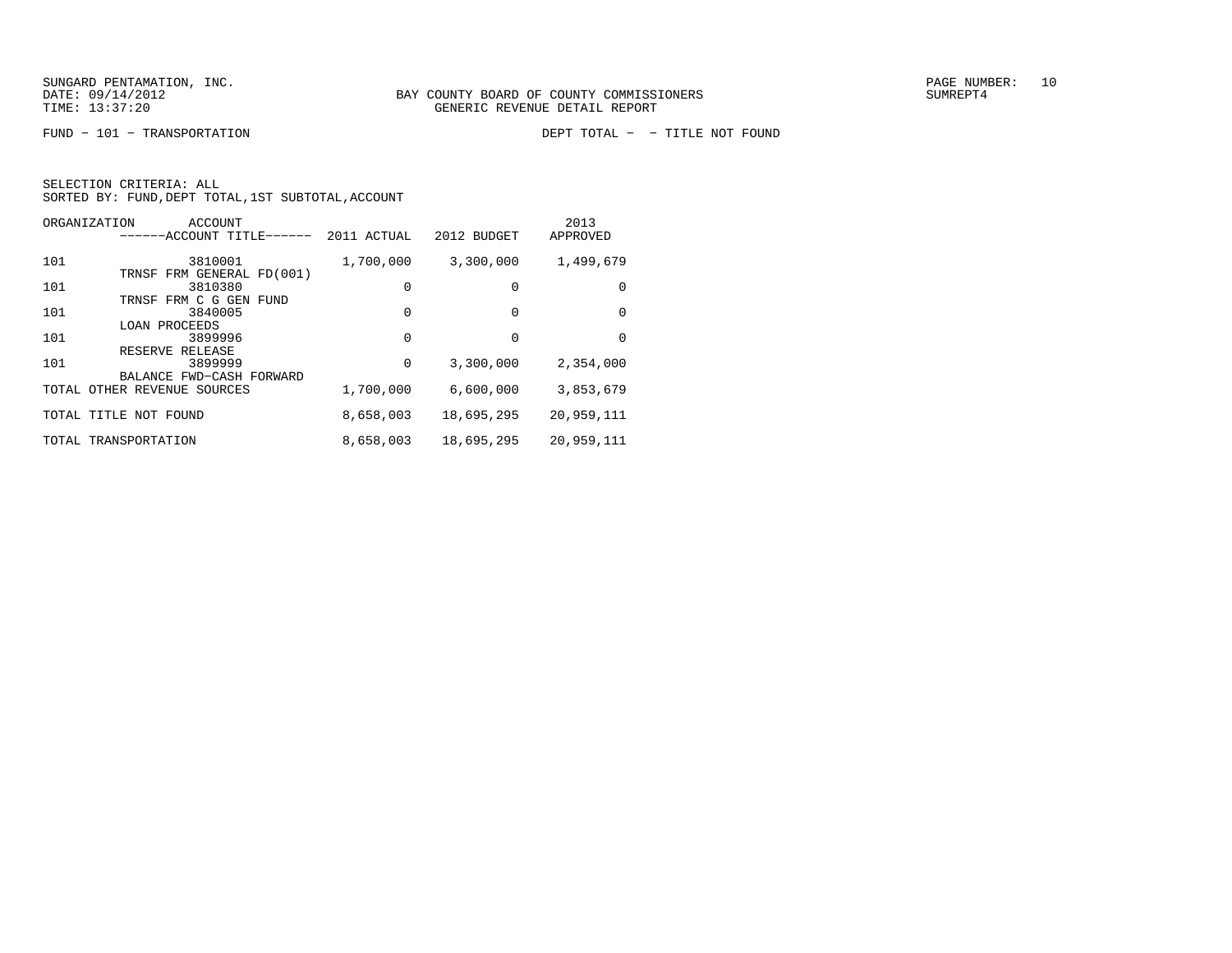FUND − 105 − TRANSPORTATION−ROAD/BRDGS DEPT TOTAL − − TITLE NOT FOUND

SELECTION CRITERIA: ALL

| ORGANIZATION | ACCOUNT<br>------ACCOUNT TITLE------ 2011 ACTUAL 2012 BUDGET                           |            |              | 2013<br>APPROVED |
|--------------|----------------------------------------------------------------------------------------|------------|--------------|------------------|
| 105          | 3124101<br>LOCAL OPT GAS TAX/1ST-4TH                                                   | 2,258,739  | $\mathbf 0$  | 0                |
| 105          | 3150001<br>COMMUNICATION SVC TAX                                                       | 969,415    | $\Omega$     | 0                |
| TOTAL TAXES  |                                                                                        | 3,228,154  | $\Omega$     | $\Omega$         |
| 105          | 3310001                                                                                | 2,284,559  | $\Omega$     | 0                |
| 105          | FEDERAL GRANTS<br>3314902                                                              | $\Omega$   | $\Omega$     | $\Omega$         |
| 105          | FED GRANT-BALDWIN WIDEN<br>3314904                                                     | $\Omega$   | $\Omega$     | $\Omega$         |
| 105          | FED GRANT-390 WIDENING<br>3314905                                                      | 7,404,340  | $\Omega$     | $\Omega$         |
| 105          | FED GRANT-GRAND LAGOON<br>3314906                                                      | $\Omega$   | $\Omega$     | $\Omega$         |
| 105          | FED GRANT-390 & TRNSMTTR<br>3314907                                                    | 243,191    | $\Omega$     | $\Omega$         |
| 105          | FED GRANT-PEDESTRIAN FACL<br>3314908                                                   | 438,812    | $\mathbf{0}$ | 0                |
|              | FED GRANT-GAME FRM/TRNSM<br>3330001                                                    | 0          | $\Omega$     |                  |
| 105          | FED PMT IN LIEU OF TAXES                                                               |            |              | 0                |
| 105          | 3340001<br>STATE GRANTS                                                                | $\Omega$   | $\Omega$     | $\Omega$         |
| 105          | 3343106<br>ST GRANT-FLA ENTERPRISE                                                     | $\Omega$   | $\Omega$     | $\Omega$         |
| 105          | 3344905<br>ST GRANT-HIGHWAY BEAUTIF.                                                   | $\Omega$   | $\Omega$     | 0                |
| 105          |                                                                                        | $\Omega$   | $\Omega$     | $\mathbf 0$      |
| 105          |                                                                                        | $\Omega$   | $\Omega$     | 0                |
| 105          | S1 SIME 3344906<br>ST GRANT-TITUS ROAD<br>3344909<br>ST GRANT-BRIDGE STREET<br>3344910 | $\Omega$   | $\Omega$     | $\Omega$         |
| 105          | 3344911                                                                                | $\Omega$   | $\Omega$     | $\Omega$         |
| 105          | ST GRANT-390 & TRNSMITTER<br>3344912                                                   | $\Omega$   | $\Omega$     | 0                |
| 105          | ST GRANT-231 & TRNSMITTER<br>3344915                                                   | $\Omega$   | $\Omega$     | 0                |
| 105          | ST GRANT-BLUE SPRGS BRDG<br>3344916                                                    | $\Omega$   | $\Omega$     | $\Omega$         |
| 105          | ST GRANT-RD 2321 INTRSCTN<br>3344917                                                   | $\Omega$   | $\Omega$     | $\Omega$         |
|              | ST GRANT-MERRIT BWN SDWLK<br>TOTAL INTERGOVERNMENTAL REVENUE                           | 10,370,902 | 0            | 0                |
|              |                                                                                        |            |              |                  |
| 105          | 3449010<br>CHRGS FOR SRV-SIGNS/SIGNL                                                   | 0          | $\Omega$     | $\Omega$         |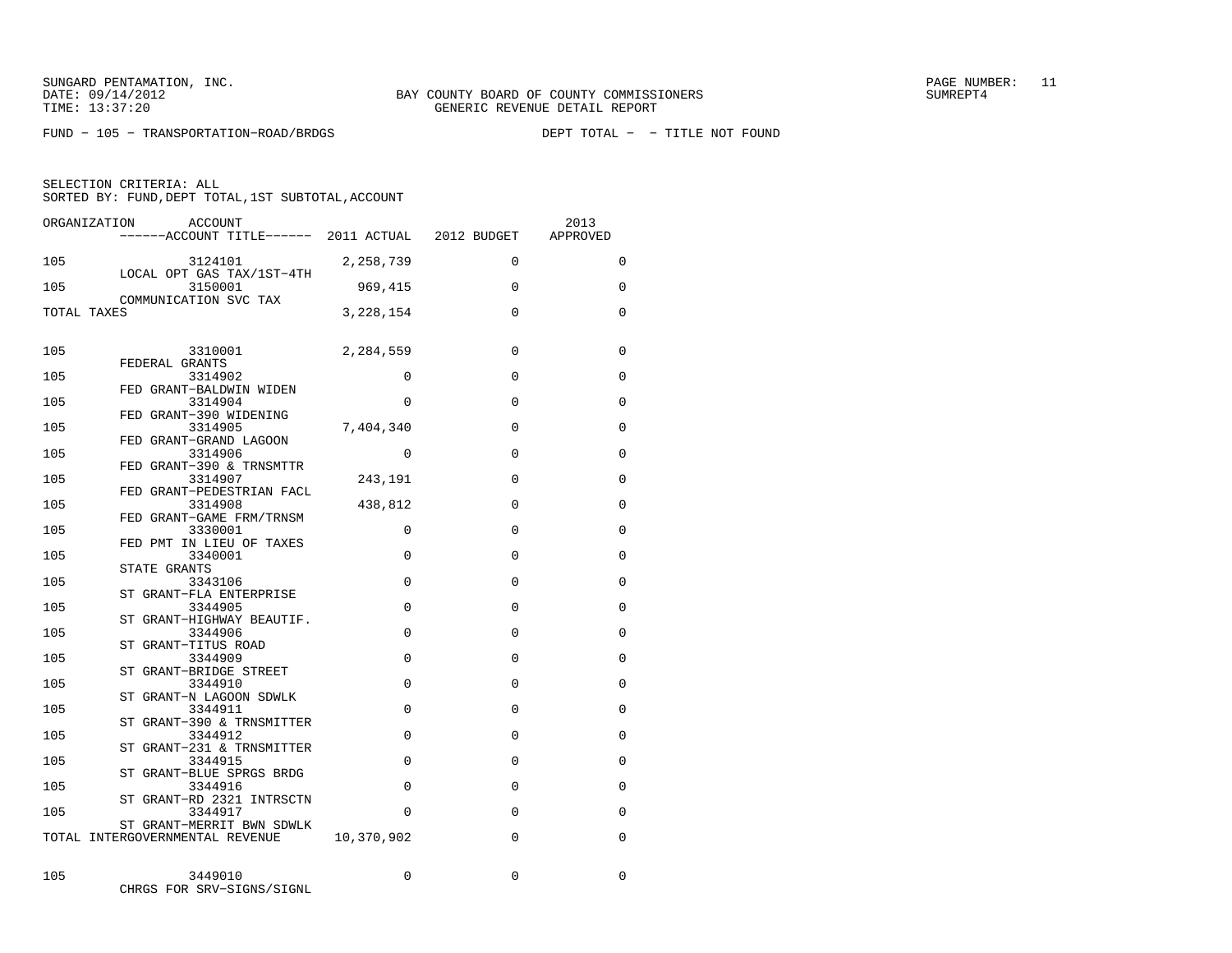FUND − 105 − TRANSPORTATION−ROAD/BRDGS DEPT TOTAL − − TITLE NOT FOUND

| ORGANIZATION<br>ACCOUNT<br>------ACCOUNT TITLE------ 2011 ACTUAL 2012 BUDGET |             |             | 2013<br>APPROVED |
|------------------------------------------------------------------------------|-------------|-------------|------------------|
| TOTAL CHARGES FOR SERVICES                                                   | 0           | $\Omega$    | $\Omega$         |
| 105<br>3660001<br>CONTRIBUTIONS-PRIVATE SRC                                  | $\Omega$    | $\Omega$    | $\mathbf 0$      |
| 105<br>3660007                                                               | $\Omega$    | $\Omega$    | $\mathbf 0$      |
| CONTRIB-OTHER GOVT UNITS<br>105<br>3699004<br>REFUND PRIOR YR EXPENSE        | $\Omega$    | $\Omega$    | $\Omega$         |
| 105<br>3699012                                                               | 20,845      | $\Omega$    | $\mathbf 0$      |
| INSURANCE PROCEEDS<br>TOTAL MISCELLANEOUS REVENUE                            | 20,845      | $\Omega$    | $\Omega$         |
| 105<br>3611100<br>INTEREST-POOL                                              | 19,732      | $\Omega$    | $\Omega$         |
| 105<br>3613005                                                               | 8,723       | $\Omega$    | $\mathbf 0$      |
| UNREALZD GAIN/LOSS INVEST<br>TOTAL INTEREST EARNINGS                         | 28,455      | $\Omega$    | $\mathbf 0$      |
| 105<br>3810001<br>TRNSF FRM GENERAL FD(001)                                  | 1,166,533   | $\Omega$    | $\Omega$         |
| 3810110<br>105                                                               | $\mathbf 0$ | $\mathbf 0$ | $\mathbf 0$      |
| TRNSF FRM PART PAVE (110)<br>105<br>3810115                                  | $\Omega$    | $\Omega$    | $\Omega$         |
| TRNSF FRM STORMWATER(115)<br>105<br>3899020                                  | $\Omega$    | $\Omega$    | $\mathbf 0$      |
| GAIN ON DEBT RETIREMENT<br>105<br>3899999                                    | $\Omega$    | $\Omega$    | $\Omega$         |
| BALANCE FWD-CASH FORWARD<br>TOTAL OTHER REVENUE SOURCES                      | 1,166,533   | $\Omega$    | $\Omega$         |
| TOTAL TITLE NOT FOUND                                                        | 14,814,889  | $\Omega$    | 0                |
| TOTAL TRANSPORTATION-ROAD/BRDGS                                              | 14,814,889  | $\Omega$    | $\Omega$         |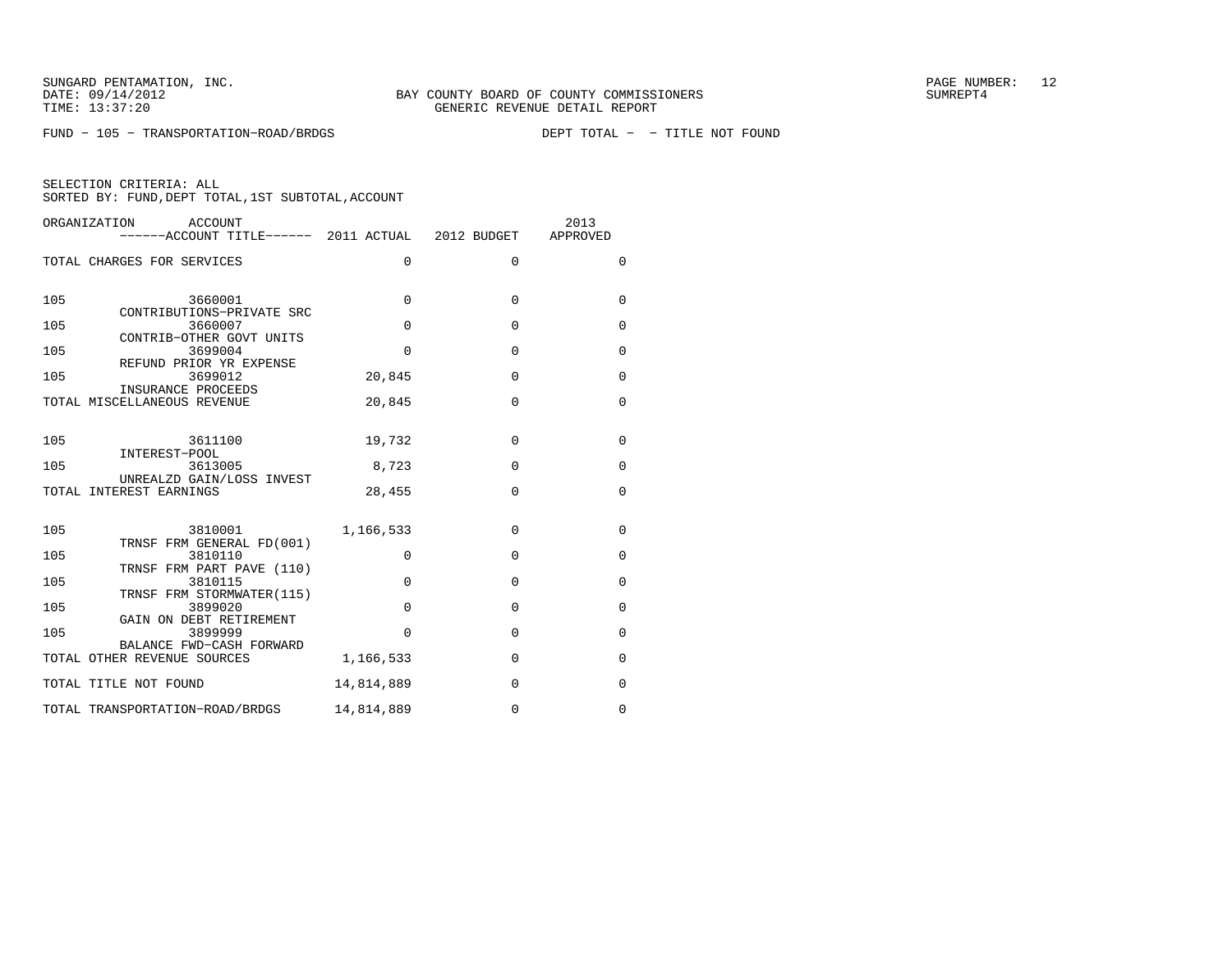SUNGARD PENTAMATION, INC. THE SUNGARD PENTAMATION, INC.

FUND − 110 − TRANSPORTATION−PRT PAVING DEPT TOTAL − − TITLE NOT FOUND

SELECTION CRITERIA: ALLSORTED BY: FUND, DEPT TOTAL, 1ST SUBTOTAL, ACCOUNT

ORGANIZATION ACCOUNT 2013 −−−−−−ACCOUNT TITLE−−−−−− 2011 ACTUAL 2012 BUDGET APPROVED 110 3124102 564,685 549,416 0 LOCAL OPT GAS TAX/5TH−6TH TOTAL TAXES 564,685 549,416 0 110 3344907 0 0 0 0 ST GRANT−TRANSPORTATION TOTAL INTERGOVERNMENTAL REVENUE 0 0 0 110 3660001 0 0 0 0 CONTRIBUTIONS−PRIVATE SRC $110$   $3660007 - k \cdot k \cdot 10007 - k \cdot k \cdot 0$  0 0 0 CONTRIB−OTHER GOVT UNITS110 CONTRIBUTION 3699001 CONTRIBUTER 5 0 0 0 OTHER MISC REVENUETOTAL MISCELLANEOUS REVENUE 5 0 0 110 3611100 4,422 2,200 0 INTEREST−POOL3611135 110 3611135 11,240 9,300 0 INTEREST−PART. PAVING3613005 110 <sup>111</sup> 3613005 −63 0 0 UNREALZD GAIN/LOSS INVEST TOTAL INTEREST EARNINGS 15,599 11,500 0 110 3631005 42,791 100,000 0 SPEC ASSESS−PART. PAVING 110 3631007 0 1,030 0 MSBU−ADMINISTRATIVE FEES TOTAL SPECIAL ASSESSMENTS  $42,791$  101,030 0 110 3810001 0 0 0 TRNSF FRM GENERAL FD(001) 110 3899999 0 750,000 0 BALANCE FWD−CASH FORWARD TOTAL OTHER REVENUE SOURCES  $\begin{array}{cccc} 0 & 750,000 & 0 \end{array}$ TOTAL TITLE NOT FOUND 623,079 1,411,946 0 TOTAL TRANSPORTATION−PRT PAVING 623,079 1,411,946 0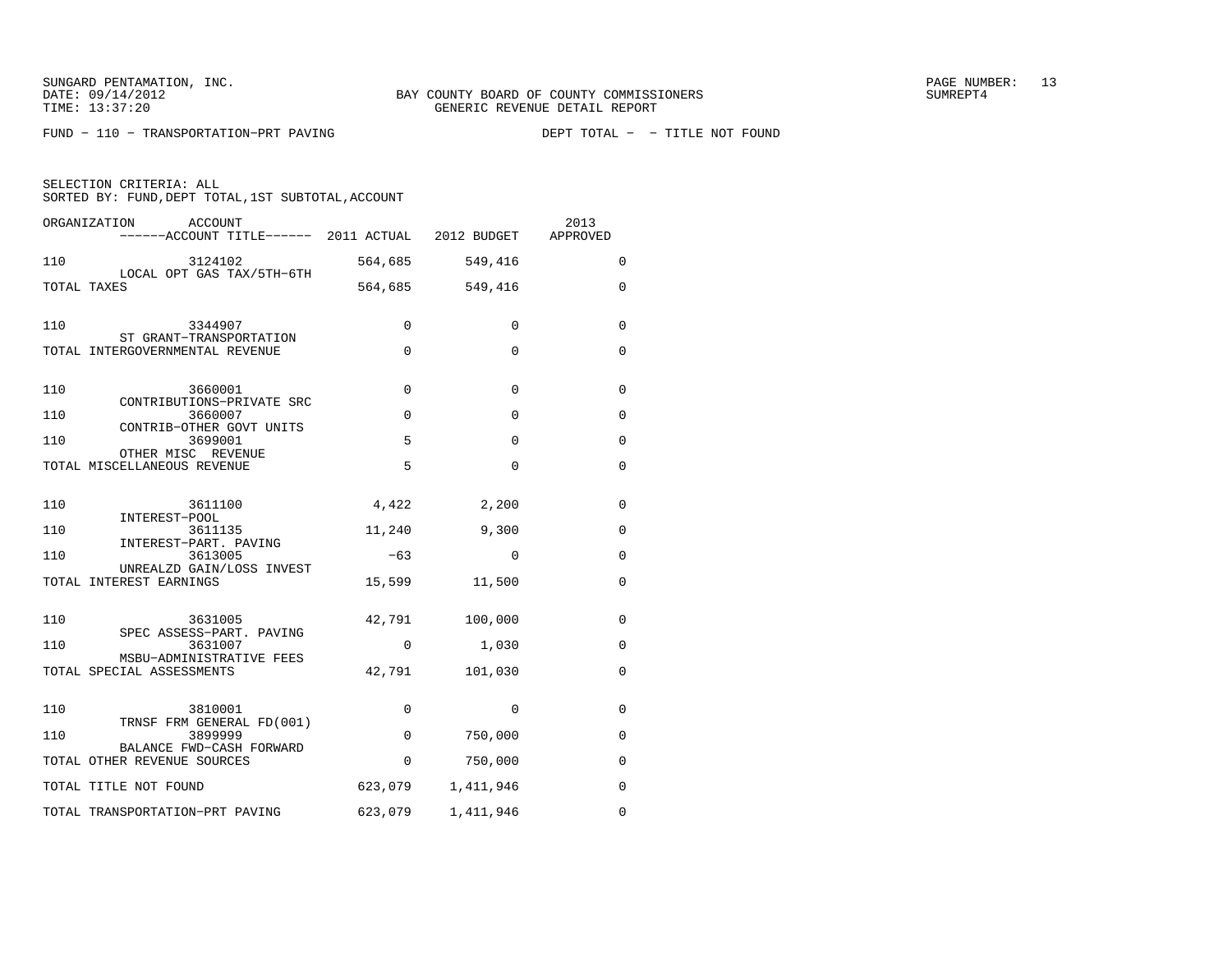FUND − 111 − ROAD IMPACT−BEACH/AIRPORT DEPT TOTAL − − TITLE NOT FOUND

|     | ORGANIZATION<br><b>ACCOUNT</b><br>-----ACCOUNT TITLE------ | 2011 ACTUAL | 2012 BUDGET | 2013<br>APPROVED |
|-----|------------------------------------------------------------|-------------|-------------|------------------|
| 111 | 3611100<br>INTEREST-POOL                                   | 779         | $\Omega$    | <sup>0</sup>     |
| 111 | 3613005<br>UNREALZD GAIN/LOSS INVEST                       | 131         | $\Omega$    | 0                |
|     | TOTAL INTEREST EARNINGS                                    | 910         | $\Omega$    | $\Omega$         |
| 111 | 3632401<br>IMPACT FEES-ROADS                               | $\Omega$    | $\Omega$    | $\Omega$         |
|     | TOTAL SPECIAL ASSESSMENTS                                  | $\Omega$    | $\Omega$    | $\Omega$         |
| 111 | 3899999<br>BALANCE FWD-CASH FORWARD                        | 0           | 185,867     | 185,867          |
|     | TOTAL OTHER REVENUE SOURCES                                | 0           | 185,867     | 185,867          |
|     | TOTAL TITLE NOT FOUND                                      | 910         | 185,867     | 185,867          |
|     | TOTAL ROAD IMPACT-BEACH/AIRPORT                            | 910         | 185,867     | 185,867          |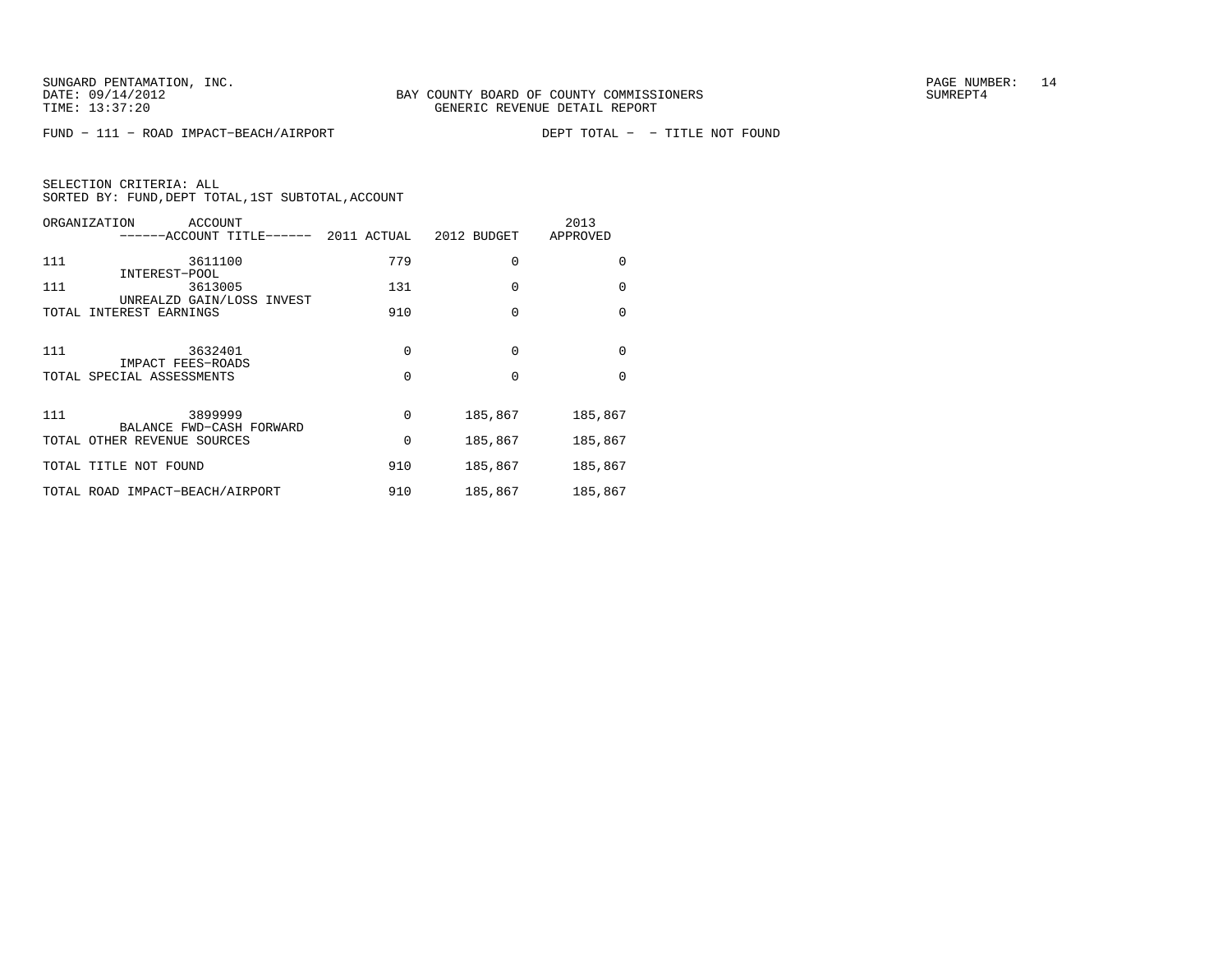FUND − 112 − ROAD IMPACT-EAST BAY CTY

|     | ORGANIZATION<br>ACCOUNT<br>------ACCOUNT TITLE------ | 2011 ACTUAL | 2012 BUDGET | 2013<br>APPROVED |
|-----|------------------------------------------------------|-------------|-------------|------------------|
| 112 | 3611100<br>INTEREST-POOL                             | 1,269       | $\Omega$    | $\Omega$         |
| 112 | 3613005<br>UNREALZD GAIN/LOSS INVEST                 | 214         | $\Omega$    | $\Omega$         |
|     | TOTAL INTEREST EARNINGS                              | 1,483       | $\Omega$    | $\Omega$         |
| 112 | 3632401<br>IMPACT FEES-ROADS                         | 0           | $\Omega$    | $\Omega$         |
|     | TOTAL SPECIAL ASSESSMENTS                            | 0           | $\Omega$    | $\Omega$         |
| 112 | 3899999<br>BALANCE FWD-CASH FORWARD                  | 0           | 303,022     | 304,504          |
|     | TOTAL OTHER REVENUE SOURCES                          | 0           | 303,022     | 304,504          |
|     | TOTAL TITLE NOT FOUND                                | 1,483       | 303,022     | 304,504          |
|     | TOTAL ROAD IMPACT-EAST BAY CTY                       | 1,483       | 303,022     | 304,504          |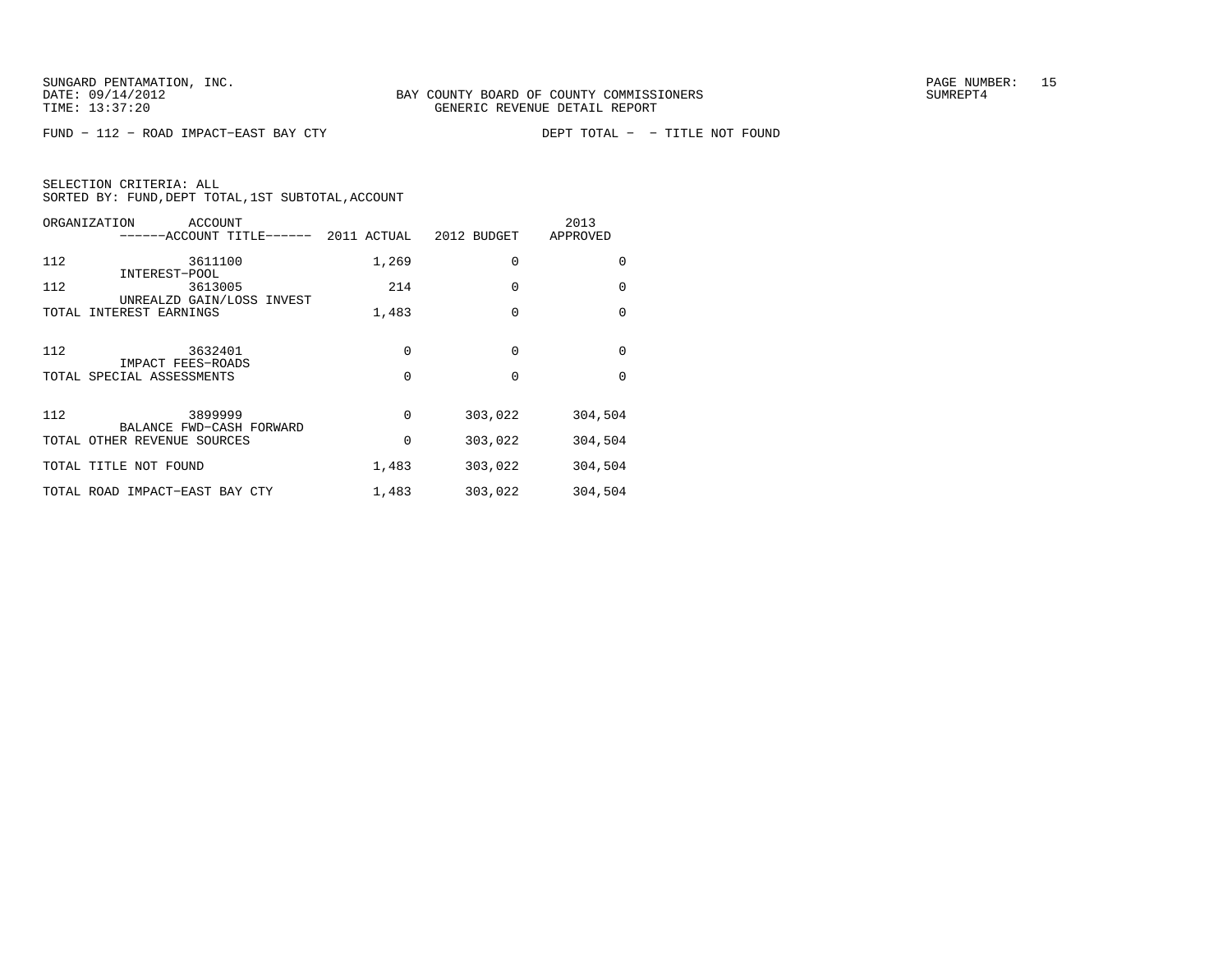FUND − 113 − ROAD IMPACT-PANAMA CITY

| SELECTION CRITERIA: ALL |  |  |                                                    |  |
|-------------------------|--|--|----------------------------------------------------|--|
|                         |  |  | SORTED BY: FUND, DEPT TOTAL, 1ST SUBTOTAL, ACCOUNT |  |

| ACCOUNT<br>ORGANIZATION<br>------ACCOUNT TITLE------ 2011 ACTUAL 2012 BUDGET |             |          | 2013<br>APPROVED |
|------------------------------------------------------------------------------|-------------|----------|------------------|
| 113<br>3314902                                                               | 0           | $\Omega$ | $\Omega$         |
| FED GRANT-BALDWIN WIDEN<br>113<br>3314904                                    | 119,853     | $\Omega$ | $\Omega$         |
| FED GRANT-390 WIDENING<br>TOTAL INTERGOVERNMENTAL REVENUE                    | 119,853     | $\Omega$ | $\Omega$         |
| 113<br>3611100                                                               | 798         | $\Omega$ | $\Omega$         |
| INTEREST-POOL<br>113<br>3613005<br>UNREALZD GAIN/LOSS INVEST                 | 196         | $\Omega$ | $\Omega$         |
| TOTAL INTEREST EARNINGS                                                      | 994         | $\Omega$ | $\Omega$         |
| 113<br>3632401                                                               | $\Omega$    | $\Omega$ | $\Omega$         |
| IMPACT FEES-ROADS<br>TOTAL SPECIAL ASSESSMENTS                               | $\Omega$    | $\Omega$ | $\Omega$         |
| 113<br>3810001<br>TRNSF FRM GENERAL FD(001)                                  | $\mathbf 0$ | $\Omega$ | $\Omega$         |
| 113<br>3810105                                                               | $\Omega$    | $\Omega$ | $\Omega$         |
| TRNSF FRM ROAD/BRDG (105)<br>113<br>3899999                                  | $\Omega$    | $\Omega$ | $\Omega$         |
| BALANCE FWD-CASH FORWARD<br>TOTAL OTHER REVENUE SOURCES                      | $\Omega$    | $\Omega$ | $\Omega$         |
| TOTAL TITLE NOT FOUND                                                        | 120,847     | $\Omega$ | $\Omega$         |
| TOTAL ROAD IMPACT-PANAMA CITY                                                | 120,847     | $\Omega$ | $\Omega$         |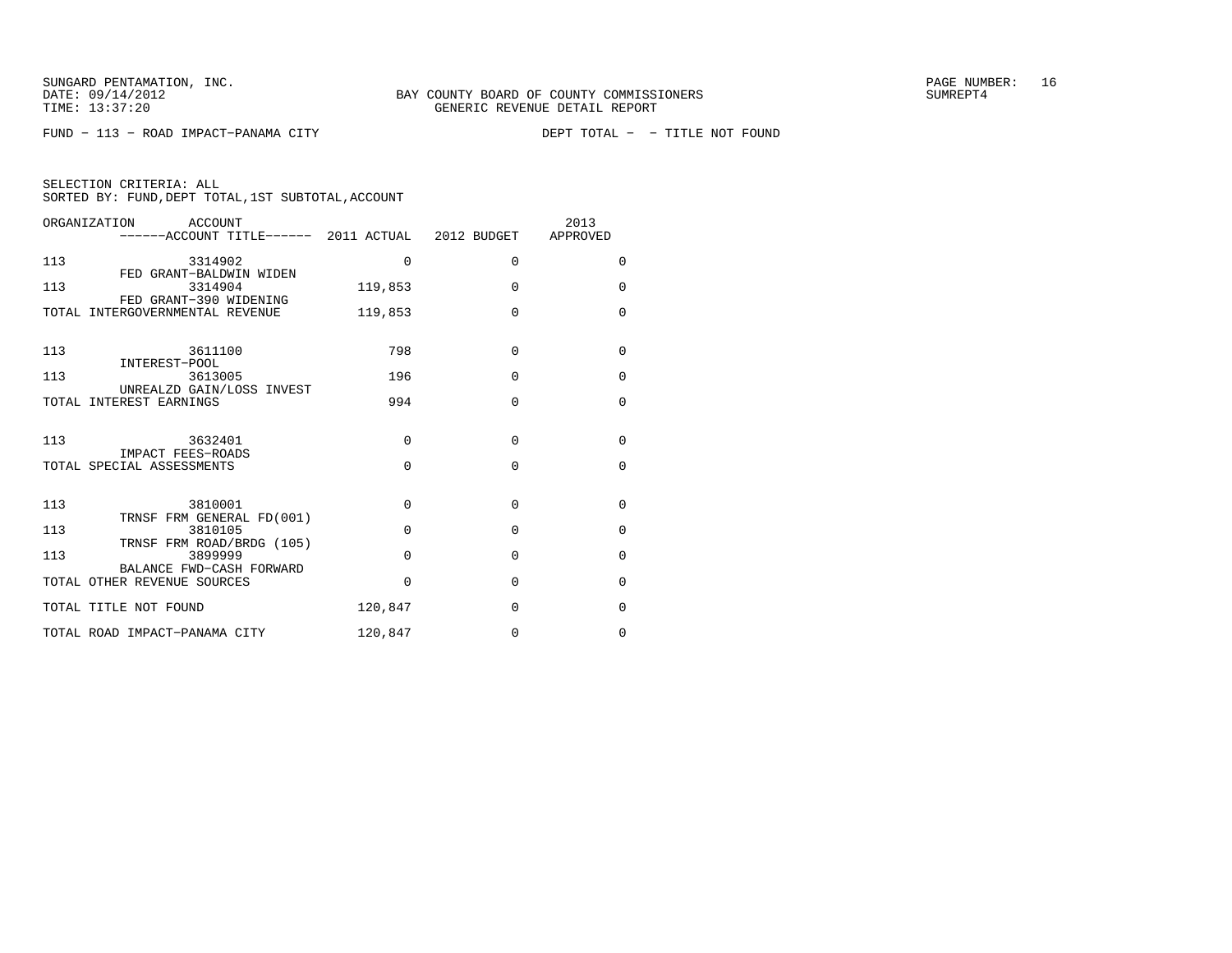FUND − 114 − ROAD IMPACT−S.PORT/S.HILL DEPT TOTAL − − TITLE NOT FOUND

| SELECTION CRITERIA: ALL |  |  |                                                    |  |
|-------------------------|--|--|----------------------------------------------------|--|
|                         |  |  | SORTED BY: FUND, DEPT TOTAL, 1ST SUBTOTAL, ACCOUNT |  |

|     | ORGANIZATION<br>ACCOUNT<br>------ACCOUNT TITLE------ 2011 ACTUAL 2012 BUDGET |          |             | 2013<br>APPROVED |
|-----|------------------------------------------------------------------------------|----------|-------------|------------------|
| 114 | 3344902<br>ST GRANT-FDOT TRF SAFETY                                          | 0        | 0           | 0                |
|     | TOTAL INTERGOVERNMENTAL REVENUE                                              | $\Omega$ | $\Omega$    | $\Omega$         |
| 114 | 3611100                                                                      | 874      | $\mathbf 0$ | $\mathbf 0$      |
| 114 | INTEREST-POOL<br>3613005<br>UNREALZD GAIN/LOSS INVEST                        | 152      | $\Omega$    | $\mathbf 0$      |
|     | TOTAL INTEREST EARNINGS                                                      | 1,026    | $\Omega$    | $\Omega$         |
| 114 | 3632401                                                                      | 0        | $\Omega$    | $\mathbf 0$      |
|     | IMPACT FEES-ROADS<br>TOTAL SPECIAL ASSESSMENTS                               | $\Omega$ | $\Omega$    | $\Omega$         |
| 114 | 3899999                                                                      | $\Omega$ | 209,972     | 209,972          |
|     | BALANCE FWD-CASH FORWARD<br>TOTAL OTHER REVENUE SOURCES                      | $\Omega$ | 209,972     | 209,972          |
|     | TOTAL TITLE NOT FOUND                                                        | 1,026    | 209,972     | 209,972          |
|     | TOTAL ROAD IMPACT-S.PORT/S.HILL                                              | 1,026    | 209,972     | 209,972          |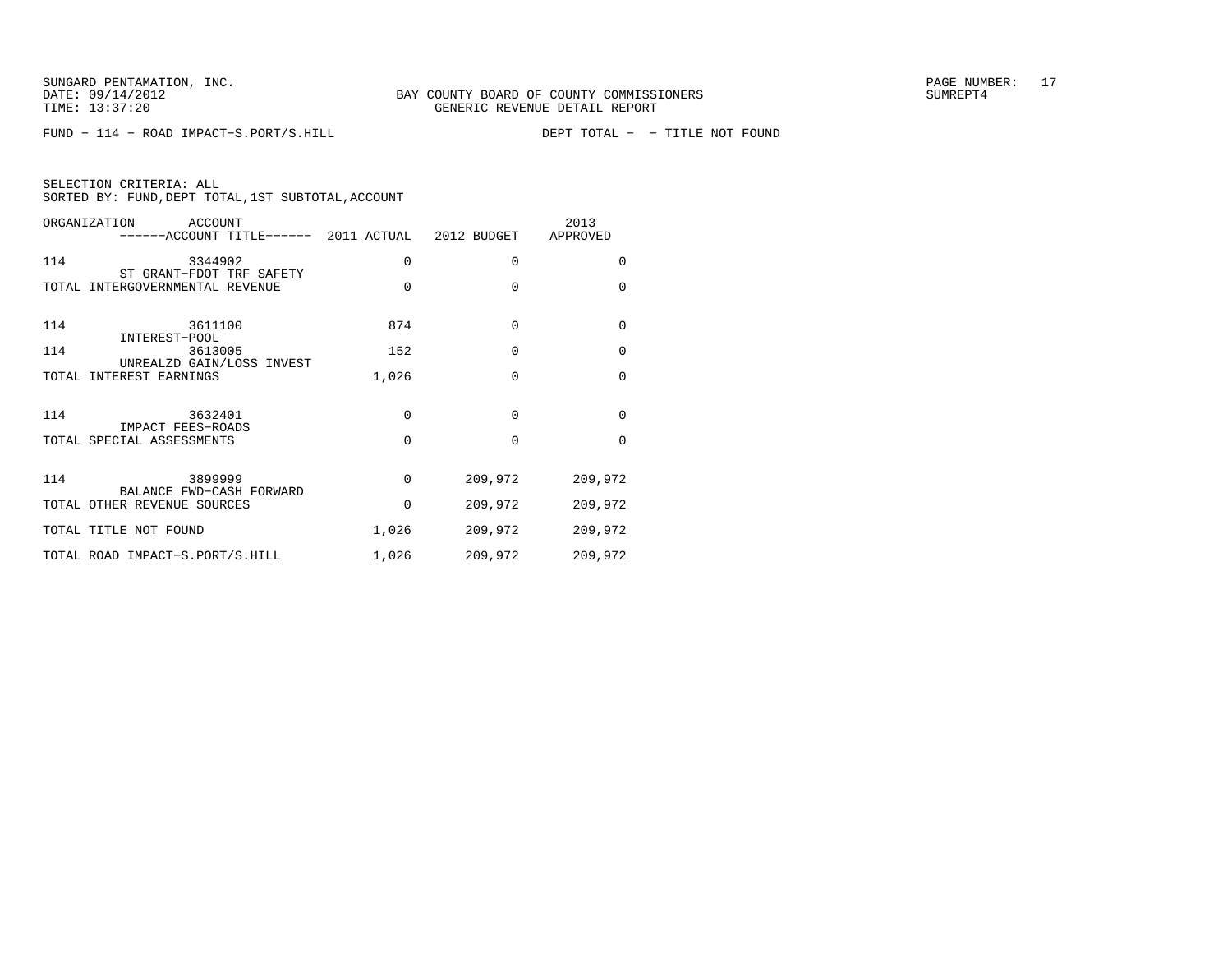$FUND - 115 - STORMWATER MANAGEMENT$ 

| ORGANIZATION<br>ACCOUNT<br>------ACCOUNT TITLE------ 2011 ACTUAL |           | 2012 BUDGET | 2013<br>APPROVED |
|------------------------------------------------------------------|-----------|-------------|------------------|
| 115<br>3313903                                                   | 0         | $\Omega$    | 0                |
| FED GRANT-HAZARD MITIGATN<br>115<br>3344908                      | $\Omega$  | $\Omega$    | $\Omega$         |
| ST GRANT-NW FL WTR MGT<br>TOTAL INTERGOVERNMENTAL REVENUE        | $\Omega$  | $\Omega$    | 0                |
| 115<br>3640010                                                   | $-164$    | $\Omega$    | 0                |
| SALE OF FIXED ASSETS<br>115<br>3660007                           | 19,436    | $\Omega$    | 0                |
| CONTRIB-OTHER GOVT UNITS<br>115<br>3699001<br>OTHER MISC REVENUE | $\Omega$  | $\Omega$    | $\Omega$         |
| 115<br>3699012<br>INSURANCE PROCEEDS                             | $\Omega$  | $\Omega$    | $\Omega$         |
| TOTAL MISCELLANEOUS REVENUE                                      | 19,272    | $\mathbf 0$ | $\mathbf 0$      |
| 115<br>3611100                                                   | 8,178     | 0           | 0                |
| INTEREST-POOL<br>115<br>3613005                                  | 2,953     | $\Omega$    | 0                |
| UNREALZD GAIN/LOSS INVEST<br>TOTAL INTEREST EARNINGS             | 11,131    | $\Omega$    | 0                |
| 115<br>3631010<br>STORMWATER UTIL ASSESS                         | 1,707,177 | $\Omega$    | 0                |
| TOTAL SPECIAL ASSESSMENTS                                        | 1,707,177 | $\Omega$    | $\mathbf 0$      |
| 115<br>3810001<br>TRNSF FRM GENERAL FD(001)                      | 2,500,000 | $\Omega$    | 0                |
| 115<br>3810101<br>TRNSF FRM TRANSP (101)                         | 455,074   | $\mathbf 0$ | 0                |
| 115<br>3810110<br>TRNSF FRM PART PAVE (110)                      | 0         | $\Omega$    | 0                |
| 115<br>3899999                                                   | $\Omega$  | $\Omega$    | $\Omega$         |
| BALANCE FWD-CASH FORWARD<br>TOTAL OTHER REVENUE SOURCES          | 2,955,074 | $\Omega$    | 0                |
| TOTAL TITLE NOT FOUND                                            | 4,692,654 | $\mathbf 0$ | $\mathbf 0$      |
| TOTAL STORMWATER MANAGEMENT                                      | 4,692,654 | $\Omega$    | $\Omega$         |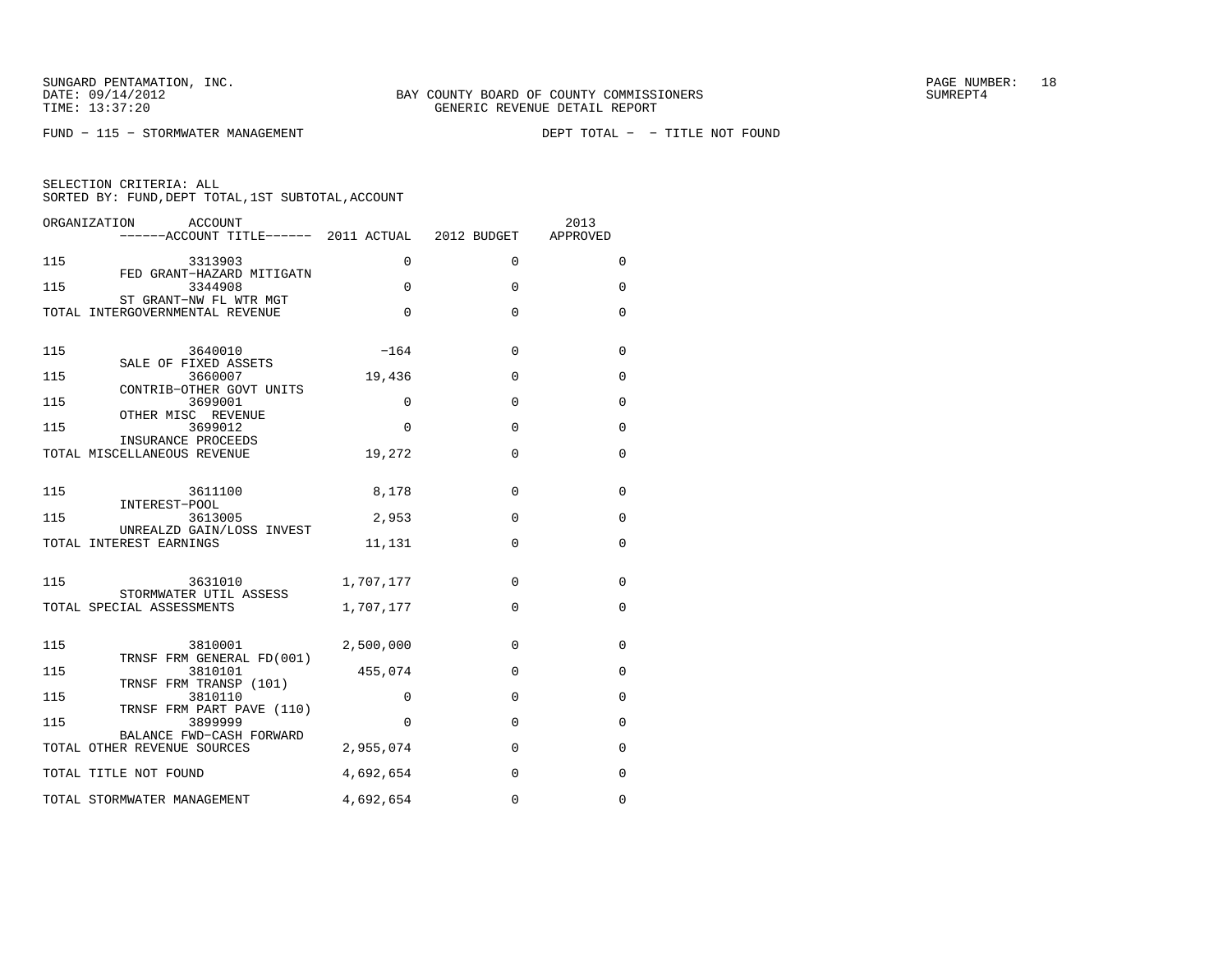| SELECTION CRITERIA: ALL                                                                                                                                                                                                                                                                                                                                                  |  |  |  |
|--------------------------------------------------------------------------------------------------------------------------------------------------------------------------------------------------------------------------------------------------------------------------------------------------------------------------------------------------------------------------|--|--|--|
| $0.0000000$ $\overline{N}$ $\overline{N}$ $\overline{N}$ $\overline{N}$ $\overline{N}$ $\overline{N}$ $\overline{N}$ $\overline{N}$ $\overline{N}$ $\overline{N}$ $\overline{N}$ $\overline{N}$ $\overline{N}$ $\overline{N}$ $\overline{N}$ $\overline{N}$ $\overline{N}$ $\overline{N}$ $\overline{N}$ $\overline{N}$ $\overline{N}$ $\overline{N}$ $\overline{N}$ $\$ |  |  |  |

|  |  |  | SORTED BY: FUND, DEPT TOTAL, 1ST SUBTOTAL, ACCOUNT |  |  |
|--|--|--|----------------------------------------------------|--|--|
|--|--|--|----------------------------------------------------|--|--|

| ORGANIZATION<br>ACCOUNT<br>------ACCOUNT TITLE------ 2011 ACTUAL 2012 BUDGET |             |             | 2013<br>APPROVED |
|------------------------------------------------------------------------------|-------------|-------------|------------------|
| 120<br>3347001                                                               | 70,032      | 47,333      | 58,949           |
| ST GRANT-BAY CO LIBRARY<br>120<br>3347003<br>ST GRANT-MULTICOUNTY            | 368,805     | 350,000     | 410,271          |
| 120<br>3347006<br>ST GRANT-GULF CO LIBRARY                                   | 25,541      | 43,633      | 65,187           |
| 120<br>3347007<br>ST GRANT-LIBERTY CO LIB                                    | 52,914      | 47,660      | 58,588           |
| TOTAL INTERGOVERNMENTAL REVENUE                                              | 517,293     | 488,626     | 592,995          |
| 120<br>3419002                                                               | 10,839      | 8,000       | 8,000            |
| COPIES<br>120<br>3471001                                                     | $\Omega$    | $\Omega$    | $\Omega$         |
| CHRG FOR SVC-PANAMA CITY<br>120<br>3471002                                   | 171,582     | 163,470     | 185,461          |
| CHRG FOR SVC-PC BEACH<br>120<br>3471003                                      | 30,310      | 37,343      | 44,685           |
| CHRG FOR SVC-PARKER<br>120<br>3471004                                        | 126,843     | 110,060     | 115,215          |
| CHRG FOR SVC-GULF COUNTY<br>120<br>3471005                                   | 500         | 500         | 500              |
| CHRG FOR SVC-PORT ST JOE<br>120<br>3471006                                   | 2,250       | 2,250       | 2,250            |
| CHRG FOR SVC-WEWAHITCHKA<br>120<br>3471007                                   | 70,347      | 70,347      | 70,347           |
| CHRG FOR SVC-LIBERTY CTY<br>120<br>3471010                                   | 24,847      | 15,000      | 22,000           |
| SALE OF BOOKS<br>TOTAL CHARGES FOR SERVICES                                  | 437,517     | 406,970     | 448,458          |
| 120<br>3520005                                                               | 81,546      | 65,000      | 74,000           |
| LIBRARY FINES & FEES<br>TOTAL FINES & FORFEITS                               | 81,546      | 65,000      | 74,000           |
|                                                                              |             |             |                  |
| 120<br>3660001<br>CONTRIBUTIONS-PRIVATE SRC                                  | 2,340       | $\Omega$    | 0                |
| 120<br>3660003<br>CONTRIB-FRIEND OF LIBRARY                                  | 8,000       | $\mathbf 0$ | 0                |
| 120<br>3660004<br>CONTRIB-BUILDING FUND                                      | 0           | $\Omega$    | $\Omega$         |
| 120<br>3660005<br>CONTRIB-LITERACY                                           | $\mathbf 0$ | $\Omega$    | $\Omega$         |
| 120<br>3699001<br>OTHER MISC REVENUE                                         | 1,567       | 300         | 300              |
| 120<br>3699030<br>VENDING/CONCESSION REV                                     | 290         | 400         | 400              |
| TOTAL MISCELLANEOUS REVENUE                                                  | 12,197      | 700         | 700              |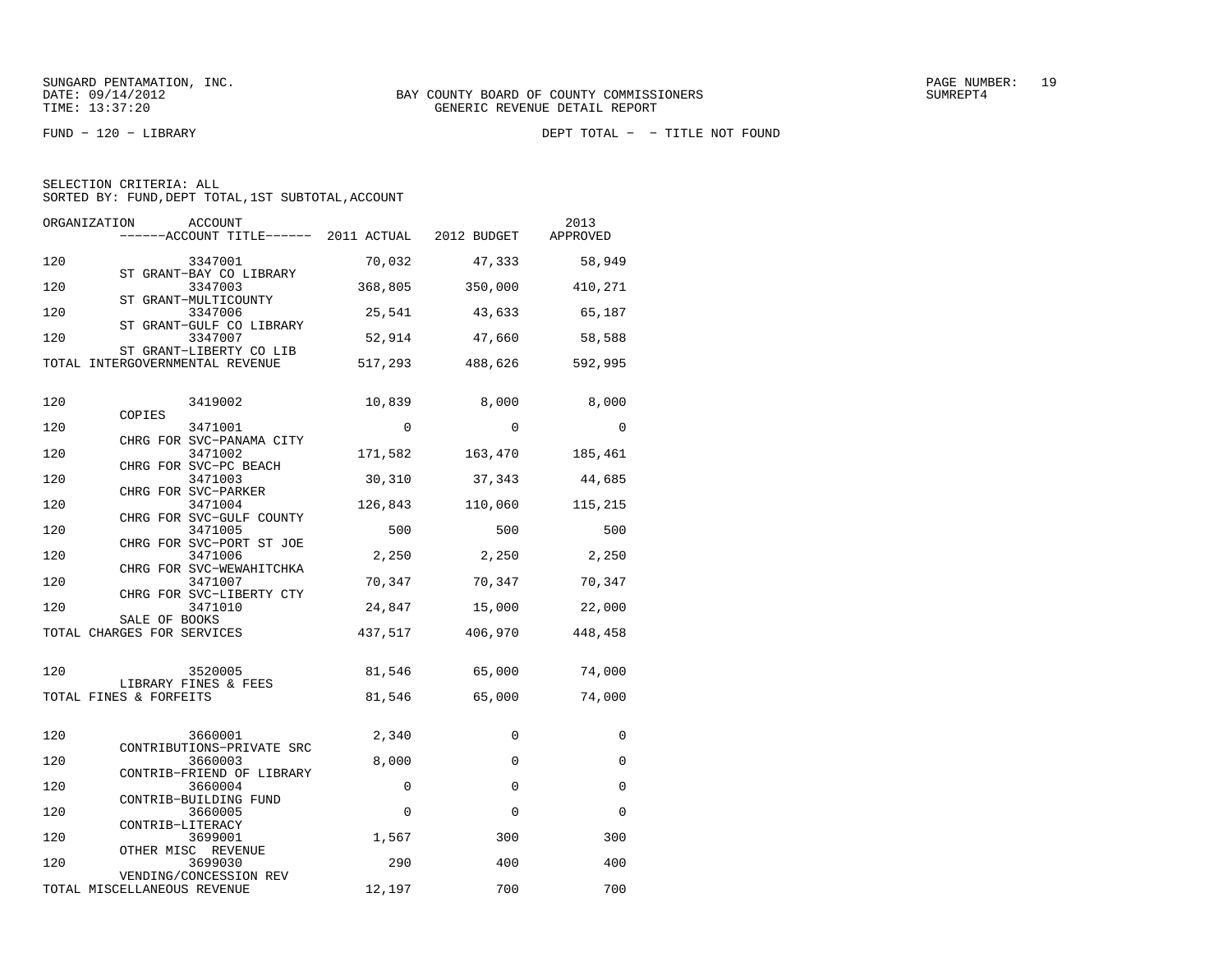| ORGANIZATION<br>ACCOUNT<br>------ACCOUNT TITLE------ 2011 ACTUAL |           | 2012 BUDGET | 2013<br>APPROVED |
|------------------------------------------------------------------|-----------|-------------|------------------|
| 120<br>3611100                                                   | 1,273     | 1,000       | 1,000            |
| INTEREST-POOL<br>120<br>3613005<br>UNREALZD GAIN/LOSS INVEST     | 611       | $\Omega$    | $\Omega$         |
| INTEREST EARNINGS<br>TOTAL                                       | 1,884     | 1,000       | 1,000            |
| 120<br>3810001                                                   | 1,831,375 | 1,625,000   | 1,495,000        |
| TRNSF FRM GENERAL FD(001)<br>120<br>3897001                      | 0         | $\Omega$    | $\Omega$         |
| CAPITAL CONTRIB-OTHER<br>120<br>3899996<br>RESERVE RELEASE       | 0         | $\Omega$    | $\Omega$         |
| 120<br>3899999<br>BALANCE FWD-CASH FORWARD                       | 0         | 200,000     | 100,000          |
| TOTAL OTHER REVENUE SOURCES                                      | 1,831,375 | 1,825,000   | 1,595,000        |
| TOTAL TITLE NOT FOUND                                            | 2,881,812 | 2,787,296   | 2,712,153        |
| TOTAL LIBRARY                                                    | 2,881,812 | 2,787,296   | 2,712,153        |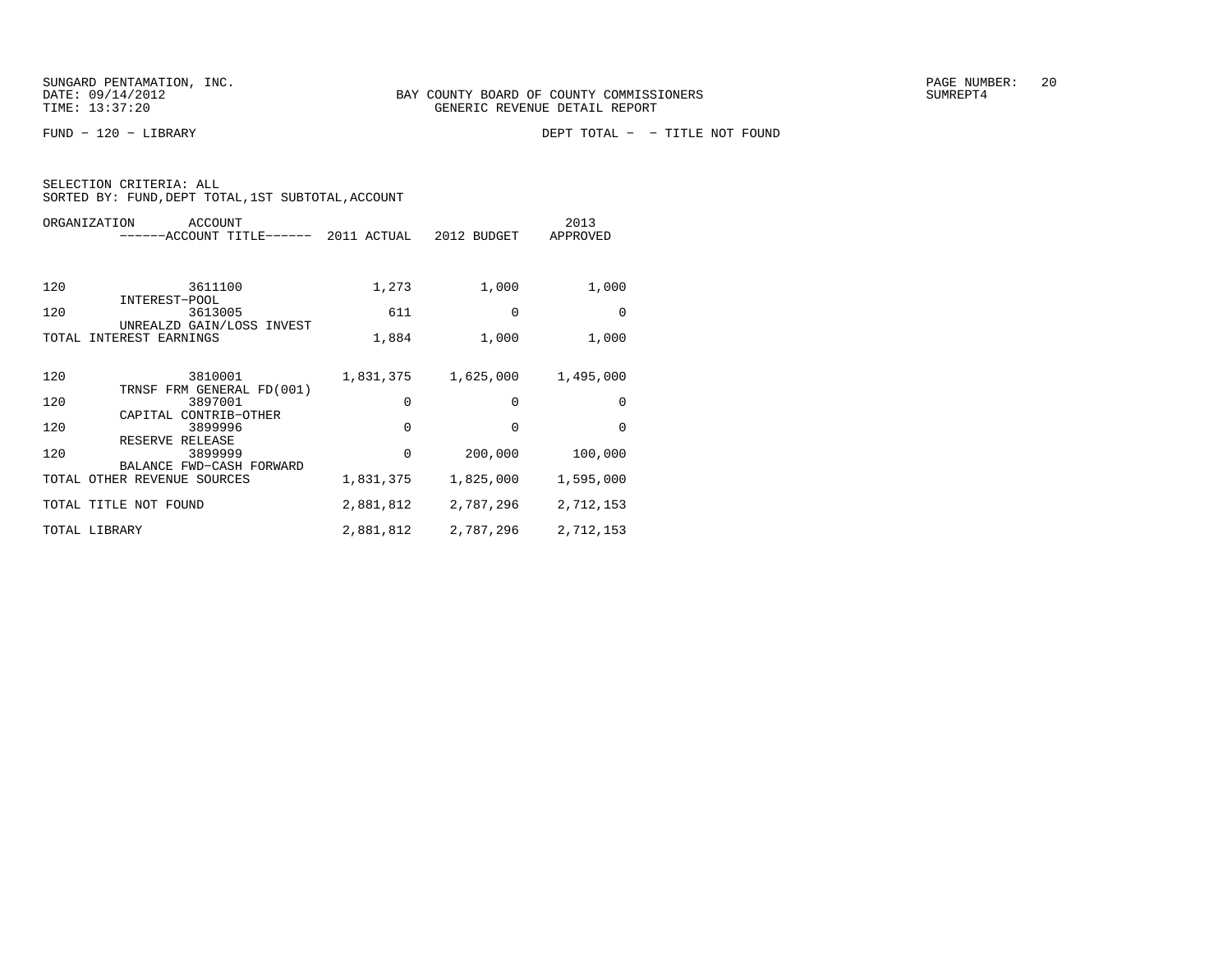FUND − 125 − TOURIST DEVELOPMENT DEPT TOTAL − − TITLE NOT FOUND

SELECTION CRITERIA: ALL

| ORGANIZATION<br>ACCOUNT<br>------ACCOUNT TITLE------ 2011 ACTUAL |             | 2012 BUDGET | 2013<br>APPROVED    |
|------------------------------------------------------------------|-------------|-------------|---------------------|
| 125<br>3121000                                                   | 7,705,978   |             | 6,555,000 8,208,000 |
| SALES & USE TAX-TOURISM<br>TOTAL TAXES                           | 7,705,978   |             | 6,555,000 8,208,000 |
| 125<br>3312306<br>FED GRANT-HURRICANE IVAN                       | $\Omega$    | $\Omega$    | $\Omega$            |
| 125<br>3342006<br>ST GRANT-MUTUAL AID/HURR                       | $\Omega$    | $\Omega$    | $\Omega$            |
| TOTAL INTERGOVERNMENTAL REVENUE                                  | $\mathbf 0$ | $\Omega$    | $\Omega$            |
| 125<br>3670001<br>GAIN/LOSS ON SALE INVSTMT                      | 8,592       | 12,000      | 8,075               |
| 3699001<br>125                                                   | 312         | $\Omega$    | $\Omega$            |
| OTHER MISC REVENUE<br>125<br>3699005                             | 43,538      | 40,000      | 41,325              |
| PENALTIES<br>125<br>3699012                                      | $\mathbf 0$ | $\Omega$    | $\mathbf 0$         |
| INSURANCE PROCEEDS<br>TOTAL MISCELLANEOUS REVENUE                | 52,442      | 52,000      | 49,400              |
| 125<br>3611100                                                   | 9,483       | 4,100       | 8,930               |
| INTEREST-POOL<br>125<br>3611108                                  | 8,629       | 10,000      | 8,170               |
| INTEREST-SALES & USE TAX<br>125<br>3613005                       | $-3, 245$   | $\mathbf 0$ | $\mathbf 0$         |
| UNREALZD GAIN/LOSS INVEST<br>TOTAL INTEREST EARNINGS             | 14,867      | 14,100      | 17,100              |
| 125<br>3899999                                                   | 0           | 1,200,000   | 960,000             |
| BALANCE FWD-CASH FORWARD<br>TOTAL OTHER REVENUE SOURCES          | 0           | 1,200,000   | 960,000             |
| TOTAL TITLE NOT FOUND                                            | 7,773,287   | 7,821,100   | 9,234,500           |
| TOTAL TOURIST DEVELOPMENT                                        | 7,773,287   | 7,821,100   | 9,234,500           |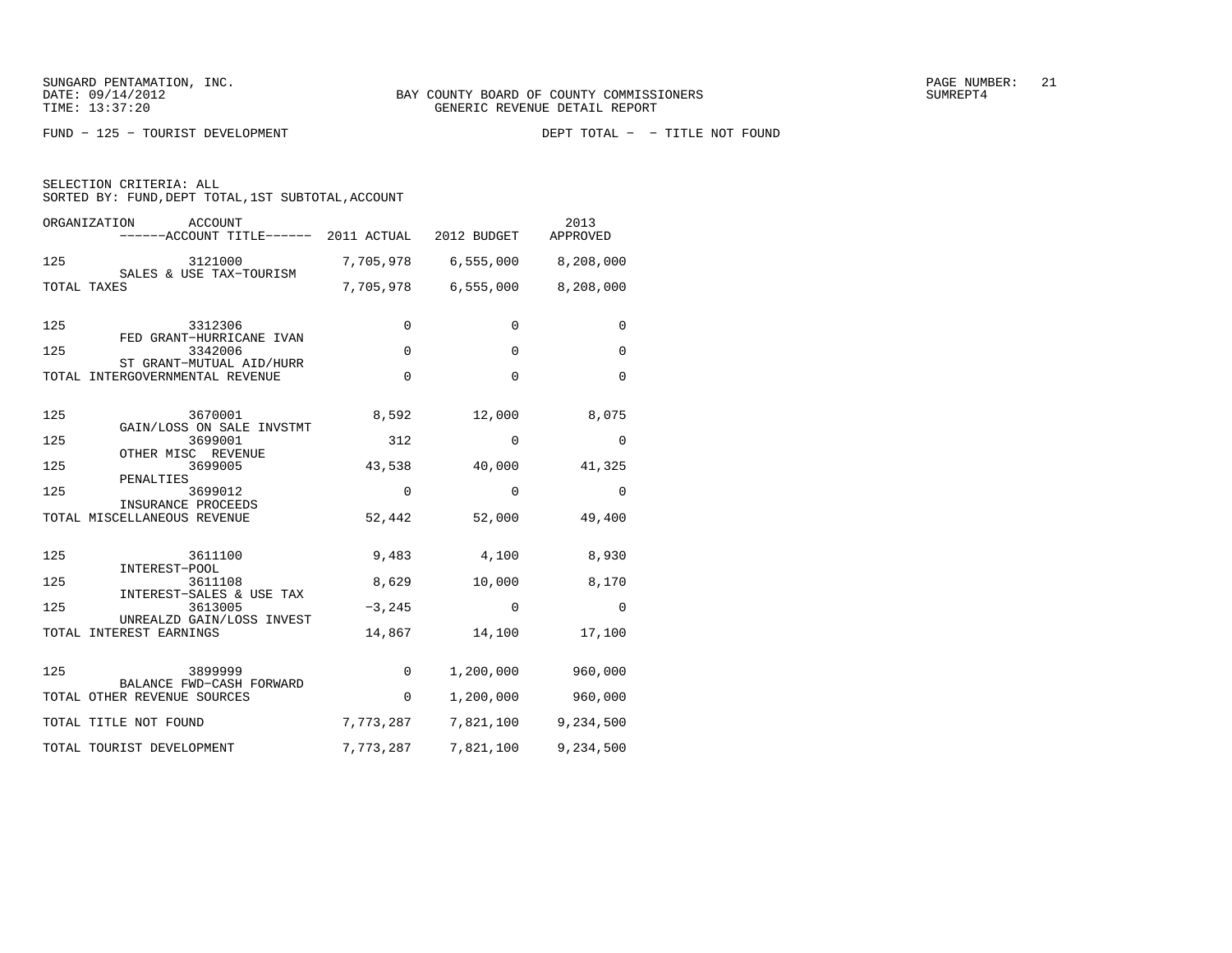FUND − 126 − MEXICO BEACH − TDC DEPT TOTAL − − TITLE NOT FOUND

SELECTION CRITERIA: ALL

| ORGANIZATION<br>ACCOUNT<br>------ACCOUNT TITLE------ 2011 ACTUAL |             | 2012 BUDGET | 2013<br>APPROVED |
|------------------------------------------------------------------|-------------|-------------|------------------|
| 126<br>3121000                                                   | 358,915     | 323,000     | 397,100          |
| SALES & USE TAX-TOURISM<br>TOTAL TAXES                           | 358,915     | 323,000     | 397,100          |
| 126<br>3340001<br>STATE GRANTS                                   | $\Omega$    | $\Omega$    | $\Omega$         |
| TOTAL INTERGOVERNMENTAL REVENUE                                  | $\mathbf 0$ | $\Omega$    | $\Omega$         |
| 126<br>3670001<br>GAIN/LOSS ON SALE INVSTMT                      | 298         | $\Omega$    | 285              |
| 126<br>3699005<br>PENALTIES                                      | 1,342       | 1,500       | 1,235            |
| TOTAL MISCELLANEOUS REVENUE                                      | 1,640       | 1,500       | 1,520            |
| 126<br>3611100<br>INTEREST-POOL                                  | 586         | 500         | 551              |
| 126<br>3611108<br>INTEREST-SALES & USE TAX                       | 307         | 0           | 285              |
| 126<br>3613005                                                   | 156         | $\Omega$    | $\Omega$         |
| UNREALZD GAIN/LOSS INVEST<br>TOTAL INTEREST EARNINGS             | 1,049       | 500         | 836              |
| 126<br>3899994<br>BAL FWD-CASH FWD-MEX BCH                       | $\Omega$    | 179,000     | 30,000           |
| TOTAL OTHER REVENUE SOURCES                                      | $\Omega$    | 179,000     | 30,000           |
| TOTAL TITLE NOT FOUND                                            | 361,604     | 504,000     | 429,456          |
| TOTAL MEXICO BEACH - TDC                                         | 361,604     | 504,000     | 429,456          |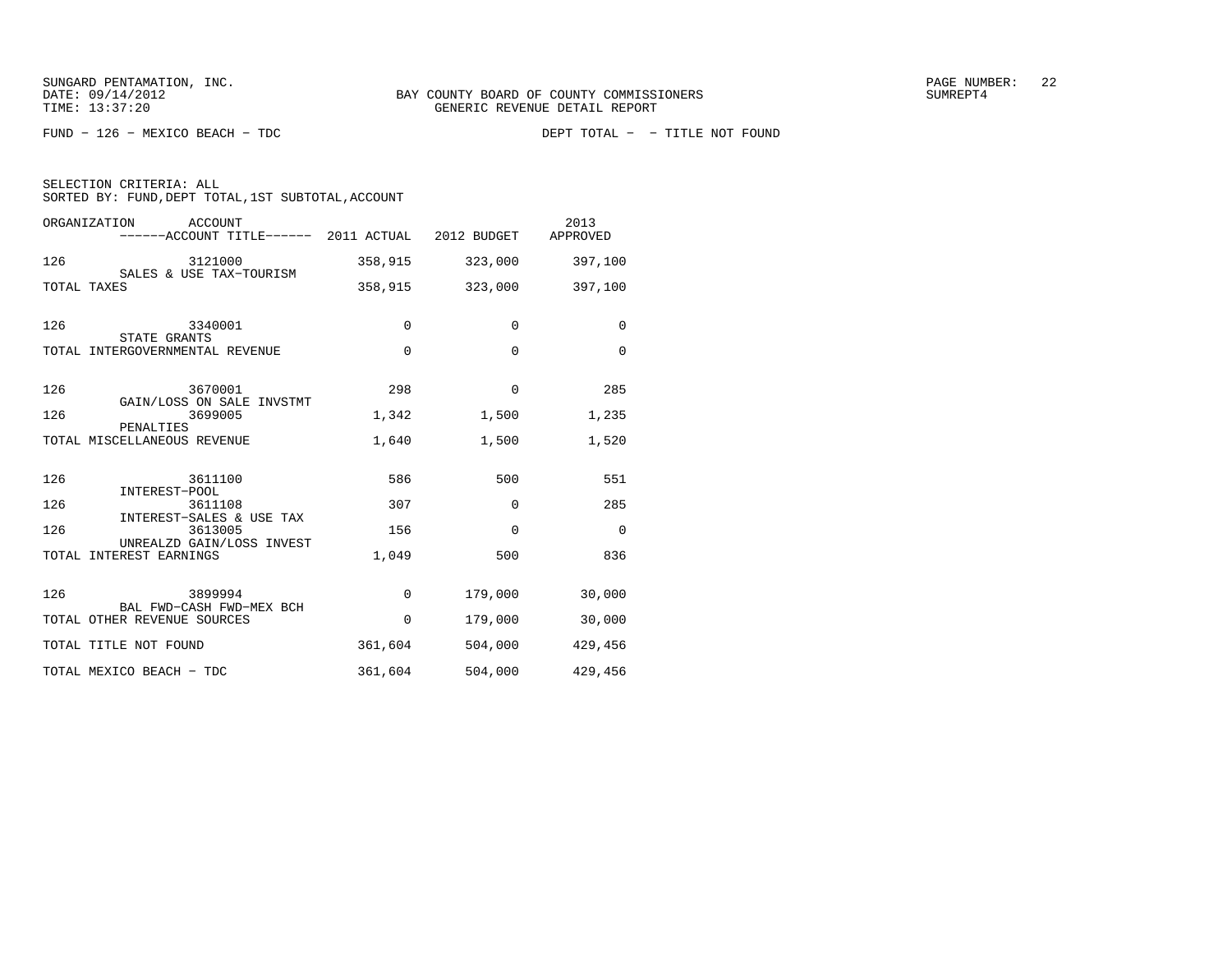$FUND - 127 - BERCH NOURISHMENT - TDC$ 

SELECTION CRITERIA: ALL

| ORGANIZATION<br>ACCOUNT<br>------ACCOUNT TITLE------ 2011 ACTUAL |             | 2012 BUDGET  | 2013<br>APPROVED |
|------------------------------------------------------------------|-------------|--------------|------------------|
| 127<br>3121000                                                   | 2,570,511   | 2,185,000    | 2,736,000        |
| SALES & USE TAX-TOURISM<br>TOTAL TAXES                           | 2,570,511   | 2,185,000    | 2,736,000        |
| 127<br>3312010<br>FED GRANT-FEMA                                 | 0           | 0            | 0                |
| 127<br>3312306<br>FED GRANT-HURRICANE IVAN                       | 0           | 0            | 0                |
| 127<br>3342006                                                   | $\mathbf 0$ | $\mathbf 0$  | 0                |
| ST GRANT-MUTUAL AID/HURR<br>127<br>3345001                       | 5,199       | $\Omega$     | $\Omega$         |
| ST GRANT-BCH NOURISHMENT<br>127<br>3345002                       | 819,907     | $\Omega$     | $\Omega$         |
| ST GRANT-CARILLON BCH PRJ<br>TOTAL INTERGOVERNMENTAL REVENUE     | 825,106     | 0            | 0                |
| 127<br>3660007                                                   | $\Omega$    | $\Omega$     | $\Omega$         |
| CONTRIB-OTHER GOVT UNITS<br>127<br>3670001                       | 29,111      | $\Omega$     | 0                |
| GAIN/LOSS ON SALE INVSTMT<br>127<br>3699005                      | 16,776      | 15,000       | 15,865           |
| PENALTIES<br>TOTAL MISCELLANEOUS REVENUE                         | 45,887      | 15,000       | 15,865           |
|                                                                  |             |              |                  |
| 127<br>3611100<br>INTEREST-POOL                                  | 60,499      | 40,000       | 57,380           |
| 127<br>3611108<br>INTEREST-SALES & USE TAX                       | 3,300       | 4,000        | 3,040            |
| 127<br>3613005<br>UNREALZD GAIN/LOSS INVEST                      | 7,927       | $\mathbf{0}$ | 0                |
| TOTAL INTEREST EARNINGS                                          | 71,725      | 44,000       | 60,420           |
| 127<br>3899999<br>BALANCE FWD-CASH FORWARD                       | 0           | 17,300,000   | 18,500,000       |
| TOTAL OTHER REVENUE SOURCES                                      | $\Omega$    | 17,300,000   | 18,500,000       |
| TOTAL TITLE NOT FOUND                                            | 3,513,229   | 19,544,000   | 21, 312, 285     |
| TOTAL BEACH NOURISHMENT - TDC                                    | 3,513,229   | 19,544,000   | 21, 312, 285     |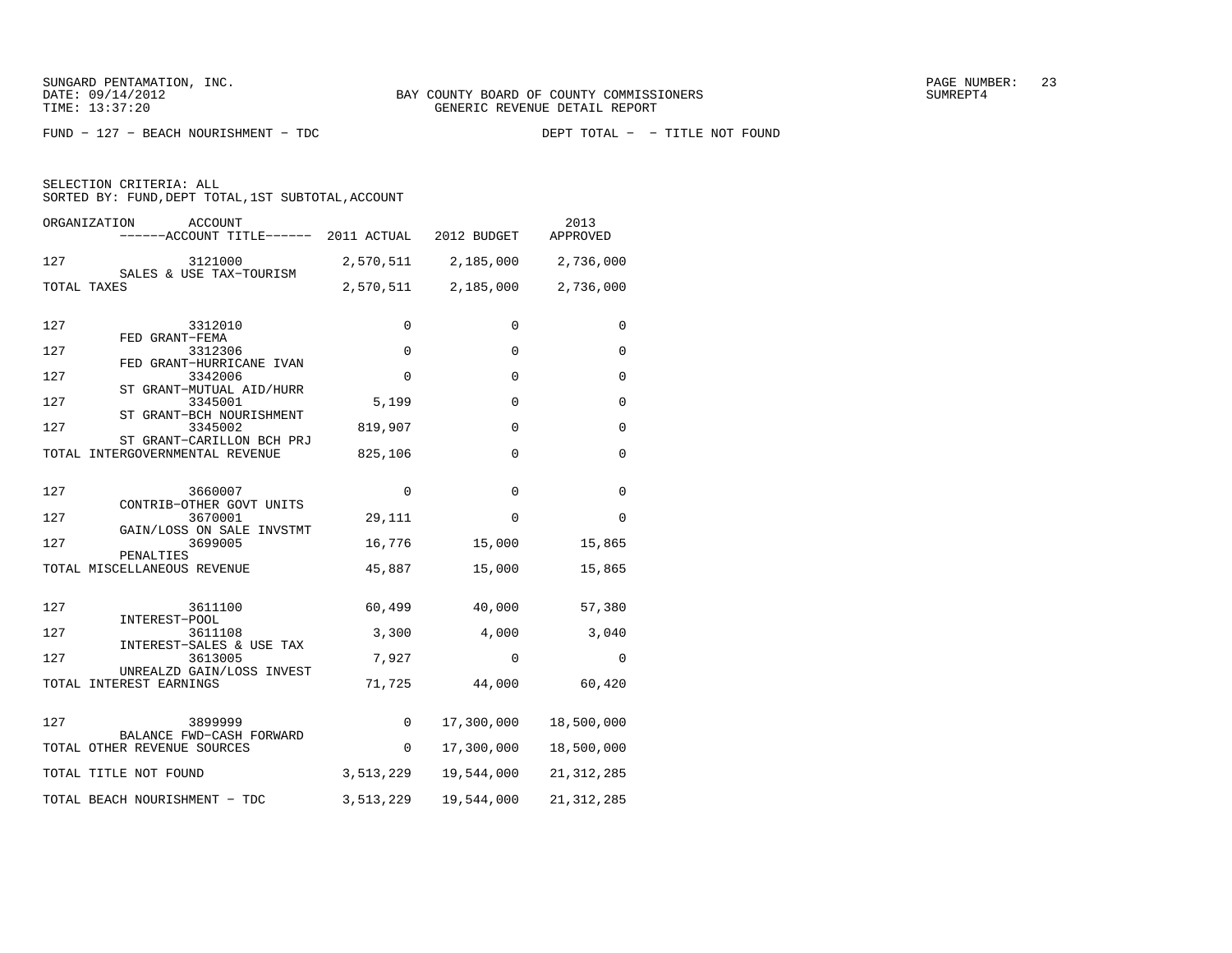SELECTION CRITERIA: ALL

| ORGANIZATION<br>ACCOUNT<br>-ACCOUNT TITLE------         | 2011 ACTUAL | 2012 BUDGET | 2013<br>APPROVED |
|---------------------------------------------------------|-------------|-------------|------------------|
| 128<br>3121000                                          | 2,565,363   | 2,185,000   | 2,736,000        |
| SALES & USE TAX-TOURISM<br>TOTAL TAXES                  | 2,565,363   | 2,185,000   | 2,736,000        |
| 128<br>3699005                                          | 22,865      | 20,000      | 21,660           |
| PENALTIES<br>TOTAL MISCELLANEOUS REVENUE                | 22,865      | 20,000      | 21,660           |
| 128<br>3611100<br>INTEREST-POOL                         | 4,037       | 3,000       | 3,800            |
| 128<br>3611108                                          | 1,955       | 1,200       | 1,805            |
| INTEREST-SALES & USE TAX<br>128<br>3613005              | 3,843       | $\Omega$    | $\Omega$         |
| UNREALZD GAIN/LOSS INVEST<br>INTEREST EARNINGS<br>TOTAL | 9,835       | 4,200       | 5,605            |
| 128<br>3899999                                          | 0           | 200,000     | 50,000           |
| BALANCE FWD-CASH FORWARD<br>TOTAL OTHER REVENUE SOURCES | 0           | 200,000     | 50,000           |
| TOTAL TITLE NOT FOUND                                   | 2,598,064   | 2,409,200   | 2,813,265        |
| TOTAL TDC - 5TH CENT                                    | 2,598,064   | 2,409,200   | 2,813,265        |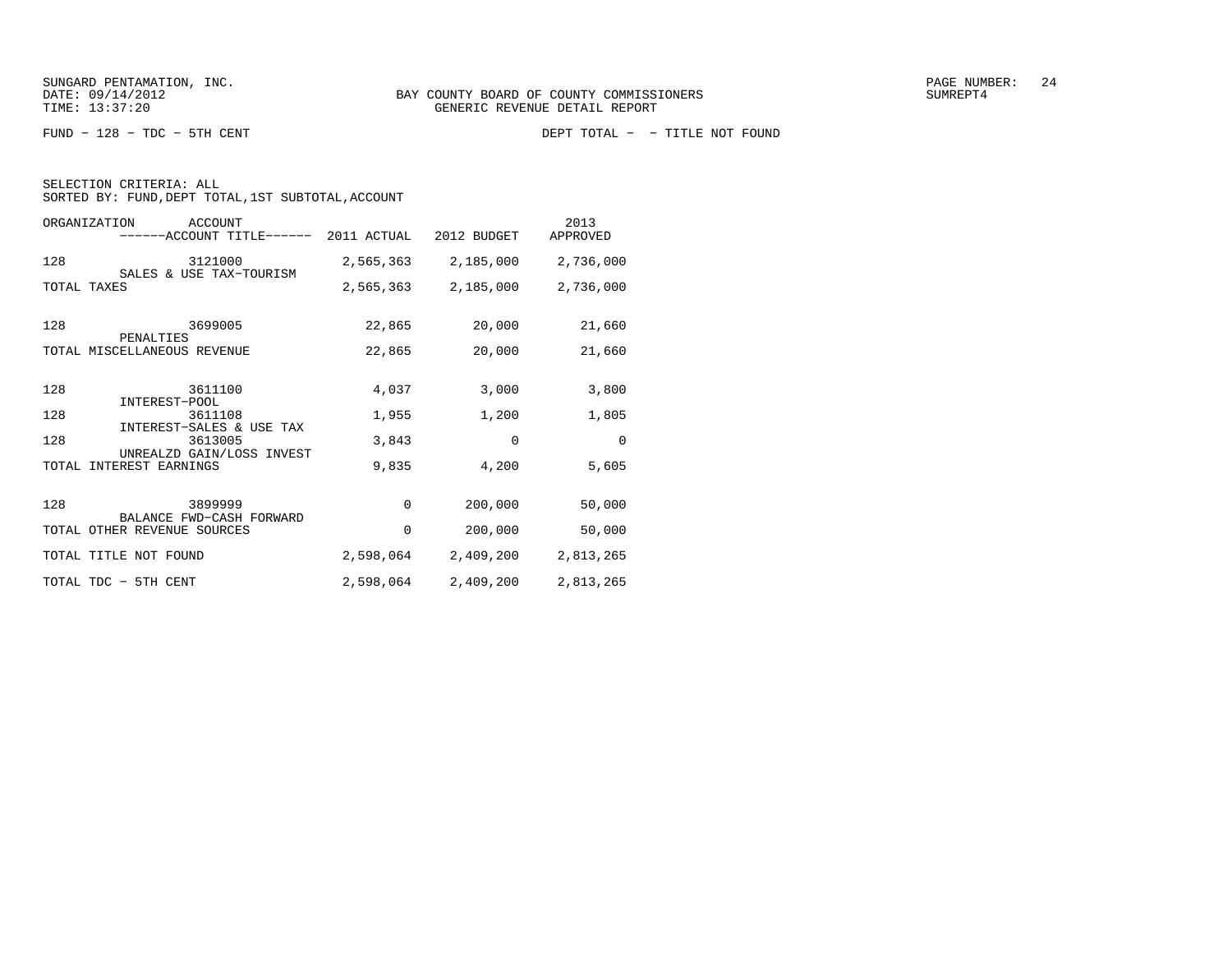SELECTION CRITERIA: ALL

| ORGANIZATION<br>ACCOUNT<br>------ACCOUNT TITLE------ 2011 ACTUAL |             | 2012 BUDGET | 2013<br>APPROVED |
|------------------------------------------------------------------|-------------|-------------|------------------|
| 130<br>3424001<br>FEES-E911                                      | 424,926     | 442,000     | 442,000          |
| 130<br>3424002<br>FEES-E911 WIRELESS                             | 425,545     | 495,000     | 495,000          |
| 130<br>3490001<br>OTHER CHARGES FOR SERVICE                      | 4,510       | 5,000       | 5,000            |
| TOTAL CHARGES FOR SERVICES                                       | 854,981     | 942,000     | 942,000          |
| 130<br>3640010<br>SALE OF FIXED ASSETS                           | 0           | $\Omega$    | $\Omega$         |
| TOTAL MISCELLANEOUS REVENUE                                      | 0           | $\Omega$    | $\Omega$         |
| 130<br>3611100<br>INTEREST-POOL                                  | 9,876       | 3,500       | 3,500            |
| 130<br>3613005<br>UNREALZD GAIN/LOSS INVEST                      | 396         | $\mathbf 0$ | $\mathbf 0$      |
| INTEREST EARNINGS<br>TOTAL                                       | 10,272      | 3,500       | 3,500            |
| 130<br>3810001                                                   | $\mathbf 0$ | $\Omega$    | $\Omega$         |
| TRNSF FRM GENERAL FD(001)<br>130<br>3899999                      | $\mathbf 0$ | 1,200,000   | 1,800,000        |
| BALANCE FWD-CASH FORWARD<br>TOTAL OTHER REVENUE SOURCES          | $\Omega$    | 1,200,000   | 1,800,000        |
| TOTAL TITLE NOT FOUND                                            | 865,252     | 2,145,500   | 2,745,500        |
| TOTAL PUBLIC SAFETY E911                                         | 865,252     | 2,145,500   | 2,745,500        |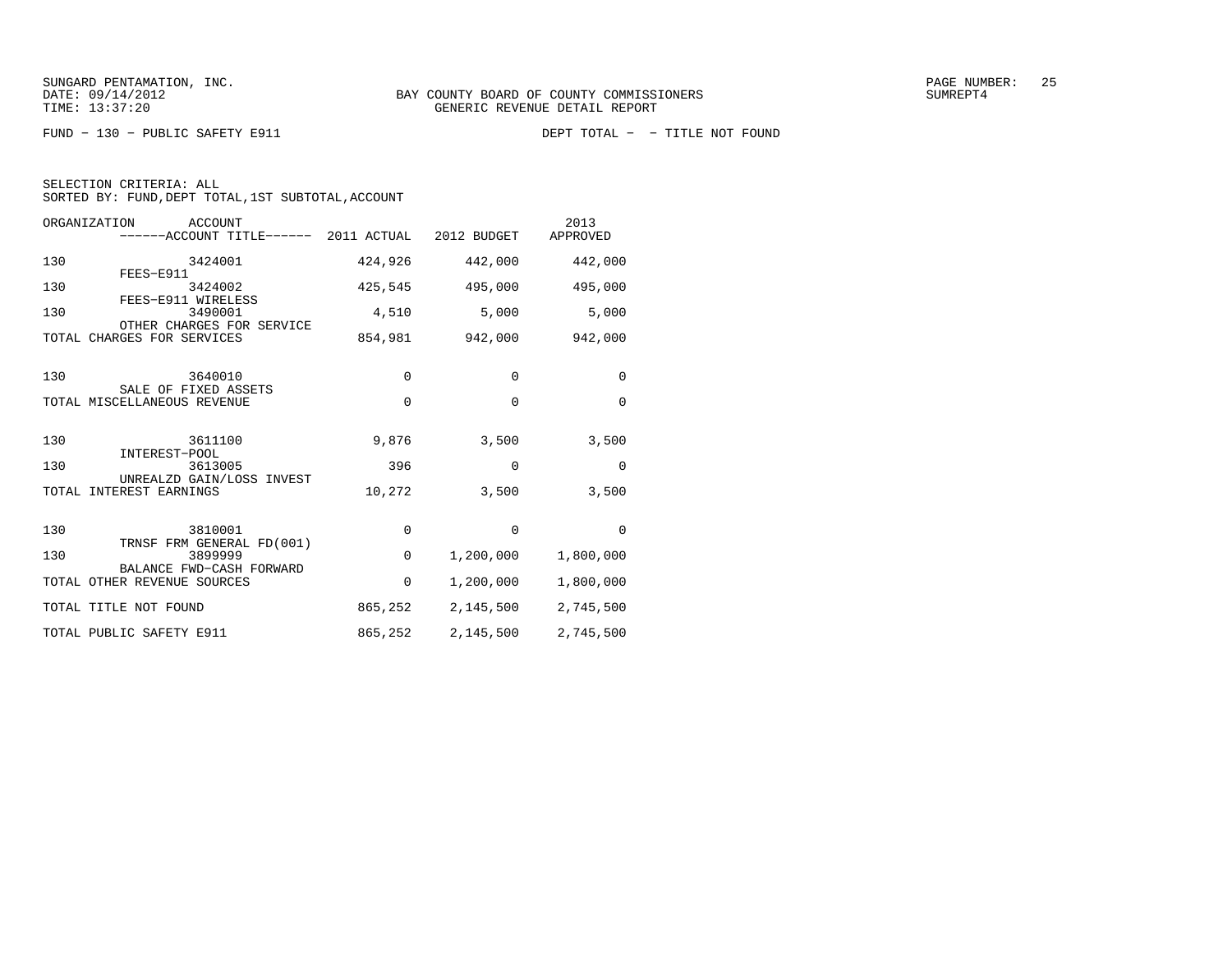FUND - 133 - INTERGOVT RADIO COMM

| ORGANIZATION<br><b>ACCOUNT</b><br>------ACCOUNT TITLE------ 2011 ACTUAL |             | 2012 BUDGET | 2013<br>APPROVED |
|-------------------------------------------------------------------------|-------------|-------------|------------------|
| 133<br>3312306                                                          | $\mathbf 0$ | $\Omega$    | $\Omega$         |
| FED GRANT-HURRICANE IVAN<br>133<br>3342006                              | $\mathbf 0$ | $\Omega$    | $\Omega$         |
| ST GRANT-MUTUAL AID/HURR<br>TOTAL INTERGOVERNMENTAL REVENUE             | $\mathbf 0$ | $\Omega$    | $\Omega$         |
| 133<br>3415405                                                          | 187,241     | 188,000     | 188,000          |
| TRAFFIC FINE SURCHARGE<br>133<br>3424010                                | 461,959     | 471,249     | 139,502          |
| CHRGS FOR SRV-800 MHZ<br>TOTAL CHARGES FOR SERVICES                     | 649,199     | 659,249     | 327,502          |
| 133<br>3660007                                                          | 220,686     | 222,526     | 222,636          |
| CONTRIB-OTHER GOVT UNITS<br>133<br>3699012                              | $\mathbf 0$ | $\Omega$    | $\Omega$         |
| INSURANCE PROCEEDS<br>TOTAL MISCELLANEOUS REVENUE                       | 220,686     | 222,526     | 222,636          |
| 133<br>3611100                                                          | 2,730       | 2,200       | 2,200            |
| INTEREST-POOL<br>133<br>3613005                                         | 1,118       | $\Omega$    | $\mathbf 0$      |
| UNREALZD GAIN/LOSS INVEST<br>TOTAL INTEREST EARNINGS                    | 3,849       | 2,200       | 2,200            |
| 133<br>3810001                                                          | 451,192     | 452,033     | 94,610           |
| TRNSF FRM GENERAL FD(001)<br>3899999<br>133                             | $\mathbf 0$ | 590,000     | 460,000          |
| BALANCE FWD-CASH FORWARD<br>TOTAL OTHER REVENUE SOURCES                 | 451,192     | 1,042,033   | 554,610          |
| TOTAL TITLE NOT FOUND                                                   | 1,324,926   | 1,926,008   | 1,106,948        |
| TOTAL INTERGOVT RADIO COMM                                              | 1,324,926   | 1,926,008   | 1,106,948        |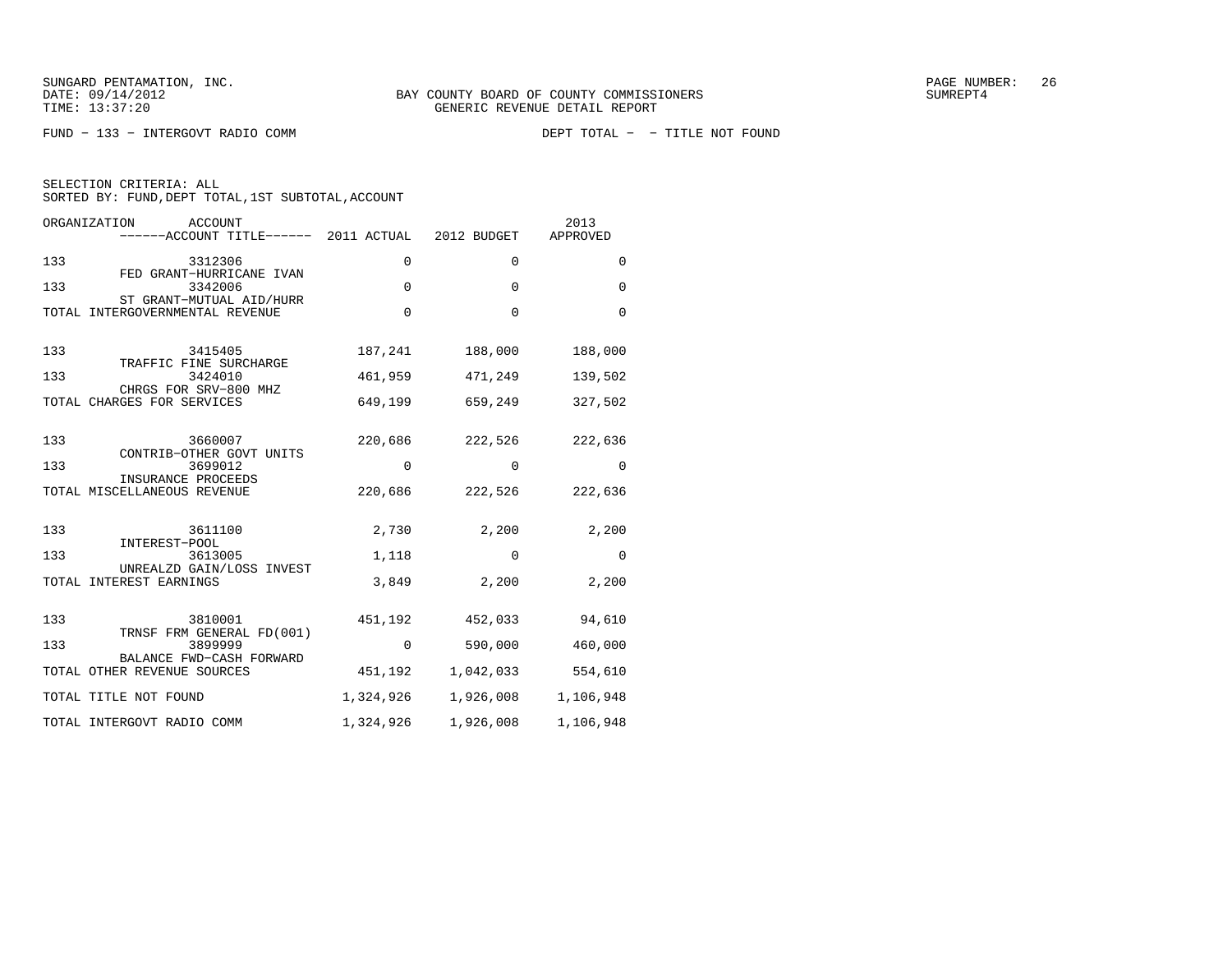FUND − 140 − DISTRICT MOSQUITO CONTROL DEPT TOTAL − − TITLE NOT FOUND

SELECTION CRITERIA: ALL

| ORGANIZATION<br>ACCOUNT<br>------ACCOUNT TITLE------ 2011 ACTUAL |             | 2012 BUDGET             | 2013<br>APPROVED    |
|------------------------------------------------------------------|-------------|-------------------------|---------------------|
| 140<br>3111000                                                   |             | 926,480 877,053         | 860,171             |
| AD VALOREM TAXES<br>140<br>3112000                               | 1,535       | $\Omega$                | $\Omega$            |
| AD VALOREM TAXES-DELIN.<br>TOTAL TAXES                           |             | 928,015 877,053 860,171 |                     |
| 140<br>3346015                                                   | 19,500      | 9,198                   | 9,198               |
| ST GRANT-MOSQUITO CNTRL I<br>TOTAL INTERGOVERNMENTAL REVENUE     | 19,500      | 9,198                   | 9,198               |
|                                                                  |             |                         |                     |
| 140<br>3490001<br>OTHER CHARGES FOR SERVICE                      | 0           | 0                       | 0                   |
| TOTAL CHARGES FOR SERVICES                                       | $\mathbf 0$ | $\Omega$                | $\mathbf 0$         |
| 140<br>3640010                                                   | 20,800      | $\Omega$                | $\mathbf 0$         |
| SALE OF FIXED ASSETS<br>140<br>3699001                           | $\mathbf 0$ | $\Omega$                | $\mathbf 0$         |
| OTHER MISC REVENUE<br>140<br>3699012                             | $\mathbf 0$ | $\Omega$                | 0                   |
| INSURANCE PROCEEDS<br>TOTAL MISCELLANEOUS REVENUE                | 20,800      | $\Omega$                | $\mathbf 0$         |
|                                                                  |             |                         |                     |
| 140<br>3611100<br>INTEREST-POOL                                  | 5,970       | 6,175                   | 6,175               |
| 140<br>3613005<br>UNREALZD GAIN/LOSS INVEST                      | 1,558       | $\Omega$                | $\Omega$            |
| TOTAL INTEREST EARNINGS                                          | 7,528       | 6,175                   | 6,175               |
| 140<br>3899999                                                   | $\Omega$    |                         | 780,000 650,000     |
| BALANCE FWD-CASH FORWARD<br>TOTAL OTHER REVENUE SOURCES          | $\mathbf 0$ | 780,000                 | 650,000             |
| TOTAL TITLE NOT FOUND                                            | 975,843     |                         | 1,672,426 1,525,544 |
| TOTAL DISTRICT MOSQUITO CONTROL                                  | 975,843     | 1,672,426               | 1,525,544           |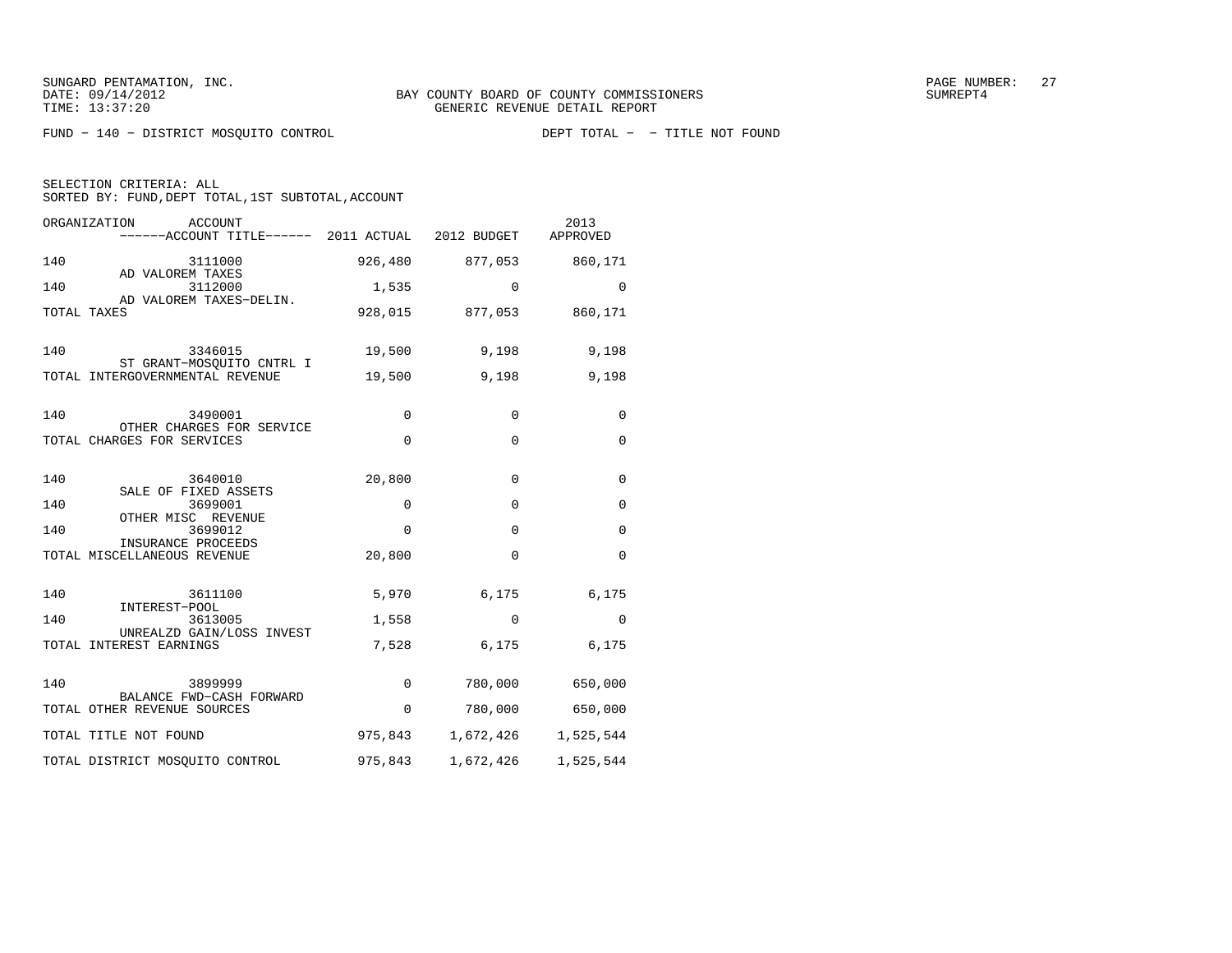FUND - 145 - MSTU-FIRE PROTECTION

SELECTION CRITERIA: ALL

| ORGANIZATION<br>ACCOUNT<br>$----ACCOUNT$ TITLE $---2011$ ACTUAL 2012 BUDGET |           |                     | 2013<br>APPROVED |
|-----------------------------------------------------------------------------|-----------|---------------------|------------------|
| 145<br>3111005<br>MSTU AD VALOREM TAXES                                     | 4,316,296 | 5,473,783           | 5,300,862        |
| 145<br>3112005<br>MSTU AD VAL TAX-DELINO                                    | 299,125   | $\Omega$            | $\Omega$         |
| TOTAL TAXES                                                                 |           | 4,615,422 5,473,783 | 5,300,862        |
| 145<br>3310001                                                              | $\Omega$  | 0                   | 224,340          |
| FEDERAL GRANTS<br>145<br>3312010                                            | $\Omega$  | $\Omega$            | 0                |
| FED GRANT-FEMA<br>145<br>3312306                                            | $\Omega$  | $\Omega$            | 0                |
| FED GRANT-HURRICANE IVAN<br>145<br>3312307                                  | $\Omega$  | $\Omega$            | $\Omega$         |
| FED GRANT-HOMELAND SCRTY                                                    |           |                     |                  |
| 145<br>3342006<br>ST GRANT-MUTUAL AID/HURR                                  | $\Omega$  | $\Omega$            | $\Omega$         |
| 145<br>3352300<br>FIREFIGHTERS' SUPPL COMP                                  | 9,420     | 5,101               | 5,100            |
| TOTAL INTERGOVERNMENTAL REVENUE                                             | 9,420     | 5,101               | 229,440          |
| 145<br>3412001                                                              | $\Omega$  | $\Omega$            | $\Omega$         |
| CHRGS FOR SERVICE<br>145<br>3422014                                         | $\Omega$  | $\Omega$            | 0                |
| CHRG FOR SRV-FIRE/CEDARGV<br>TOTAL CHARGES FOR SERVICES                     | $\Omega$  | $\Omega$            | $\mathbf 0$      |
|                                                                             |           |                     |                  |
| 145<br>3620010<br>RENT INCOME                                               | 2,209     | $\mathbf 0$         | 0                |
| 145<br>3640010<br>SALE OF FIXED ASSETS                                      | $\Omega$  | $\Omega$            | 0                |
| 145<br>3660001<br>CONTRIBUTIONS-PRIVATE SRC                                 | 6,766     | $\Omega$            | 0                |
| 145<br>3660007<br>CONTRIB-OTHER GOVT UNITS                                  | $\Omega$  | $\Omega$            | 0                |
| 145<br>3699001                                                              | 38        | $\Omega$            | 0                |
| OTHER MISC REVENUE<br>145<br>3699004                                        | $\Omega$  | $\mathbf 0$         | 0                |
| REFUND PRIOR YR EXPENSE<br>145<br>3699012                                   | 13,412    | $\Omega$            | $\Omega$         |
| INSURANCE PROCEEDS<br>TOTAL MISCELLANEOUS REVENUE                           | 22,425    | $\Omega$            | $\Omega$         |
|                                                                             |           |                     |                  |
| 145<br>3611100<br>INTEREST-POOL                                             | 12,579    | 75,000              | 15,200           |
| 145<br>3613005<br>UNREALZD GAIN/LOSS INVEST                                 | 6,381     | $\Omega$            | $\Omega$         |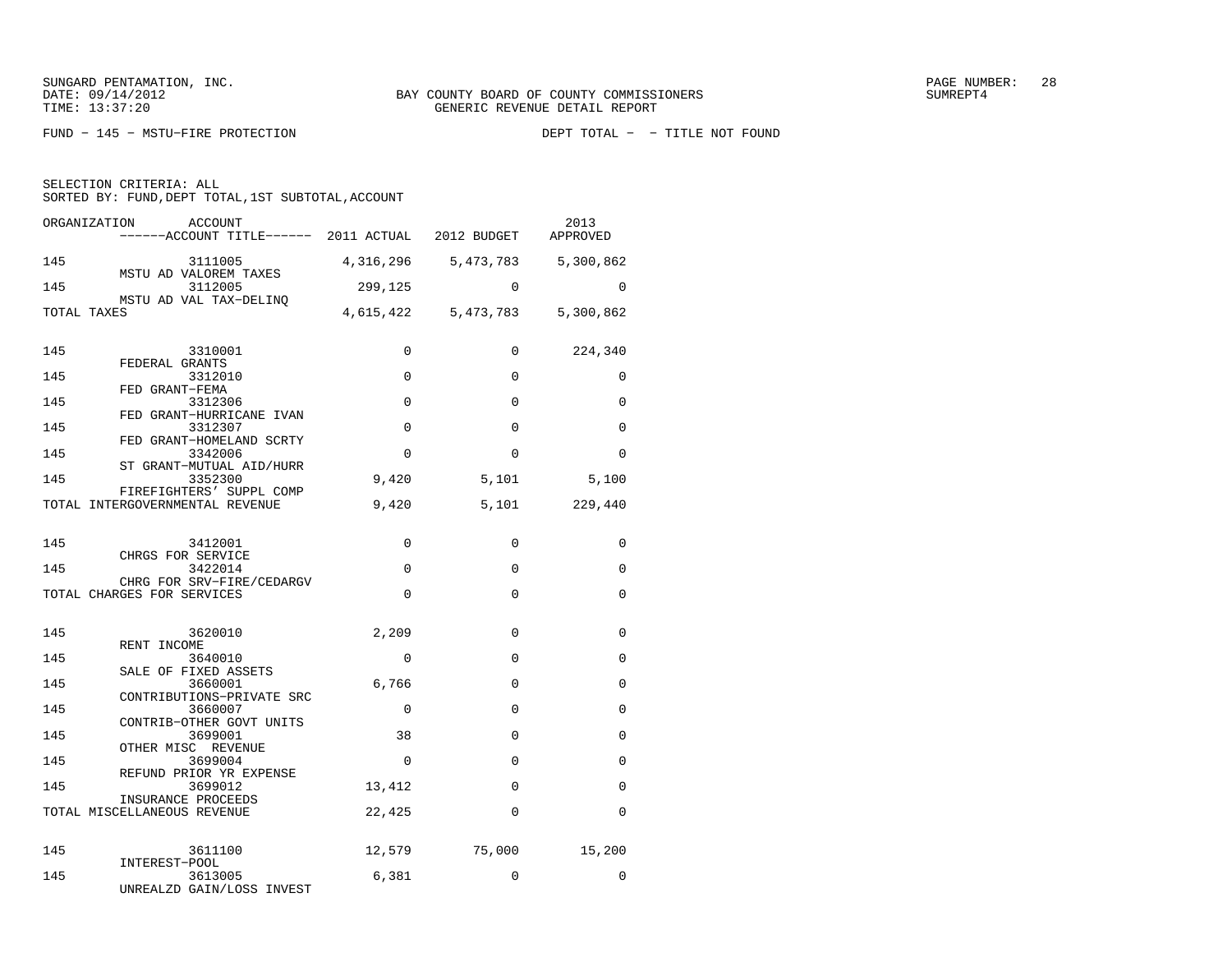FUND − 145 − MSTU-FIRE PROTECTION

| ORGANIZATION | <b>ACCOUNT</b><br>------ACCOUNT TITLE------ 2011 ACTUAL 2012 BUDGET |             |              | 2013<br>APPROVED |
|--------------|---------------------------------------------------------------------|-------------|--------------|------------------|
|              | TOTAL INTEREST EARNINGS                                             | 18,960      | 75,000       | 15,200           |
| 145          | 3632201<br>IMPACT FEES-FIRE                                         | 36,192      | 60,000       | 60,000           |
|              | TOTAL SPECIAL ASSESSMENTS                                           | 36,192      | 60,000       | 60,000           |
| 145          | 3810303                                                             | $\mathbf 0$ | $\mathbf{0}$ | 0                |
| 145          | TRNSF FRM SALES TX 2002<br>3810440<br>TRNSF FRM BLDG SAFETY-440     | $\Omega$    | 300,000      | $\mathbf 0$      |
| 145          | 3840005<br>LOAN PROCEEDS                                            | $\Omega$    | $\Omega$     | $\mathbf 0$      |
| 145          | 3895001<br>CAPITAL CONTRIB-FED                                      | $\Omega$    | $\Omega$     | $\Omega$         |
| 145          | 3899996<br>RESERVE RELEASE                                          | 0           | 0            | $\Omega$         |
| 145          | 3899999<br>BALANCE FWD-CASH FORWARD                                 | $\Omega$    | 359,000      | 470,000          |
|              | TOTAL OTHER REVENUE SOURCES                                         | $\Omega$    | 659,000      | 470,000          |
|              | TOTAL TITLE NOT FOUND                                               | 4,702,418   | 6,272,884    | 6,075,502        |
|              | TOTAL MSTU-FIRE PROTECTION                                          | 4,702,418   | 6,272,884    | 6,075,502        |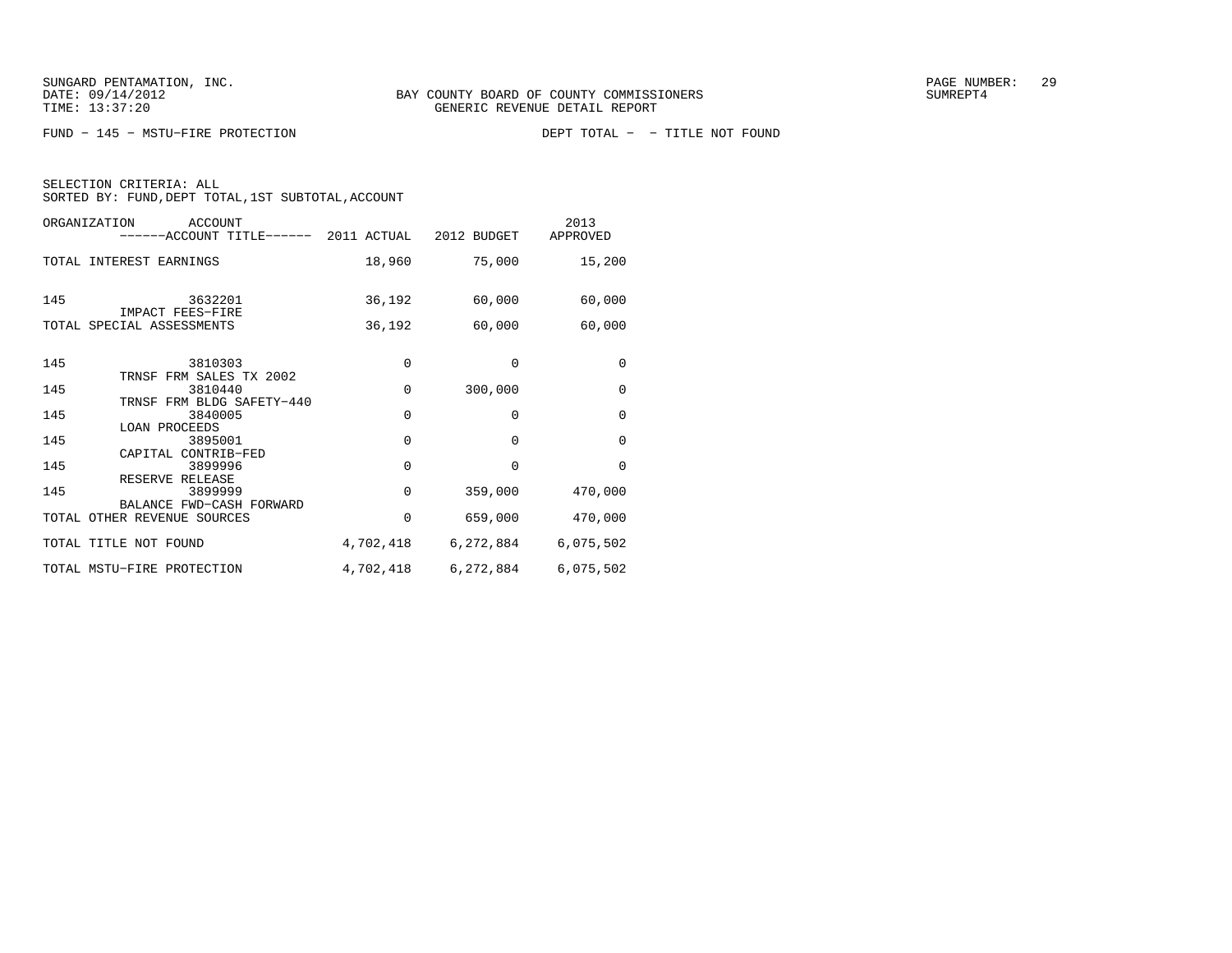FUND − 167 − MSBU FUND DEPT TOTAL − − TITLE NOT FOUND

| SELECTION CRITERIA: ALL |  |  |                                                 |  |
|-------------------------|--|--|-------------------------------------------------|--|
|                         |  |  | SORTED BY: FUND,DEPT TOTAL,1ST SUBTOTAL,ACCOUNT |  |

| ORGANIZATION<br><b>ACCOUNT</b><br>------ACCOUNT TITLE------ 2011 ACTUAL 2012 BUDGET |          |          | 2013<br>APPROVED |
|-------------------------------------------------------------------------------------|----------|----------|------------------|
| 167<br>3699001                                                                      | 0        | 0        | 0                |
| OTHER MISC REVENUE<br>TOTAL MISCELLANEOUS REVENUE                                   | $\Omega$ | $\Omega$ | $\Omega$         |
| 167<br>3611100                                                                      | 2,810    | 2,300    | 2,300            |
| INTEREST-POOL<br>167<br>3611136                                                     | 12,613   | 23,000   | 23,000           |
| INTEREST-MSBU<br>167<br>3613005                                                     | 355      | $\Omega$ | $\Omega$         |
| UNREALZD GAIN/LOSS INVEST<br>TOTAL INTEREST EARNINGS                                | 15,777   | 25,300   | 25,300           |
| 167<br>3631001                                                                      | 43,029   | 31,200   | 31,200           |
| SPECIAL ASSESSMENTS<br>167<br>3631004                                               | 1,670    | 1,700    | 1,700            |
| SPEC ASSESS-LIGHTING<br>TOTAL SPECIAL ASSESSMENTS                                   | 44,699   | 32,900   | 32,900           |
| 167<br>3899999<br>BALANCE FWD-CASH FORWARD                                          | 0        | $\Omega$ | $\mathbf 0$      |
| TOTAL OTHER REVENUE SOURCES                                                         | $\Omega$ | $\Omega$ | $\Omega$         |
| TOTAL TITLE NOT FOUND                                                               | 60,476   | 58,200   | 58,200           |
| TOTAL MSBU FUND                                                                     | 60,476   | 58,200   | 58,200           |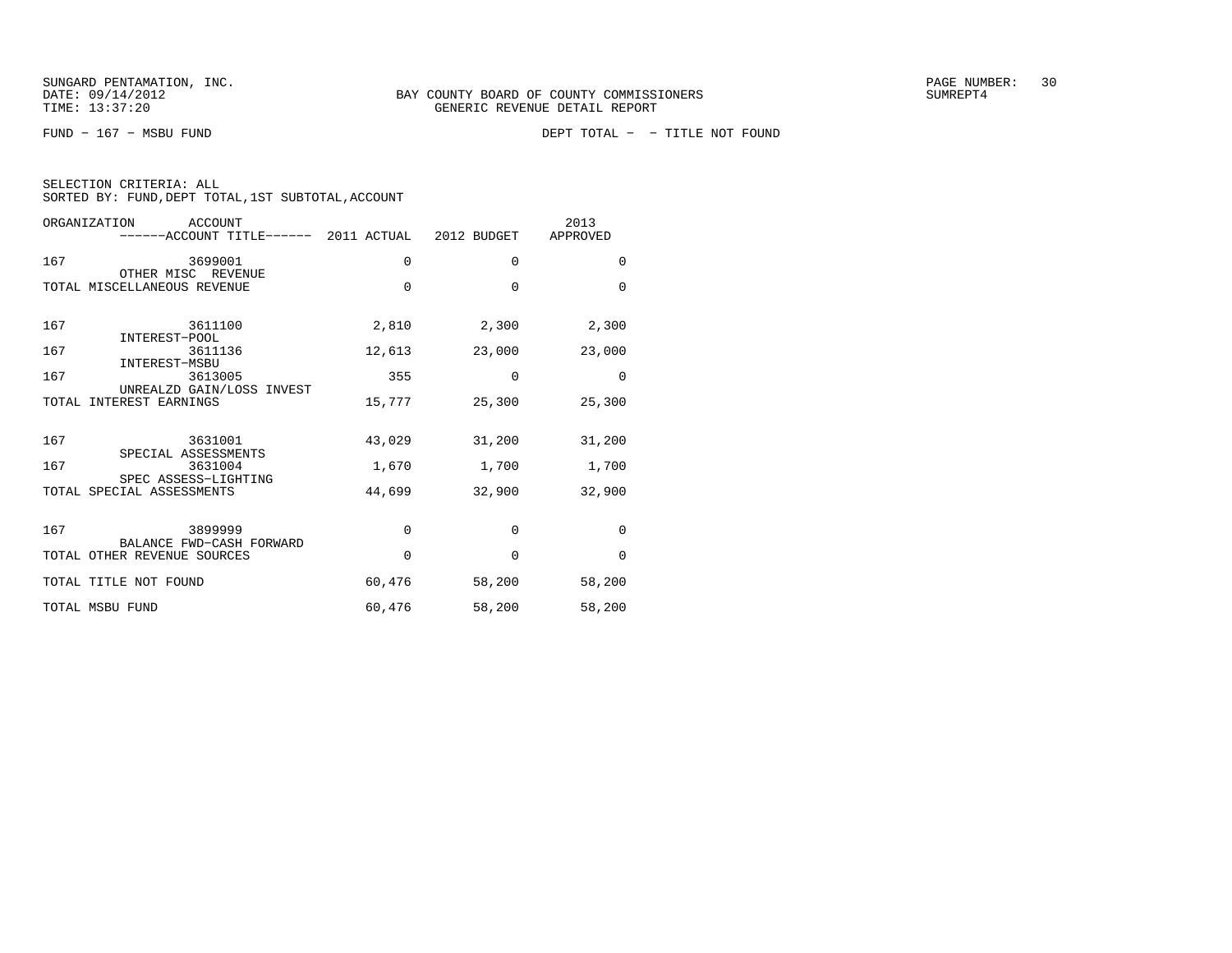FUND - 180 - SUPERVISOR OF ELECTIONS

| SELECTION CRITERIA: ALL |  |  |                                                    |  |
|-------------------------|--|--|----------------------------------------------------|--|
|                         |  |  | SORTED BY: FUND, DEPT TOTAL, 1ST SUBTOTAL, ACCOUNT |  |

|     | ORGANIZATION<br>ACCOUNT<br>------ACCOUNT TITLE------ 2011 ACTUAL 2012 BUDGET |          |             | 2013<br>APPROVED |
|-----|------------------------------------------------------------------------------|----------|-------------|------------------|
| 180 | 3312004<br>FED GRANT-ADA                                                     | $\Omega$ | $\Omega$    | $\Omega$         |
| 180 | 3340001<br>STATE GRANTS                                                      | $\Omega$ | $\Omega$    | $\Omega$         |
| 180 | 3351926<br>ST REIMB-SPECIAL ELECTION                                         | $\Omega$ | $\Omega$    | $\mathbf 0$      |
|     | TOTAL INTERGOVERNMENTAL REVENUE                                              | $\Omega$ | $\Omega$    | $\Omega$         |
| 180 | 3415501<br>FEES-SUPERVISOR OF ELEC.                                          | $\Omega$ | $\Omega$    | $\Omega$         |
|     | TOTAL CHARGES FOR SERVICES                                                   | $\Omega$ | $\Omega$    | $\Omega$         |
| 180 | 3640010<br>SALE OF FIXED ASSETS                                              | $\Omega$ | $\Omega$    | $\Omega$         |
| 180 | 3699042<br>REIMB-ELECTIONS                                                   | $\Omega$ | $\Omega$    | $\Omega$         |
|     | TOTAL MISCELLANEOUS REVENUE                                                  | $\Omega$ | $\Omega$    | $\Omega$         |
| 180 | 3611100<br>INTEREST-POOL                                                     | $\Omega$ | $\Omega$    | $\Omega$         |
| 180 | 3613005<br>UNREALZD GAIN/LOSS INVEST                                         | $\Omega$ | $\Omega$    | $\Omega$         |
|     | TOTAL INTEREST EARNINGS                                                      | $\Omega$ | $\Omega$    | $\Omega$         |
| 180 | 3810001<br>TRNSF FRM GENERAL FD(001)                                         | $\Omega$ | $\Omega$    | $\Omega$         |
|     | TOTAL OTHER REVENUE SOURCES                                                  | $\Omega$ | $\Omega$    | 0                |
|     | TOTAL TITLE NOT FOUND                                                        | 0        | $\mathbf 0$ | 0                |
|     | TOTAL SUPERVISOR OF ELECTIONS                                                | 0        | $\mathbf 0$ | 0                |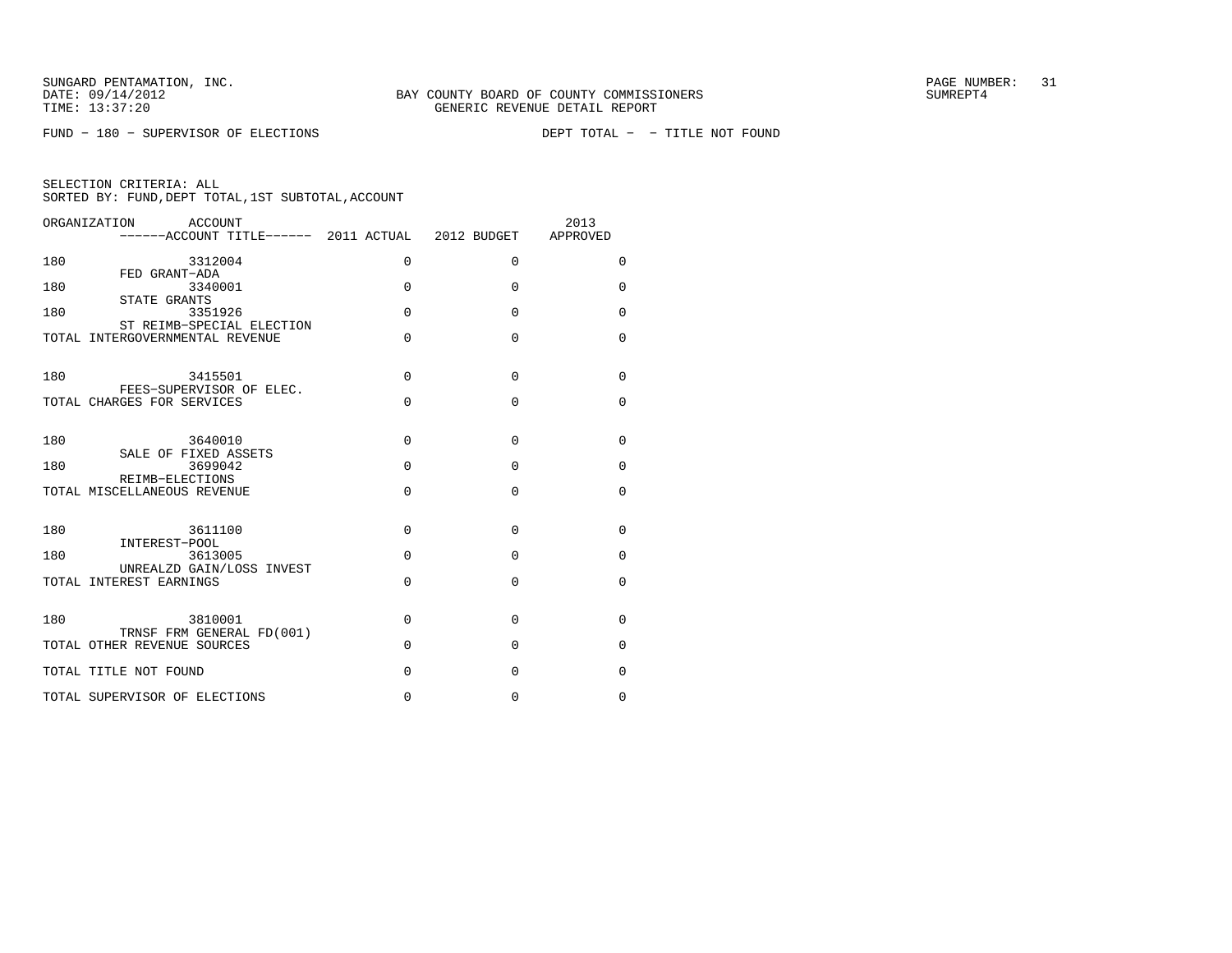FUND - 195 - UTILITY REG AUTHORITY

| SELECTION CRITERIA: ALL |  |  |                                                    |  |
|-------------------------|--|--|----------------------------------------------------|--|
|                         |  |  | SORTED BY: FUND, DEPT TOTAL, 1ST SUBTOTAL, ACCOUNT |  |

|     | ORGANIZATION                | ACCOUNT |                           |          | ------ACCOUNT TITLE------ 2011 ACTUAL 2012 BUDGET | 2013<br>APPROVED |
|-----|-----------------------------|---------|---------------------------|----------|---------------------------------------------------|------------------|
| 195 | PENALTIES                   | 3699005 |                           | 12,673   | $\Omega$                                          | $\Omega$         |
| 195 |                             | 3699008 |                           | 0        | $\mathbf 0$                                       | 0                |
| 195 | RATE CASE FEES              | 3699009 | UTILITY REG AUTHORITY FEE | $\Omega$ | $\Omega$                                          | 0                |
|     | TOTAL MISCELLANEOUS REVENUE |         |                           | 12,673   | $\Omega$                                          | $\Omega$         |
| 195 |                             | 3611100 |                           | 561      | $\mathbf{0}$                                      | $\mathbf 0$      |
| 195 | INTEREST-POOL               | 3611107 |                           | 9,358    | $\mathbf{0}$                                      | $\mathbf 0$      |
| 195 | INTEREST                    | 3613005 | UNREALZD GAIN/LOSS INVEST | $-49$    | $\Omega$                                          | $\Omega$         |
|     | TOTAL INTEREST EARNINGS     |         |                           | 9,870    | $\Omega$                                          | $\Omega$         |
| 195 | SPECIAL ASSESSMENTS         | 3631001 |                           | 21,213   | $\mathbf 0$                                       | $\mathbf 0$      |
|     | TOTAL SPECIAL ASSESSMENTS   |         |                           | 21,213   | $\Omega$                                          | $\mathbf 0$      |
| 195 |                             | 3810001 | TRNSF FRM GENERAL FD(001) | 85,000   | 20,000                                            | 20,000           |
| 195 |                             | 3899999 |                           | $\Omega$ | 0                                                 | $\Omega$         |
|     | TOTAL OTHER REVENUE SOURCES |         | BALANCE FWD-CASH FORWARD  | 85,000   | 20,000                                            | 20,000           |
|     | TOTAL TITLE NOT FOUND       |         |                           | 128,756  | 20,000                                            | 20,000           |
|     | TOTAL UTILITY REG AUTHORITY |         |                           | 128,756  | 20,000                                            | 20,000           |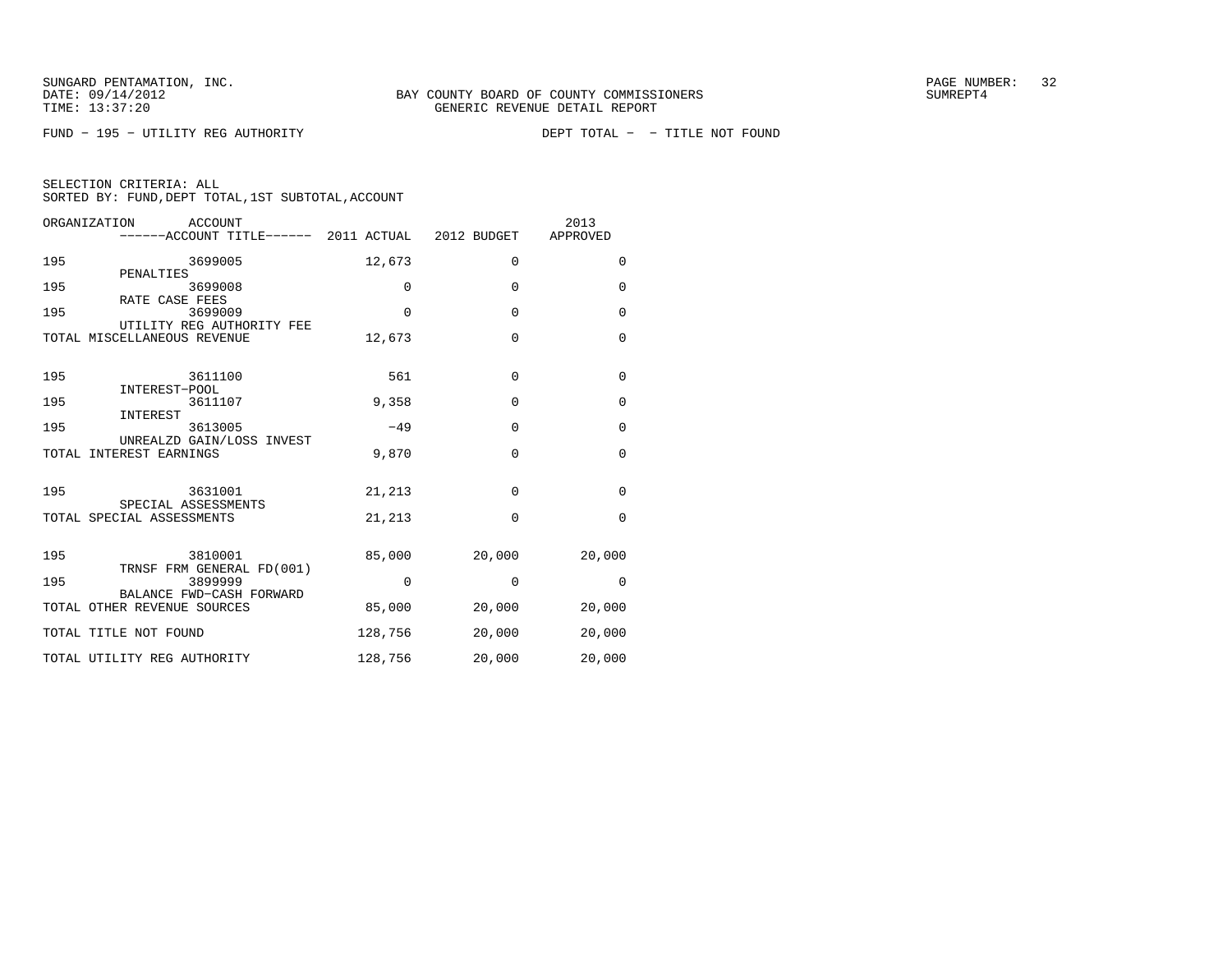FUND - 302 - WATER SYSTEM 2000 BND PRJ

| SELECTION CRITERIA: ALL |  |                                                    |  |
|-------------------------|--|----------------------------------------------------|--|
|                         |  | SORTED BY: FUND, DEPT TOTAL, 1ST SUBTOTAL, ACCOUNT |  |

| ACCOUNT                         |                                                                                                                                                                |   | 2013<br>APPROVED |
|---------------------------------|----------------------------------------------------------------------------------------------------------------------------------------------------------------|---|------------------|
| 3611100                         |                                                                                                                                                                | O |                  |
| 3613005                         |                                                                                                                                                                |   |                  |
| TOTAL INTEREST EARNINGS         |                                                                                                                                                                | U |                  |
| 3810001                         | U                                                                                                                                                              | U |                  |
| 3810401                         | U                                                                                                                                                              | U |                  |
| 3811401                         |                                                                                                                                                                | U |                  |
| 3899998                         |                                                                                                                                                                | U |                  |
| TOTAL OTHER REVENUE SOURCES     | N                                                                                                                                                              | O |                  |
| TOTAL TITLE NOT FOUND           | O                                                                                                                                                              | O | U                |
| TOTAL WATER SYSTEM 2000 BND PRJ |                                                                                                                                                                |   |                  |
|                                 | INTEREST-POOL<br>UNREALZD GAIN/LOSS INVEST<br>TRNSF FRM GENERAL FD(001)<br>TRNSF FRM WATER SYS (401)<br>TRNSF FRM WTR IMPACT FEES<br>BALANCE FWD-BOND PROCEEDS |   |                  |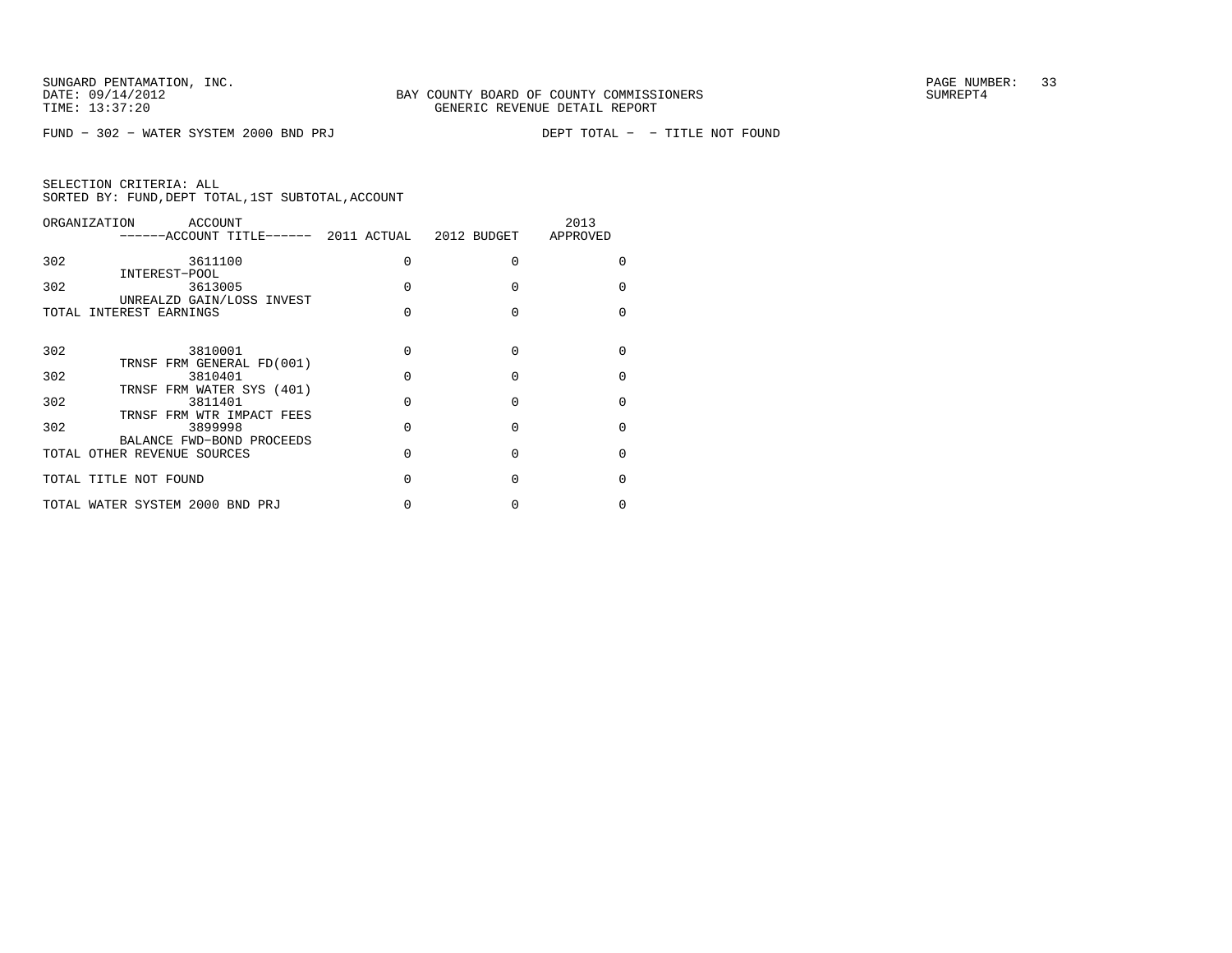$FUND - 303 - SALES TX REV BONDS 2002$ 

| ORGANIZATION<br>ACCOUNT<br>------ACCOUNT TITLE------ | 2011 ACTUAL | 2012 BUDGET | 2013<br>APPROVED |
|------------------------------------------------------|-------------|-------------|------------------|
| 303<br>3611100                                       |             |             |                  |
| INTEREST-POOL<br>303<br>3613005                      |             |             |                  |
| UNREALZD GAIN/LOSS INVEST<br>TOTAL INTEREST EARNINGS |             |             |                  |
| TOTAL TITLE NOT FOUND                                |             |             |                  |
| TOTAL SALES TX REV BONDS 2002                        |             |             |                  |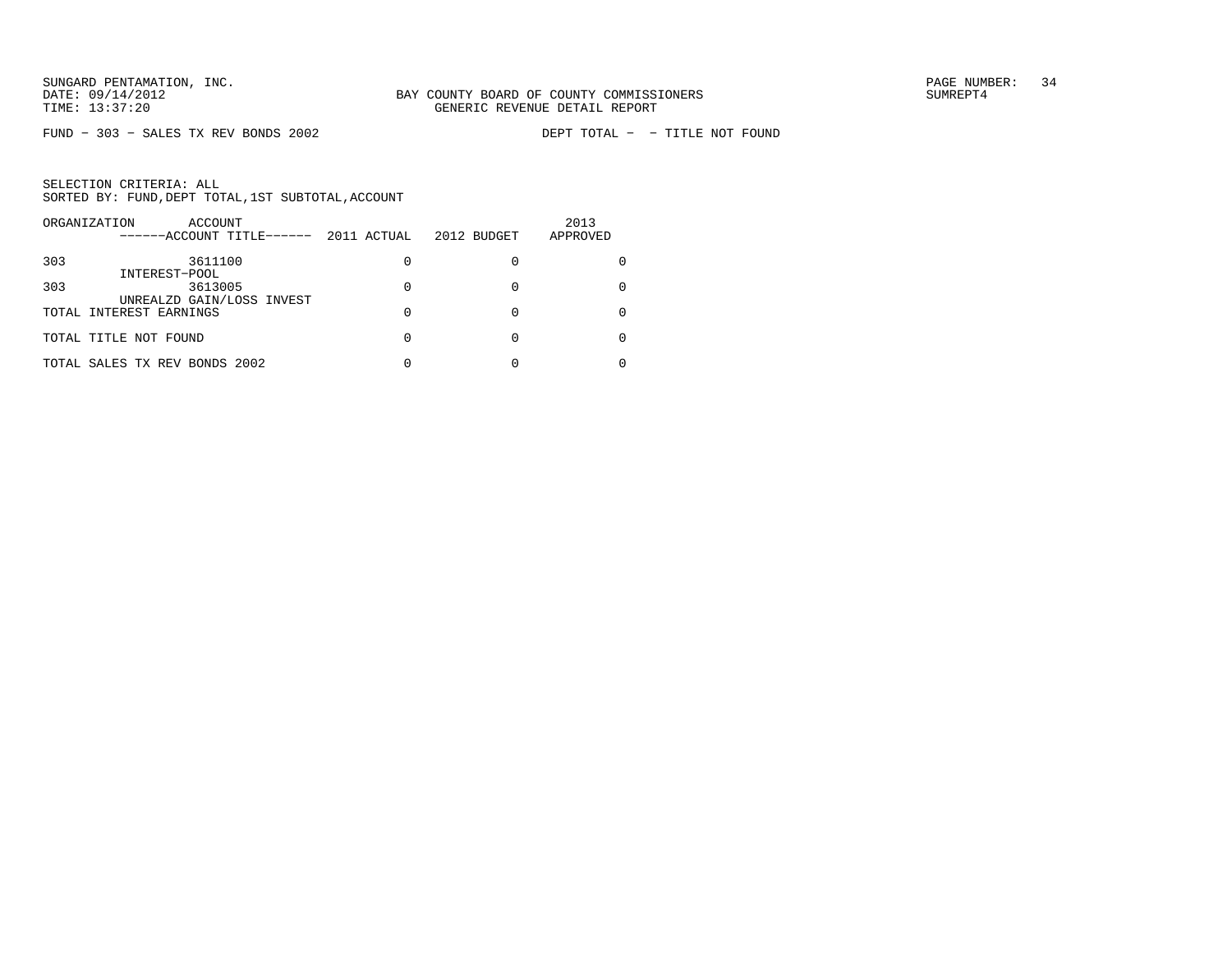$FUND - 304 - JAIL 2006 BOND PROJ$ 

|     | ORGANIZATION<br>ACCOUNT<br>------ACCOUNT TITLE------              |     | 2011 ACTUAL 2012 BUDGET | 2013<br>APPROVED |
|-----|-------------------------------------------------------------------|-----|-------------------------|------------------|
| 304 | 3611100                                                           | 207 | O                       | U                |
| 304 | INTEREST-POOL<br>3613005                                          | O   | O                       | <sup>0</sup>     |
|     | UNREALZD GAIN/LOSS INVEST<br>TOTAL INTEREST EARNINGS              | 207 | O                       | $\Omega$         |
| 304 | 3810001                                                           | 0   | O                       | U                |
| 304 | TRNSF FRM GENERAL FD(001)<br>3899998<br>BALANCE FWD-BOND PROCEEDS | 0   | $\Omega$                | U                |
|     | TOTAL OTHER REVENUE SOURCES                                       | 0   | O                       | U                |
|     | TOTAL TITLE NOT FOUND                                             | 207 | O                       | U                |
|     | TOTAL JAIL 2006 BOND PROJ                                         | 207 |                         |                  |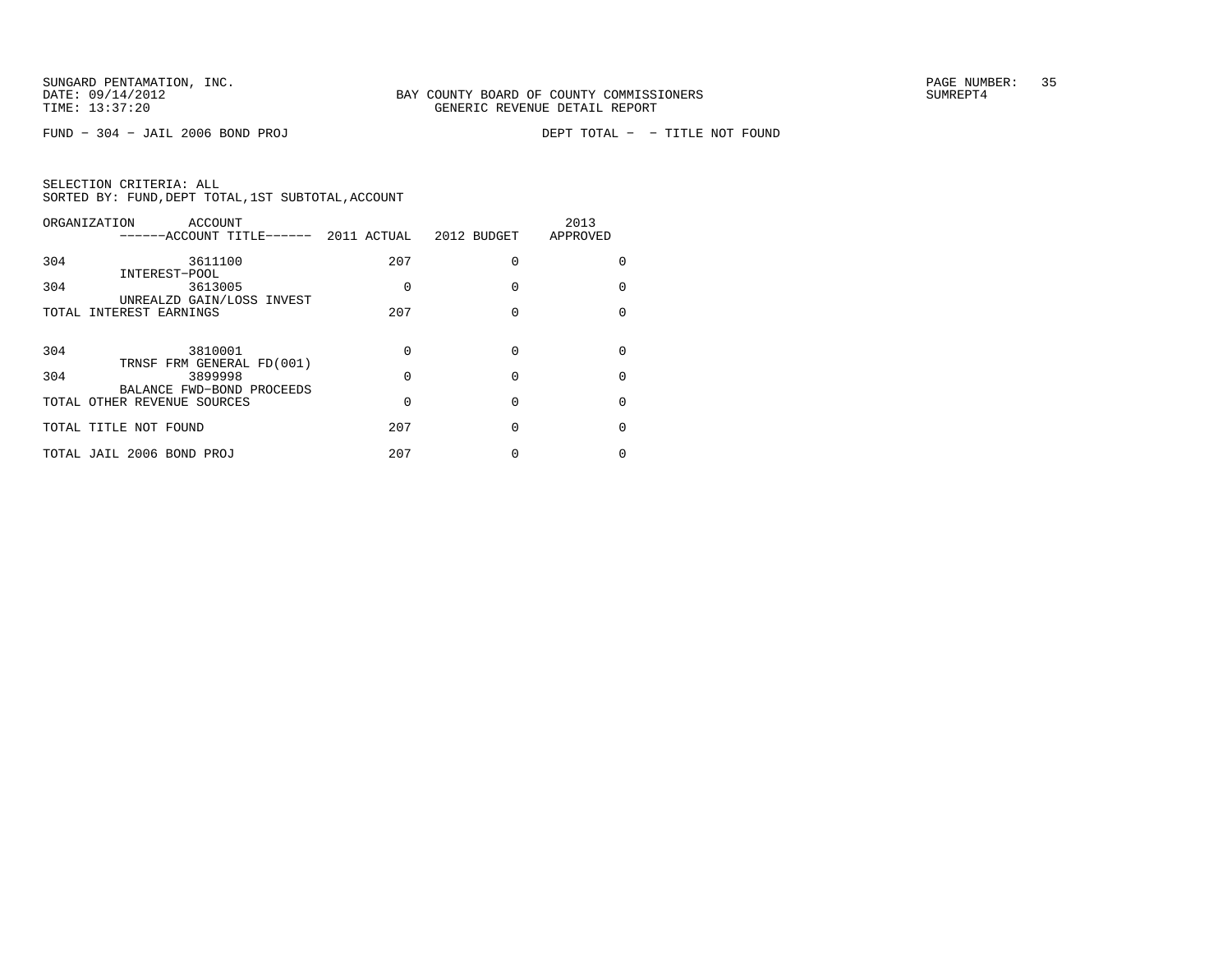$FUND - 305 - CAPITAL IMPV BONDS 2007$ 

| ORGANIZATION<br>ACCOUNT<br>------ACCOUNT TITLE------     | 2011 ACTUAL | 2012 BUDGET | 2013<br>APPROVED |
|----------------------------------------------------------|-------------|-------------|------------------|
| 305<br>3611100                                           | 0           |             |                  |
| INTEREST-POOL<br>305<br>3613005                          | U           |             | U                |
| UNREALZD GAIN/LOSS INVEST<br>TOTAL INTEREST EARNINGS     |             |             | U                |
| 305<br>3840010                                           | 0           |             |                  |
| BOND PROCEEDS<br>305<br>3899998                          | 0           |             |                  |
| BALANCE FWD-BOND PROCEEDS<br>TOTAL OTHER REVENUE SOURCES | 0           | O           | U                |
| TOTAL TITLE NOT FOUND                                    | N           | O           |                  |
| TOTAL CAPITAL IMPRV BONDS 2007                           |             |             |                  |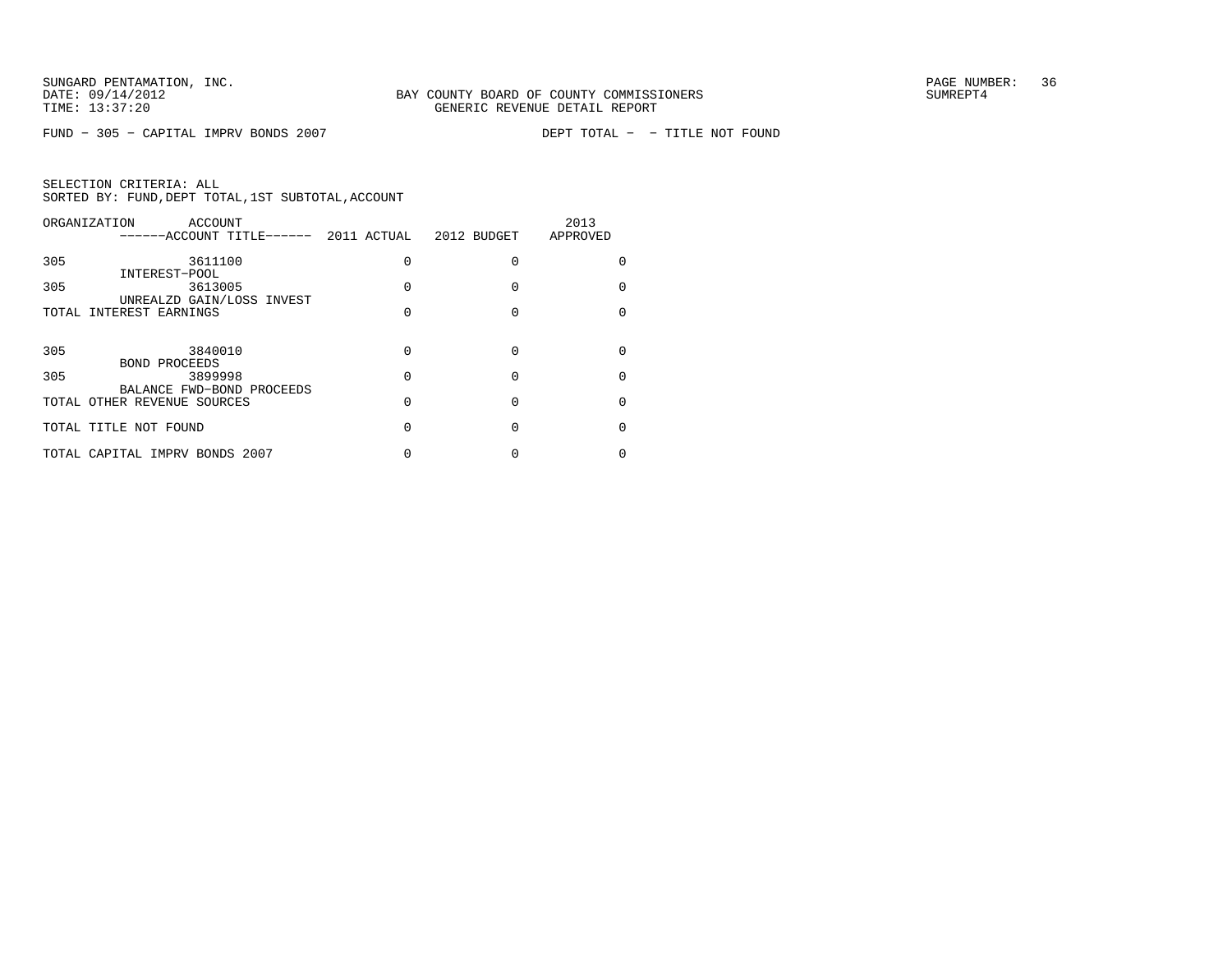$FUND - 380 - CEDAR GROVE GENERAL FUND$ 

DEPT TOTAL - - TITLE NOT FOUND

| ORGANIZATION ACCOUNT<br>------ACCOUNT TITLE------ 2011 ACTUAL          |          | 2012 BUDGET | 2013<br>APPROVED |
|------------------------------------------------------------------------|----------|-------------|------------------|
| 380<br>3111000                                                         | $\Omega$ | $\Omega$    | $\Omega$         |
| AD VALOREM TAXES<br>380<br>3112000                                     | 0        | $\Omega$    | $\Omega$         |
| AD VALOREM TAXES-DELIN.<br>380<br>3124101<br>LOCAL OPT GAS TAX/1ST-4TH | $\Omega$ | $\Omega$    | $\Omega$         |
| TOTAL TAXES                                                            | $\Omega$ | $\Omega$    | $\Omega$         |
| 380<br>3231001                                                         | 0        | 0           | 0                |
| FRANCHISE FEES<br>TOTAL FRANCHISE FEES                                 | $\Omega$ | $\Omega$    | 0                |
| 380<br>3351200                                                         | $\Omega$ | $\Omega$    | $\Omega$         |
| ST REV SHARING PROCEEDS<br>380<br>3351400                              | $\Omega$ | $\Omega$    | $\Omega$         |
| LICENSES-MOBILE HOME<br>380<br>3351800                                 | $\Omega$ | $\Omega$    | $\Omega$         |
| SALES TAX-LCL GOV/1/2 CEN<br>TOTAL INTERGOVERNMENTAL REVENUE           | $\Omega$ | $\Omega$    | $\Omega$         |
| 380<br>3699001                                                         | $\Omega$ | $\Omega$    | $\Omega$         |
| OTHER MISC REVENUE<br>TOTAL MISCELLANEOUS REVENUE                      | 0        | $\Omega$    | 0                |
| 380<br>3611100                                                         | 0        | 0           | 0                |
| INTEREST-POOL<br>380<br>3613005                                        | $\Omega$ | $\Omega$    | $\Omega$         |
| UNREALZD GAIN/LOSS INVEST<br>TOTAL INTEREST EARNINGS                   | 0        | $\mathbf 0$ | 0                |
| 380<br>3810001                                                         | $\Omega$ | $\Omega$    | $\Omega$         |
| TRNSF FRM GENERAL FD(001)<br>TOTAL OTHER REVENUE SOURCES               | $\Omega$ | $\Omega$    | 0                |
| TOTAL TITLE NOT FOUND                                                  | 0        | 0           | 0                |
| TOTAL CEDAR GROVE GENERAL FUND                                         | $\Omega$ | 0           | 0                |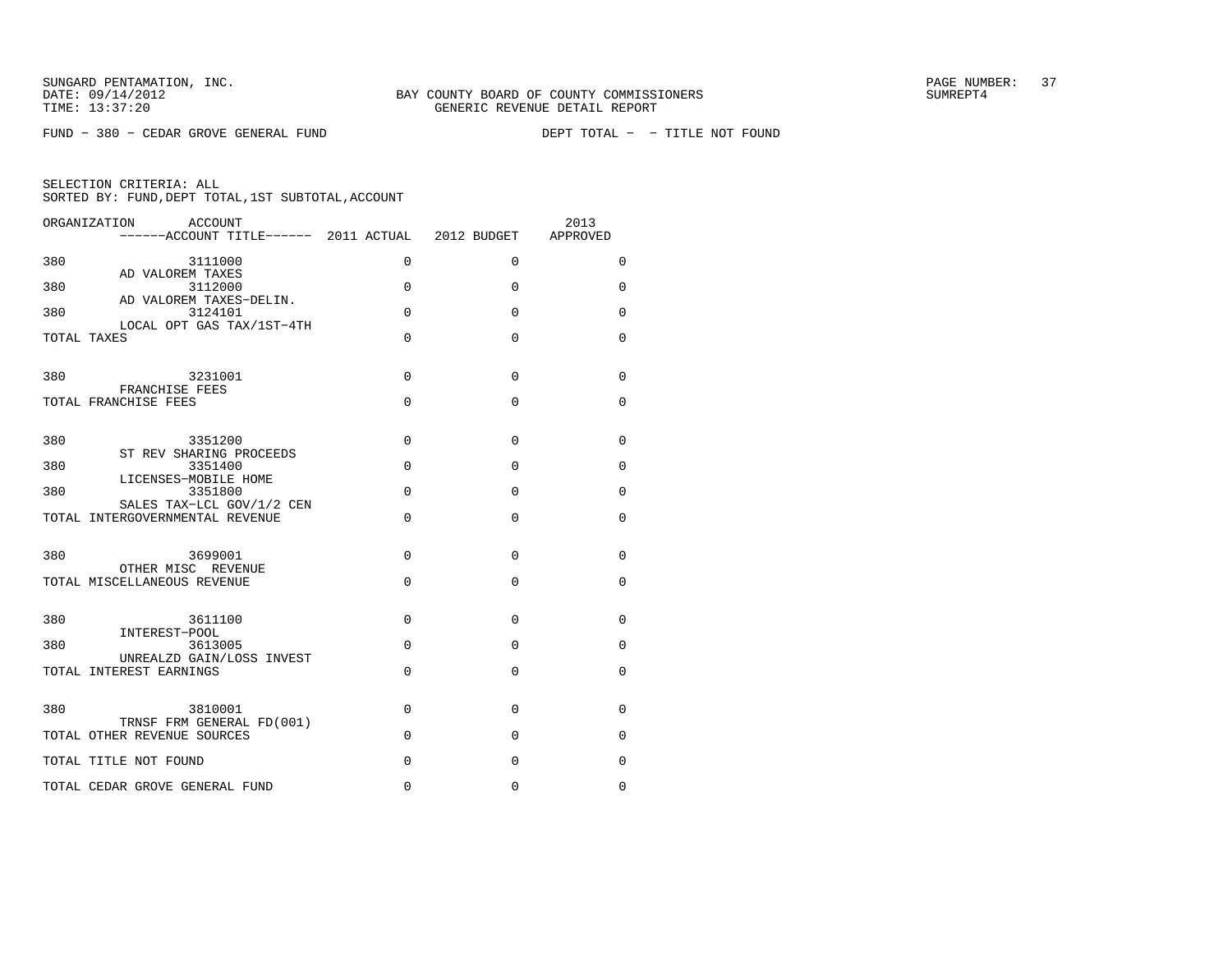$FUND - 381 - CEDAR GROVE WATER FUND$ 

DEPT TOTAL - - TITLE NOT FOUND

| ORGANIZATION<br>ACCOUNT<br>------ACCOUNT TITLE------ 2011 ACTUAL 2012 BUDGET |             |             | 2013<br>APPROVED |
|------------------------------------------------------------------------------|-------------|-------------|------------------|
| 381<br>3429014                                                               | $\Omega$    | $\Omega$    | $\mathbf 0$      |
| CHRG FOR SRV-PLAN REV/ENG<br>381<br>3433022<br>UTILITY FEE-RETAIL WATER      | $\Omega$    | $\Omega$    | $\Omega$         |
| 381<br>3433025<br>WATER FEES-METER                                           | $\Omega$    | $\Omega$    | $\Omega$         |
| 381<br>3436100<br>CHRGS FOR SERVICE-WTR/SWR                                  | $\Omega$    | $\Omega$    | $\Omega$         |
| TOTAL CHARGES FOR SERVICES                                                   | $\Omega$    | $\Omega$    | $\Omega$         |
| 381<br>3699001                                                               | $\mathbf 0$ | $\mathbf 0$ | $\mathbf 0$      |
| OTHER MISC REVENUE<br>381<br>3699005                                         | $\Omega$    | $\Omega$    | $\Omega$         |
| PENALTIES<br>TOTAL MISCELLANEOUS REVENUE                                     | $\Omega$    | $\Omega$    | $\Omega$         |
| 381<br>3611100                                                               | $\Omega$    | $\Omega$    | $\mathbf 0$      |
| INTEREST-POOL<br>381<br>3613005<br>UNREALZD GAIN/LOSS INVEST                 | $\Omega$    | $\Omega$    | $\mathbf 0$      |
| TOTAL INTEREST EARNINGS                                                      | $\Omega$    | $\Omega$    | $\mathbf 0$      |
| 381<br>3632305                                                               | $\Omega$    | $\Omega$    | $\Omega$         |
| IMPACT FEES-WATER<br>TOTAL SPECIAL ASSESSMENTS                               | $\Omega$    | $\Omega$    | $\Omega$         |
| 381<br>3810424                                                               | $\Omega$    | $\mathbf 0$ | $\mathbf 0$      |
| TRNSF FRM CG RET WTR/WW<br>TOTAL OTHER REVENUE SOURCES                       | $\Omega$    | $\Omega$    | $\mathbf 0$      |
| TOTAL TITLE NOT FOUND                                                        | $\Omega$    | $\Omega$    | 0                |
| TOTAL CEDAR GROVE WATER FUND                                                 | 0           | 0           | 0                |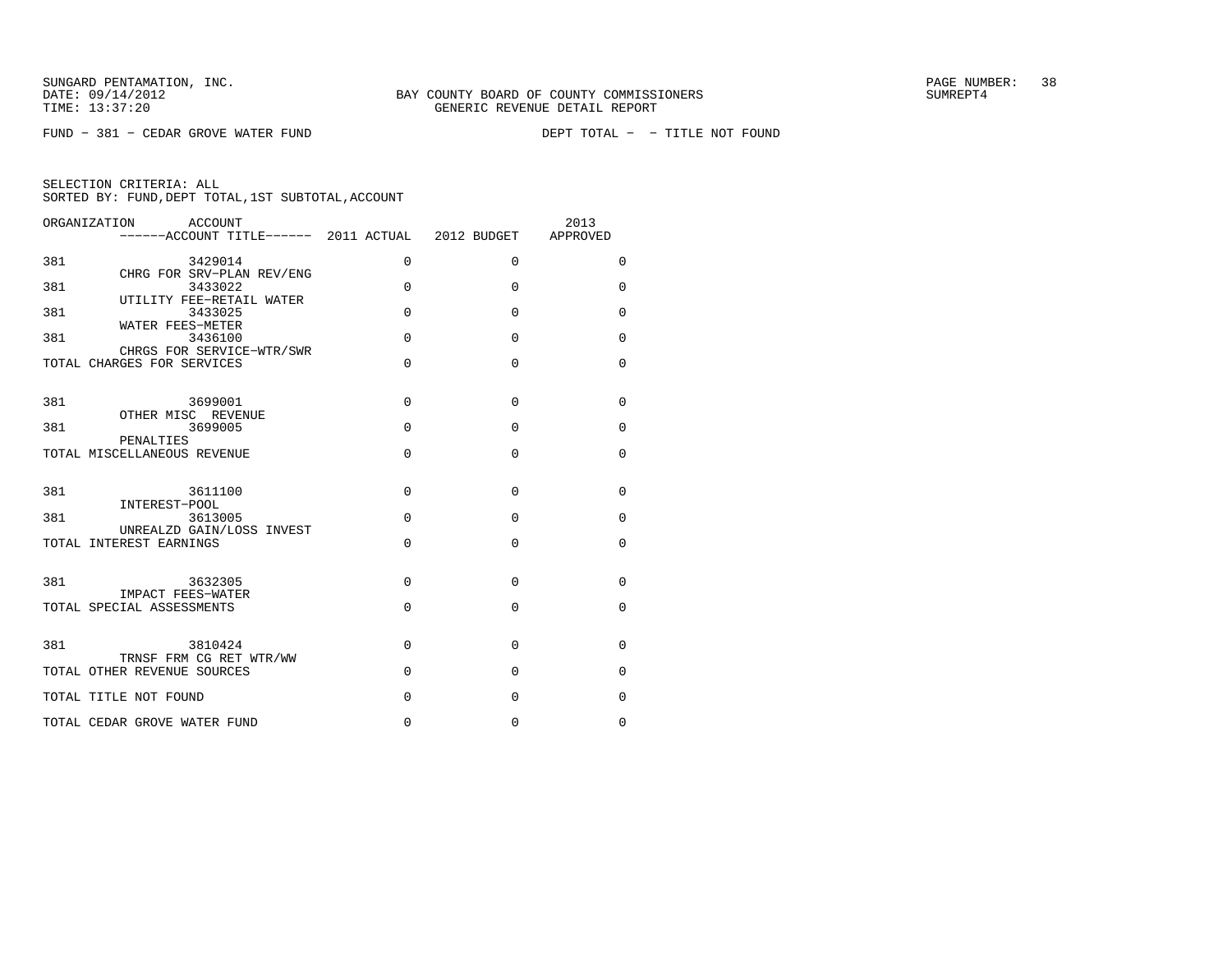$FUND - 382 - CEDAR GROVE SEWER FUND$ 

DEPT TOTAL - - TITLE NOT FOUND

| ORGANIZATION<br>ACCOUNT                                      |             |          | 2013<br>APPROVED |
|--------------------------------------------------------------|-------------|----------|------------------|
| 382<br>3435040<br>UTILITY FEE-RETAIL SEWER                   | $\mathbf 0$ | 0        | $\Omega$         |
| 382<br>3436100<br>CHRGS FOR SERVICE-WTR/SWR                  | $\Omega$    | $\Omega$ | $\Omega$         |
| TOTAL CHARGES FOR SERVICES                                   | 0           | $\Omega$ | $\Omega$         |
| 382<br>3699001                                               | 0           | $\Omega$ | $\Omega$         |
| OTHER MISC REVENUE<br>382<br>3699005<br>PENALTIES            | 0           | $\Omega$ | $\Omega$         |
| TOTAL MISCELLANEOUS REVENUE                                  | 0           | $\Omega$ | $\Omega$         |
| 382<br>3611100                                               | 0           | $\Omega$ | $\Omega$         |
| INTEREST-POOL<br>382<br>3613005<br>UNREALZD GAIN/LOSS INVEST | $\Omega$    | $\Omega$ | $\Omega$         |
| TOTAL INTEREST EARNINGS                                      | 0           | $\Omega$ | $\Omega$         |
| 382<br>3632307                                               | $\Omega$    | $\Omega$ | $\Omega$         |
| IMPACT FEES-SEWER<br>TOTAL SPECIAL ASSESSMENTS               | 0           | $\Omega$ | $\Omega$         |
| 382<br>3810424                                               | 0           | 0        | $\Omega$         |
| TRNSF FRM CG RET WTR/WW<br>382<br>3899999                    | $\Omega$    | $\Omega$ | $\Omega$         |
| BALANCE FWD-CASH FORWARD<br>TOTAL OTHER REVENUE SOURCES      | 0           | $\Omega$ | $\Omega$         |
| TOTAL TITLE NOT FOUND                                        | 0           | 0        | $\Omega$         |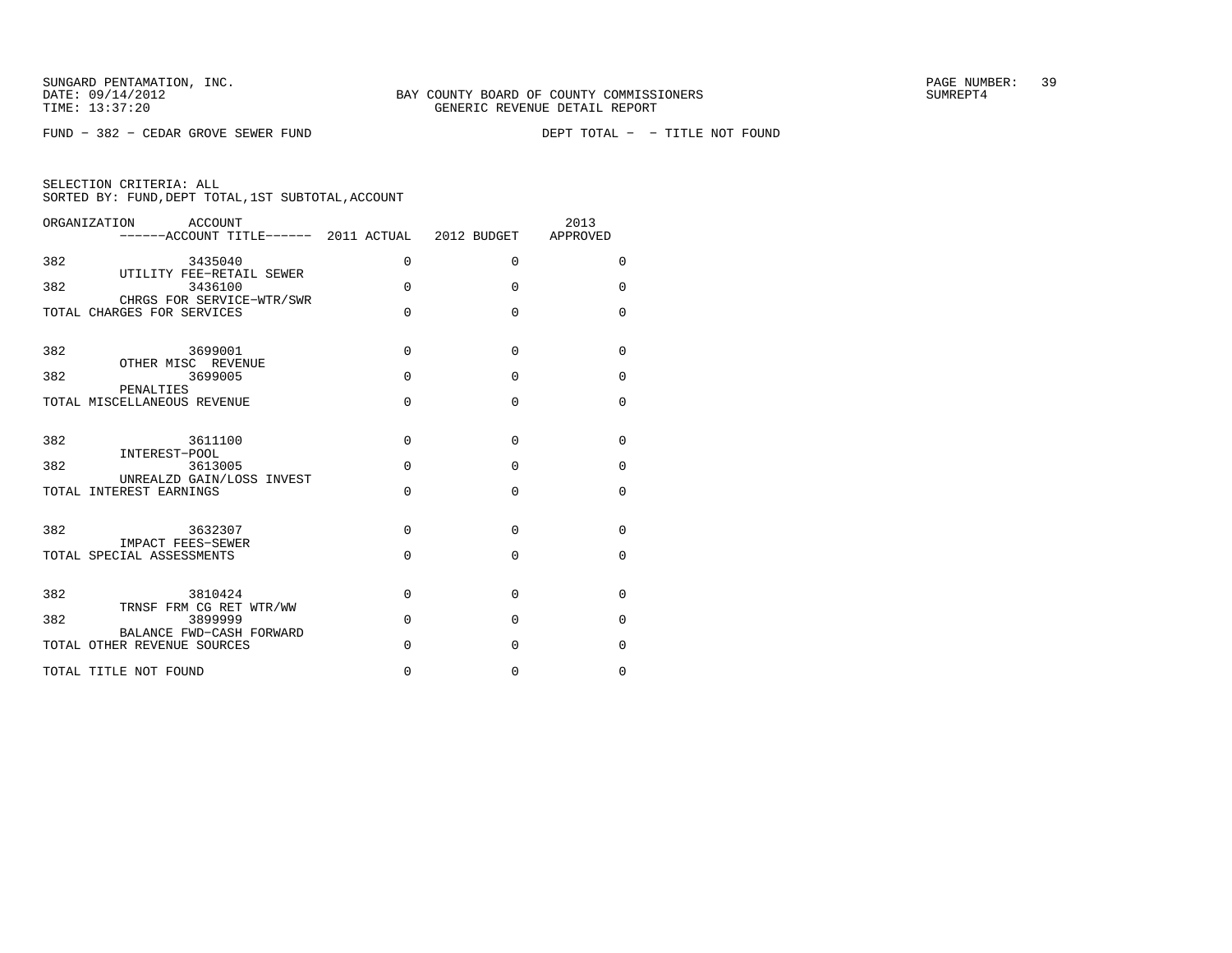FUND − 382 − CEDAR GROVE SEWER FUND DEPT TOTAL − 0382 − CEDAR GROVE SEWER

| ORGANIZATION<br>ACCOUNT<br>------ACCOUNT TITLE------ | 2011 ACTUAL | 2012 BUDGET | 2013<br>APPROVED |
|------------------------------------------------------|-------------|-------------|------------------|
| 3899999<br>0382<br>BALANCE FWD-CASH FORWARD          | 0           |             |                  |
| TOTAL OTHER REVENUE SOURCES                          | 0           |             |                  |
| TOTAL CEDAR GROVE SEWER                              | 0           |             |                  |
| TOTAL CEDAR GROVE SEWER FUND                         | O           |             |                  |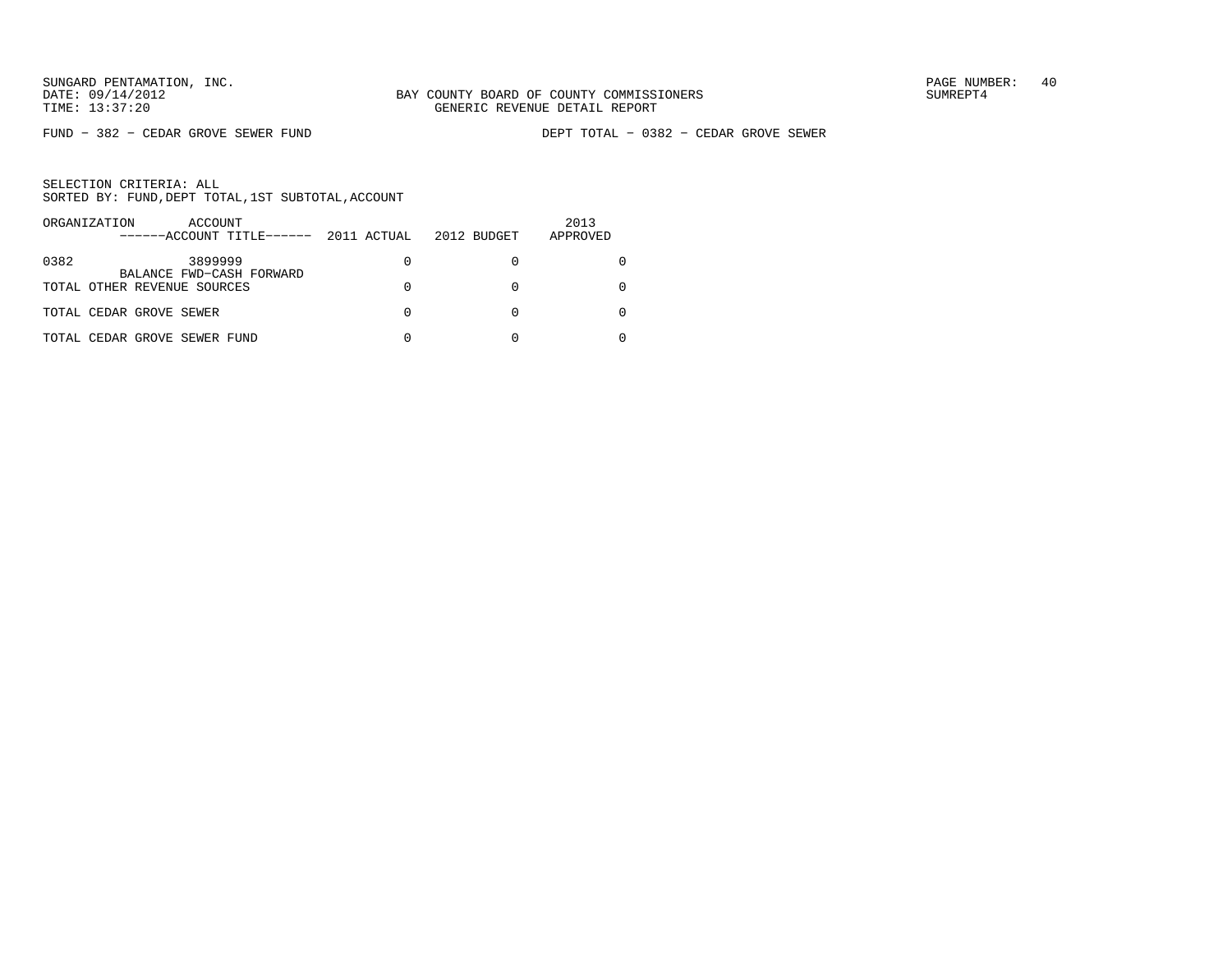FUND − 383 − CEDAR GROVE CRA DEPT TOTAL − − TITLE NOT FOUND

| ORGANIZATION |                             | ACCOUNT | ------ACCOUNT TITLE------ 2011 ACTUAL 2012 BUDGET |   |              | 2013<br>APPROVED |              |
|--------------|-----------------------------|---------|---------------------------------------------------|---|--------------|------------------|--------------|
| 383          | TIF-CORE CRA                | 3115001 |                                                   | N | O            |                  |              |
| 383          | TIF-BRANNONVILLE CRA        | 3115002 |                                                   |   | $\Omega$     |                  |              |
| TOTAL TAXES  |                             |         |                                                   |   | $\Omega$     |                  |              |
| 383          |                             | 3611100 |                                                   | N | $\Omega$     |                  |              |
| 383          | INTEREST-POOL               | 3613005 |                                                   | U | $\Omega$     |                  |              |
|              | TOTAL INTEREST EARNINGS     |         | UNREALZD GAIN/LOSS INVEST                         |   | ∩            |                  |              |
|              |                             |         |                                                   |   |              |                  |              |
| 383          |                             | 3810001 | TRNSF FRM GENERAL FD(001)                         | O | $\Omega$     |                  | <sup>n</sup> |
|              | TOTAL OTHER REVENUE SOURCES |         |                                                   | U | $\Omega$     |                  |              |
|              | TOTAL TITLE NOT FOUND       |         |                                                   |   | <sup>0</sup> |                  |              |
|              | TOTAL CEDAR GROVE CRA       |         |                                                   |   |              |                  |              |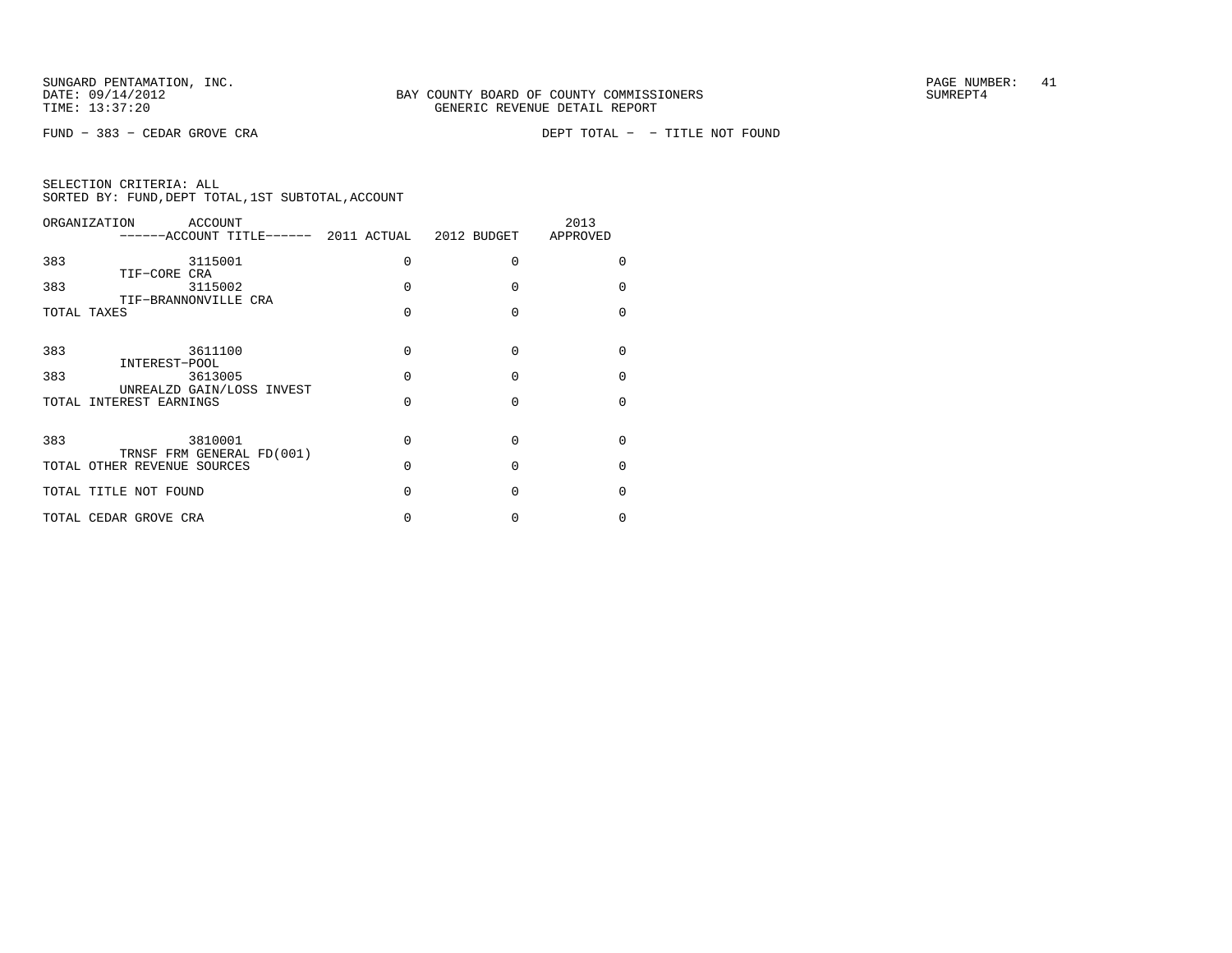FUND - 401 - WATER SYSTEM REVENUE FUND

| ORGANIZATION | ACCOUNT<br>------ACCOUNT TITLE------ 2011 ACTUAL 2012 BUDGET |             |                     | 2013<br>APPROVED    |
|--------------|--------------------------------------------------------------|-------------|---------------------|---------------------|
| 401          | 3312003                                                      | 0           | $\Omega$            | $\Omega$            |
| 401          | FED GRANT-EPA<br>3340001                                     | 0           | $\Omega$            | 0                   |
| 401          | STATE GRANTS<br>3344908                                      | 0           | 7,570,000           | $\Omega$            |
| 401          | ST GRANT-NW FL WTR MGT<br>3347906                            | $\Omega$    | $\Omega$            | $\Omega$            |
|              | ST GRANT-FISH & WILDLIFE<br>TOTAL INTERGOVERNMENTAL REVENUE  | $\Omega$    | 7,570,000           | $\Omega$            |
|              |                                                              |             |                     |                     |
| 401          | 3433005<br>UTILITY FEE-TREATED WATER                         | 7,766,056   |                     | 6,752,131 7,862,294 |
| 401          | 3433007<br>UTILITY FEE-TRTD WTR PCB                          | 7,324,707   | 6,175,381 7,273,004 |                     |
| 401          | 3433010<br>UTILITY FEE-RAW WATER                             | 624,445     | 575,570             | 575,570             |
| 401          | 3433025<br>WATER FEES-METER                                  | $\Omega$    | $\Omega$            | $\Omega$            |
| 401          | 3435060<br>CHRGS FOR SERV-RTL WSTWTR                         | $\Omega$    | $\Omega$            | $\Omega$            |
| 401          | 3436100                                                      | 0           | 38,000              | 38,000              |
|              | CHRGS FOR SERVICE-WTR/SWR<br>TOTAL CHARGES FOR SERVICES      | 15,715,208  | 13,541,082          | 15,748,868          |
|              |                                                              | 48          | $\Omega$            |                     |
| 401          | 3640010<br>SALE OF FIXED ASSETS                              |             |                     | $\Omega$            |
| 401          | 3659010<br>SALE OF SURPLUS OR SCRAP                          | $\Omega$    | $\Omega$            | 0                   |
| 401          | 3660007<br>CONTRIB-OTHER GOVT UNITS                          | $\mathbf 0$ | 0                   | 0                   |
| 401          | 3699001<br>OTHER MISC REVENUE                                | 20          | $\Omega$            | $\Omega$            |
| 401          | 3699005<br>PENALTIES                                         | 27,373      | $\Omega$            | $\Omega$            |
| 401          | 3699012<br>INSURANCE PROCEEDS                                | 3,924       | $\Omega$            | 0                   |
|              | TOTAL MISCELLANEOUS REVENUE                                  | 31,364      | $\Omega$            | $\Omega$            |
| 401          | 3611100                                                      | 103,540     | 65,000              | 65,000              |
| 401          | INTEREST-POOL<br>3613005                                     | $-4,076$    | $\Omega$            | $\Omega$            |
|              | UNREALZD GAIN/LOSS INVEST<br>TOTAL INTEREST EARNINGS         | 99,464      | 65,000              | 65,000              |
|              |                                                              |             |                     |                     |
| 401          | 3631001<br>SPECIAL ASSESSMENTS                               | 578,412     | 343,273             | 292,119             |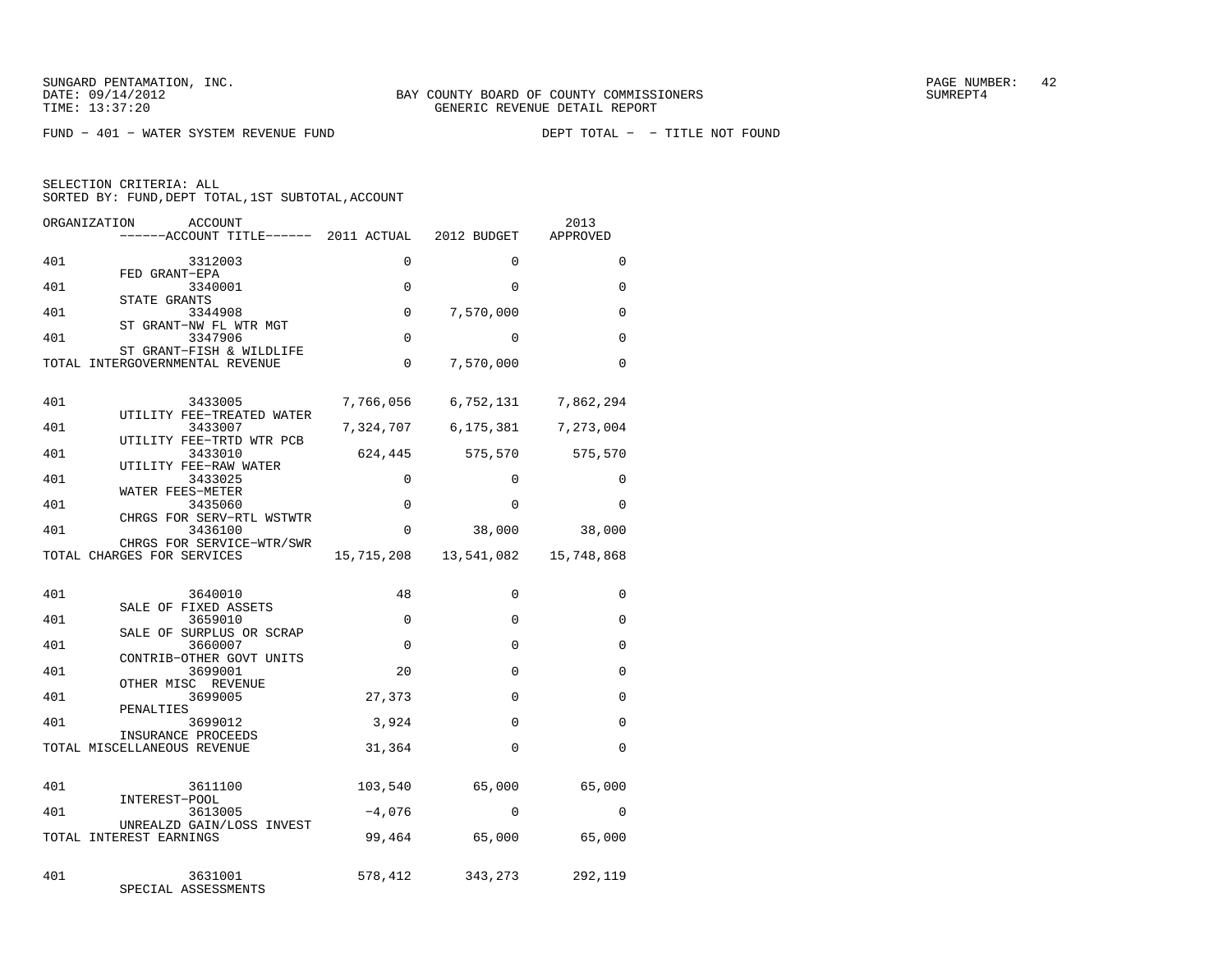FUND - 401 - WATER SYSTEM REVENUE FUND

SELECTION CRITERIA: ALL

| ORGANIZATION                                            | ACCOUNT<br>------ACCOUNT TITLE------ | 2011 ACTUAL | 2012 BUDGET | 2013<br>APPROVED |
|---------------------------------------------------------|--------------------------------------|-------------|-------------|------------------|
| 401<br>IMPACT FEES-WATER                                | 3632305                              | 173,529     | 231,280     | 231,280          |
| TOTAL SPECIAL ASSESSMENTS                               |                                      | 751,941     | 574,553     | 523,399          |
| 401                                                     | 3810420<br>TRNSF FRM RETAIL WTR(420) | $\Omega$    | $\Omega$    | $\Omega$         |
| 401<br><b>LOAN PROCEEDS</b>                             | 3840005                              | $\Omega$    | $\Omega$    | $\Omega$         |
| 401                                                     | 3840010                              | $\mathbf 0$ | 11,263,750  | $\Omega$         |
| BOND PROCEEDS<br>401                                    | 3898010                              | $\mathbf 0$ | 114,898     | 152,749          |
| 401                                                     | CONTRIBUTION-STONE/ARZONA<br>3899996 | $\mathbf 0$ | $\Omega$    | $\Omega$         |
| RESERVE RELEASE<br>401                                  | 3899999                              | $\Omega$    | 5,500,000   | 8,000,000        |
| BALANCE FWD-CASH FORWARD<br>TOTAL OTHER REVENUE SOURCES |                                      | 0           | 16,878,648  | 8,152,749        |
| TOTAL TITLE NOT FOUND                                   |                                      | 16,597,977  | 38,629,283  | 24,490,016       |
| TOTAL WATER SYSTEM REVENUE FUND                         |                                      | 16,597,977  | 38,629,283  | 24,490,016       |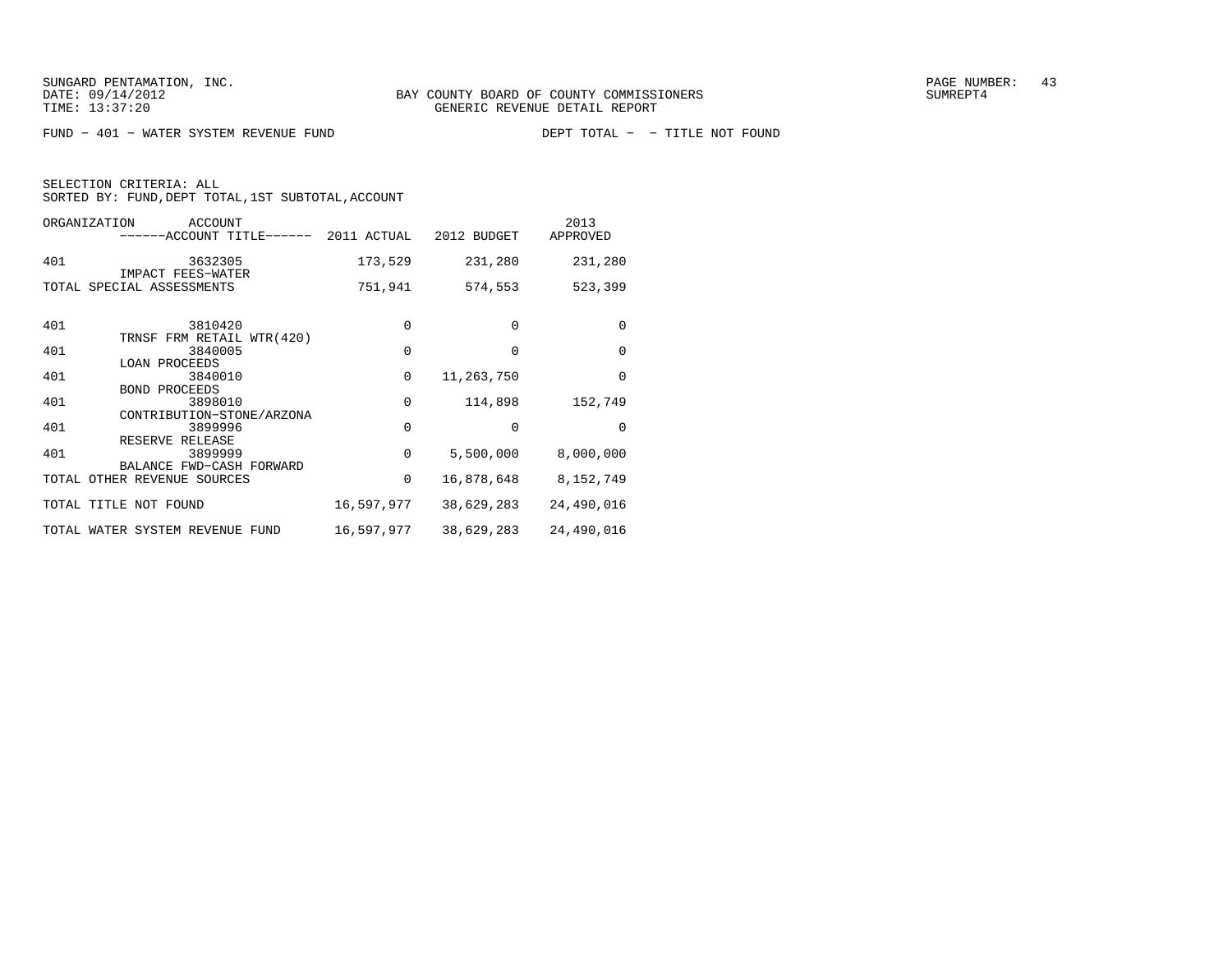SUNGARD PENTAMATION, INC.<br>
BAY COUNTY BOARD OF COUNTY COMMISSIONERS AND SUMBER: 44

 $FUND - 420 - RETAIL WATER & WASTEWATER$ 

| ORGANIZATION<br>ACCOUNT<br>------ACCOUNT TITLE------ 2011 ACTUAL |              | 2012 BUDGET                   | 2013<br>APPROVED |
|------------------------------------------------------------------|--------------|-------------------------------|------------------|
| 420<br>3343106                                                   | $\mathbf 0$  | $\Omega$                      | $\mathbf 0$      |
| ST GRANT-FLA ENTERPRISE<br>420<br>3343108                        | $\mathsf{O}$ | $\mathbf 0$                   | $\mathbf 0$      |
| ST GRANT-FL ENTP/AFRL PRJ<br>TOTAL INTERGOVERNMENTAL REVENUE     | $\mathbf 0$  | $\mathbf 0$                   | $\Omega$         |
| 420<br>3429014                                                   |              | 4,310 7,200                   | 3,420            |
| CHRG FOR SRV-PLAN REV/ENG<br>420<br>3433022                      | 686,095      | 1,671,948                     | 1,713,090        |
| UTILITY FEE-RETAIL WATER                                         |              |                               |                  |
| 420<br>3433025<br>WATER FEES-METER                               | 5,280        | 38,360                        | 38,360           |
| 420<br>3433027                                                   | 20           | $\Omega$                      | $\Omega$         |
| UTILITY FEES-TANKERS<br>420<br>3435005                           | $\Omega$     | $\Omega$                      | 78,563           |
| CHRGS FOR SRV-PARKER<br>3435007                                  |              |                               |                  |
| 420<br>CHRGS FOR SRV-MEX BCH                                     | 17,897       | 19,531                        | 19,532           |
| 420<br>3435009                                                   | 254          | 3,045                         | 3,045            |
| CHRGS FOR SRV-COURT HOUSE<br>420<br>3435010                      | 4,826        | 3,045                         | 3,045            |
| CHRGS FOR SRV-PARKS&REC<br>420<br>3435011                        | $\mathbf{0}$ | $\Omega$                      | 3,045            |
| CHRGS FOR SRV-RDS&BRDGS                                          |              |                               |                  |
| 420<br>3435030<br>UTILITY FEE-MEX BCH DEBT                       | 187,333      | 187,333                       | 187,333          |
| 420<br>3435031                                                   |              | 15,714 15,714                 | 15,714           |
| UTILITY FEE-MEX BCH R&R<br>420<br>3435032                        | 28,100       | 28,100                        | 28,100           |
| UTILITY FEE-MEX BCH RATE                                         |              |                               |                  |
| 420<br>3435040<br>UTILITY FEE-RETAIL SEWER                       |              | 1,338,424 2,678,021 3,129,337 |                  |
| 420<br>3435045                                                   | 153,212      | 131,184                       | 103,282          |
| UTILITY FEE-WHLSLE/MEX BC<br>420<br>3435047                      | 636,544      | 582,395                       | 552,650          |
| UTILITY FEE-WHLSLE/TYNDLL                                        |              |                               |                  |
| 420<br>3435049<br>UTILITY FEE-R&R/TYNDALL                        |              | 61,457 61,457                 | 61,457           |
| 420<br>3435050                                                   | 14,046       | 12,479                        | 14,048           |
| UTILITY FEE-TXS/TYNDALL<br>420<br>3435052                        | 65,744       | 57,778                        | 59,217           |
| UTILITY FEE-REUSE TYNDALL                                        |              |                               |                  |
| 420<br>3435055<br>CAP RESERVATION/TYNDALL                        | 377,369      | 377,374                       | 377,374          |
| 420<br>3435057                                                   | 957,223      | 848,178                       | 942,092          |
| CHRGS FOR SRV-AWT STAFF<br>420<br>3436100                        |              | 10,018 30,601                 | 28,018           |
| CHRGS FOR SERVICE-WTR/SWR<br>TOTAL CHARGES FOR SERVICES          | 4,563,867    | 6,753,743                     | 7,360,722        |
|                                                                  |              |                               |                  |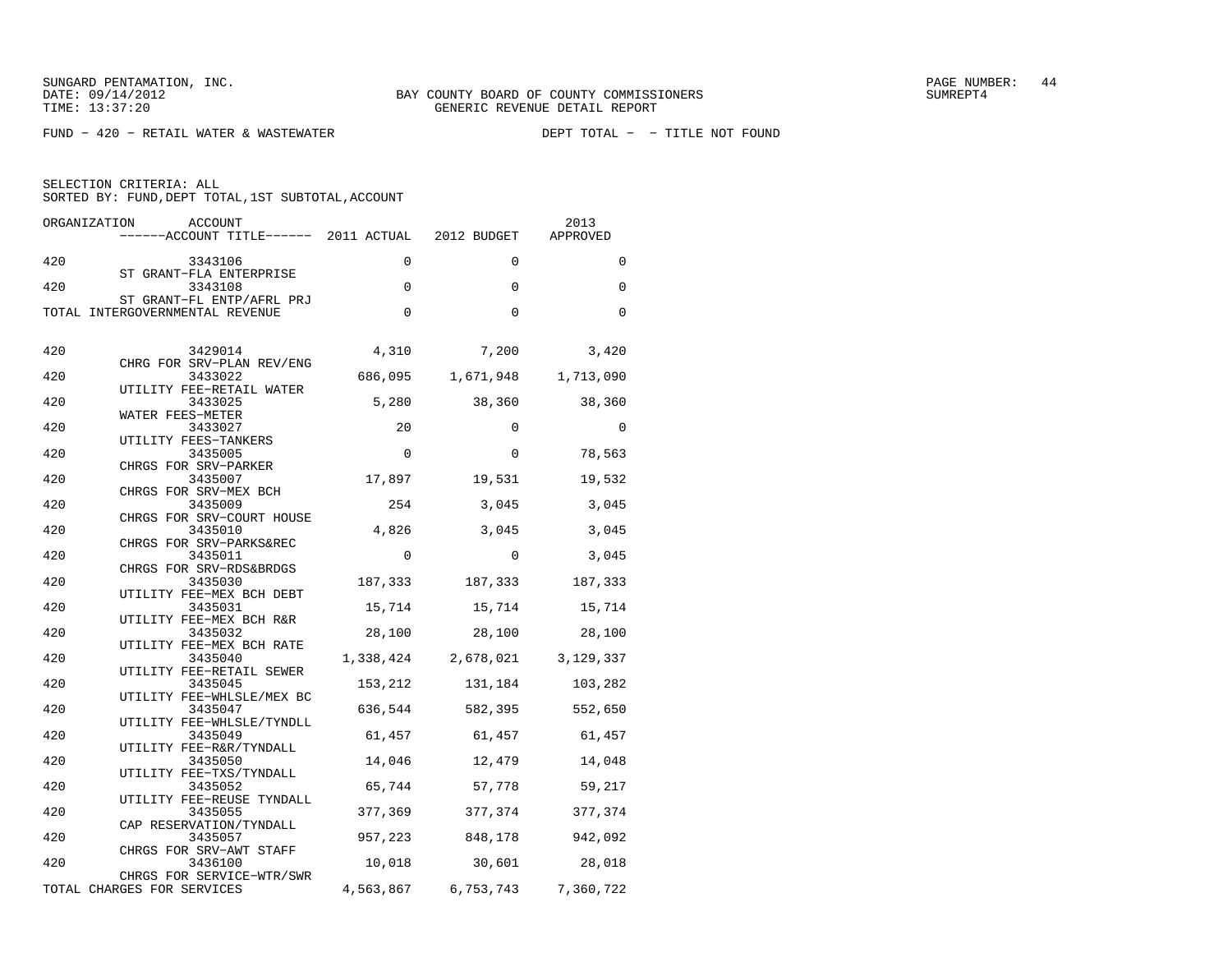$FUND - 420 - RETAIL WATER & WASTEWATER$ 

DEPT TOTAL - - TITLE NOT FOUND

| ORGANIZATION<br>ACCOUNT                                            |             |             | 2013<br>APPROVED |
|--------------------------------------------------------------------|-------------|-------------|------------------|
| 420<br>3631050                                                     | $\Omega$    | $\Omega$    | $\Omega$         |
| R & M SEWER ESCROW                                                 |             |             |                  |
| 420<br>3660001<br>CONTRIBUTIONS-PRIVATE SRC                        | $\mathbf 0$ | $\mathbf 0$ | 0                |
| 420<br>3660007<br>CONTRIB-OTHER GOVT UNITS                         | $\Omega$    | $\Omega$    | $\Omega$         |
| 420<br>3699001                                                     | 8,179       | 4,580       | 56,349           |
| OTHER MISC REVENUE<br>420<br>3699005                               | 25,809      | 21,000      | 54,500           |
| PENALTIES<br>TOTAL MISCELLANEOUS REVENUE                           | 33,988      | 25,580      | 110,849          |
| 420<br>3611100                                                     | 14,756      | 9,589       | $\Omega$         |
| INTEREST-POOL<br>420<br>3613005                                    | 8,538       | $\Omega$    | 0                |
| UNREALZD GAIN/LOSS INVEST<br>TOTAL INTEREST EARNINGS               | 23,294      | 9,589       | $\Omega$         |
| 420<br>3632303<br>IMPACT FEES-WTR/RIVER CMP                        | 1,103       | $\mathbf 0$ | $\Omega$         |
| 420<br>3632304                                                     | $\Omega$    | $\mathbf 0$ | 0                |
| IMPACT FEES-WTR/LAKE MRL<br>420<br>3632305                         | 11,070      | 28,245      | $\Omega$         |
| IMPACT FEES-WATER<br>420<br>3632307                                | 19,563      | 95,000      | 76,000           |
| IMPACT FEES-SEWER<br>420<br>3632308                                | 2,332       | 0           | 0                |
| IMPACT FEES-SWR/RIVER CMP<br>420<br>3632309                        | $\Omega$    | $\Omega$    | $\Omega$         |
| IMPACT FEES-SWR/LAKE MRL<br>TOTAL SPECIAL ASSESSMENTS              | 34,069      | 123,245     | 76,000           |
| 420<br>3810401                                                     | $\mathbf 0$ | 0           | 0                |
| TRNSF FRM WATER SYS (401)                                          |             |             |                  |
| 420<br>3840010<br>BOND PROCEEDS                                    | $\Omega$    | $\Omega$    | 0                |
| 420<br>3897001<br>CAPITAL CONTRIB-OTHER                            | $\mathbf 0$ | $\mathbf 0$ | $\mathbf 0$      |
| 420<br>3899996                                                     | $\mathbf 0$ | $\Omega$    | 0                |
| RESERVE RELEASE<br>420<br>3899997                                  | $\Omega$    | $\Omega$    | $\Omega$         |
| BAL FWD-IMPACT FEES<br>420<br>3899998<br>BALANCE FWD-BOND PROCEEDS | 0           | 0           | 0                |
|                                                                    |             |             |                  |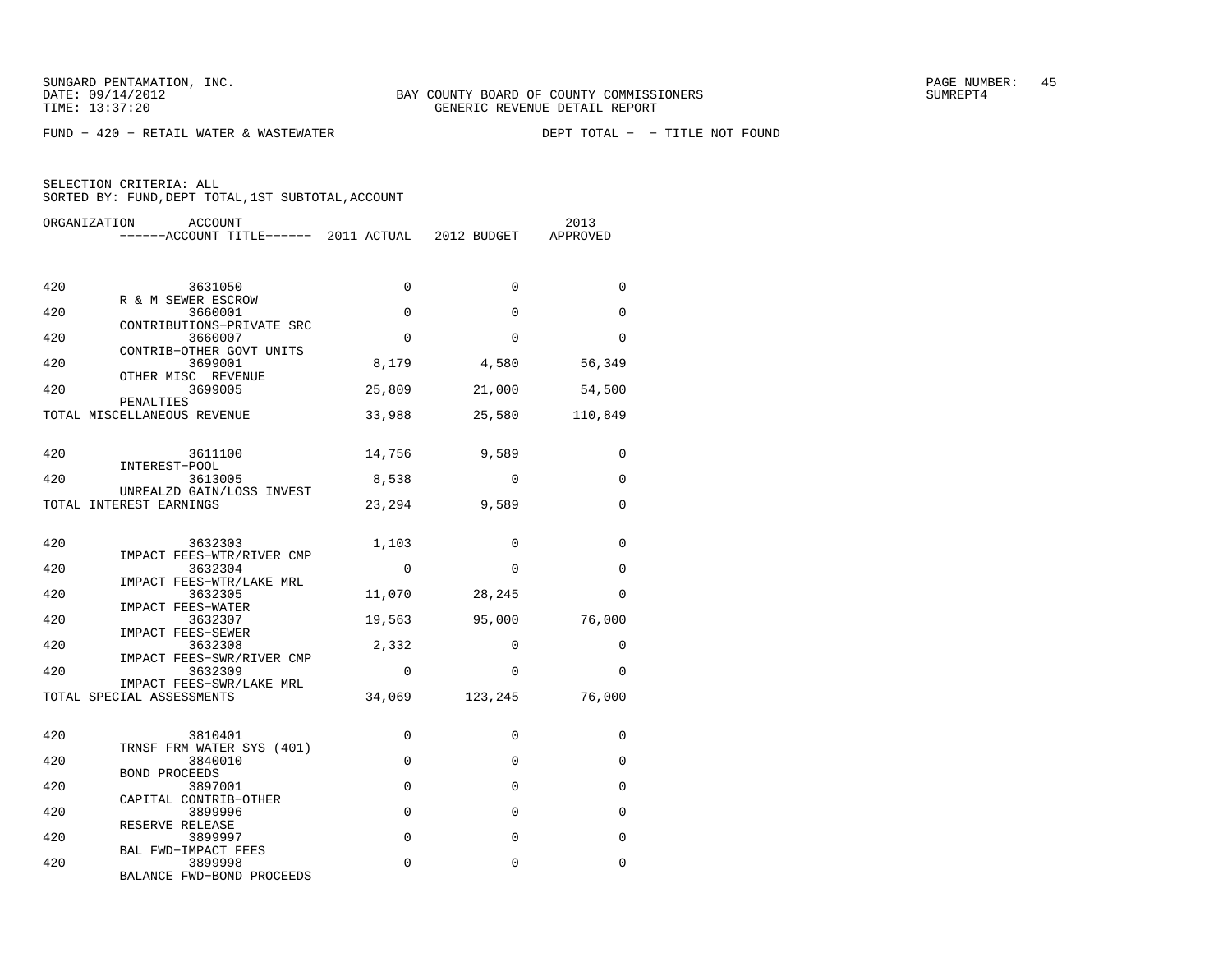$FUND - 420 - RETAIL WATER & WASTEWATER$ 

DEPT TOTAL - - TITLE NOT FOUND

| ORGANIZATION<br>ACCOUNT<br>------ACCOUNT TITLE------ | 2011 ACTUAL | 2012 BUDGET  | 2013<br>APPROVED |
|------------------------------------------------------|-------------|--------------|------------------|
| 3899999<br>420<br>BALANCE FWD-CASH FORWARD           | $\Omega$    | 4,500,000    | 2,800,000        |
| TOTAL OTHER REVENUE SOURCES                          | $\Omega$    | 4,500,000    | 2,800,000        |
| TOTAL TITLE NOT FOUND                                | 4,655,217   | 11, 412, 157 | 10,347,571       |
| TOTAL RETAIL WATER & WASTEWATER                      | 4,655,217   | 11, 412, 157 | 10,347,571       |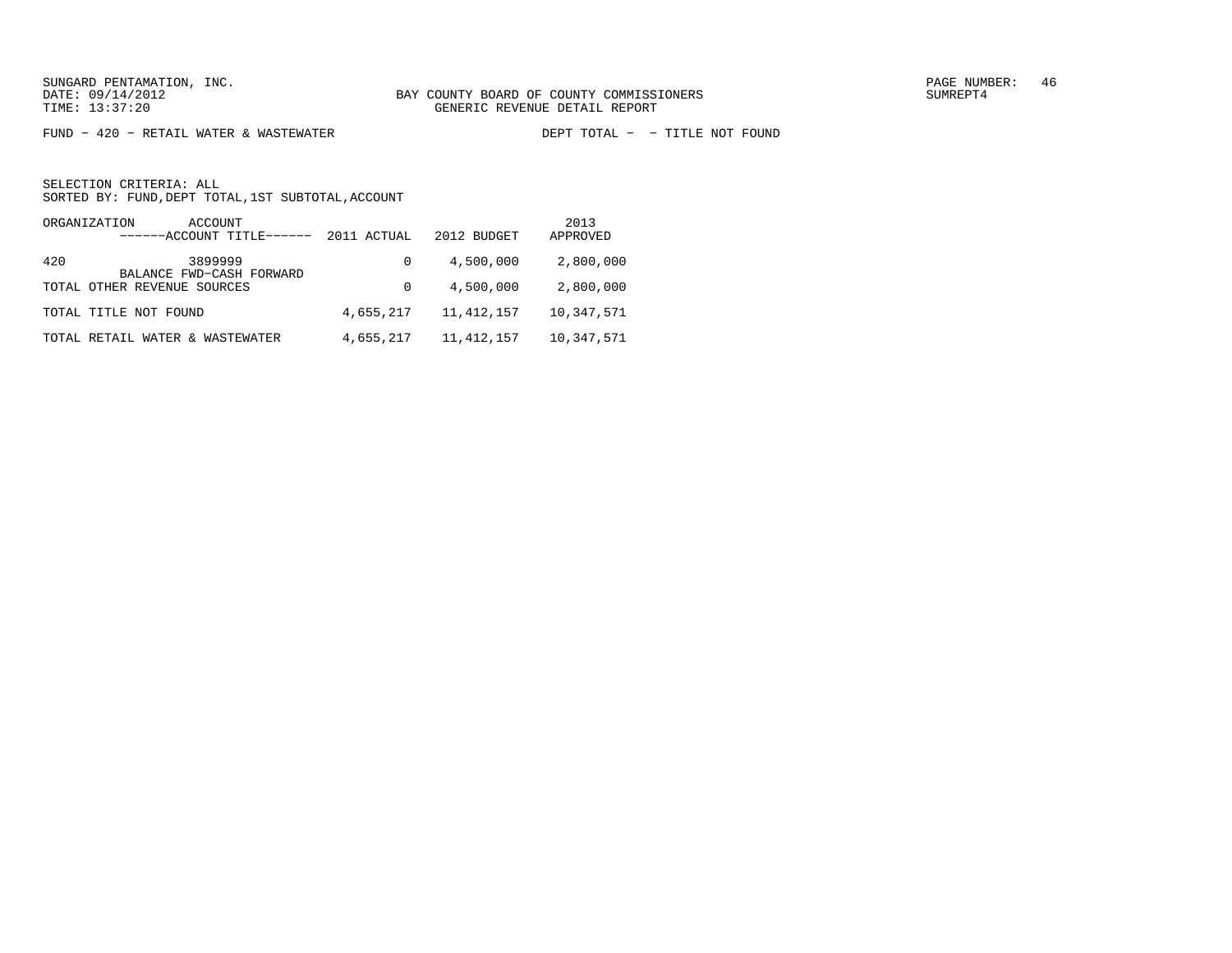$FUND - 422 - N BAY RETAIL WTR & WSTWTR$ 

| ORGANIZATION | ACCOUNT<br>------ACCOUNT TITLE------ 2011 ACTUAL 2012 BUDGET |             |              | 2013<br>APPROVED |
|--------------|--------------------------------------------------------------|-------------|--------------|------------------|
| 422          | 3429014                                                      | $\Omega$    | $\Omega$     | $\Omega$         |
| 422          | CHRG FOR SRV-PLAN REV/ENG<br>3433022                         | 469,326     | $\Omega$     | 0                |
| 422          | UTILITY FEE-RETAIL WATER<br>3433025                          | 3,520       | $\Omega$     | $\Omega$         |
| 422          | WATER FEES-METER<br>3435040                                  | 32,345      | $\Omega$     | $\Omega$         |
| 422          | UTILITY FEE-RETAIL SEWER<br>3436100                          | 5,280       | $\mathbf{0}$ | 0                |
|              | CHRGS FOR SERVICE-WTR/SWR<br>TOTAL CHARGES FOR SERVICES      | 510,471     | $\Omega$     | 0                |
| 422          | 3699001                                                      | 6,204       | $\mathbf{0}$ | $\mathbf 0$      |
| 422          | OTHER MISC REVENUE<br>3699005                                | 7,194       | $\Omega$     | $\Omega$         |
|              | PENALTIES<br>TOTAL MISCELLANEOUS REVENUE                     | 13,398      | $\Omega$     | 0                |
|              |                                                              |             |              |                  |
| 422          | 3611100<br>INTEREST-POOL                                     | 3,158       | $\Omega$     | $\Omega$         |
| 422          | 3613005<br>UNREALZD GAIN/LOSS INVEST                         | 2,929       | 0            | 0                |
|              | TOTAL INTEREST EARNINGS                                      | 6,087       | $\Omega$     | $\Omega$         |
| 422          | 3632304                                                      | 3,310       | $\Omega$     | 0                |
| 422          | IMPACT FEES-WTR/LAKE MRL<br>3632305                          | 6,581       | $\Omega$     | $\Omega$         |
| 422          | <b>IMPACT FEES-WATER</b><br>3632307                          | $\mathbf 0$ | $\Omega$     | 0                |
| 422          | IMPACT FEES-SEWER<br>3632309<br>IMPACT FEES-SWR/LAKE MRL     | 6,996       | $\mathbf{0}$ | 0                |
|              | TOTAL SPECIAL ASSESSMENTS                                    | 16,887      | $\Omega$     | $\Omega$         |
| 422          | 3840005                                                      | 0           | $\Omega$     | 0                |
| 422          | LOAN PROCEEDS<br>3840010                                     | $\Omega$    | $\Omega$     | $\Omega$         |
| 422          | <b>BOND PROCEEDS</b><br>3897001                              | 0           | 0            | 0                |
| 422          | CAPITAL CONTRIB-OTHER<br>3899999                             | 0           | $\mathbf 0$  | 0                |
|              | BALANCE FWD-CASH FORWARD<br>TOTAL OTHER REVENUE SOURCES      | 0           | $\Omega$     | $\Omega$         |
|              | TOTAL TITLE NOT FOUND                                        | 546,842     | $\Omega$     | $\Omega$         |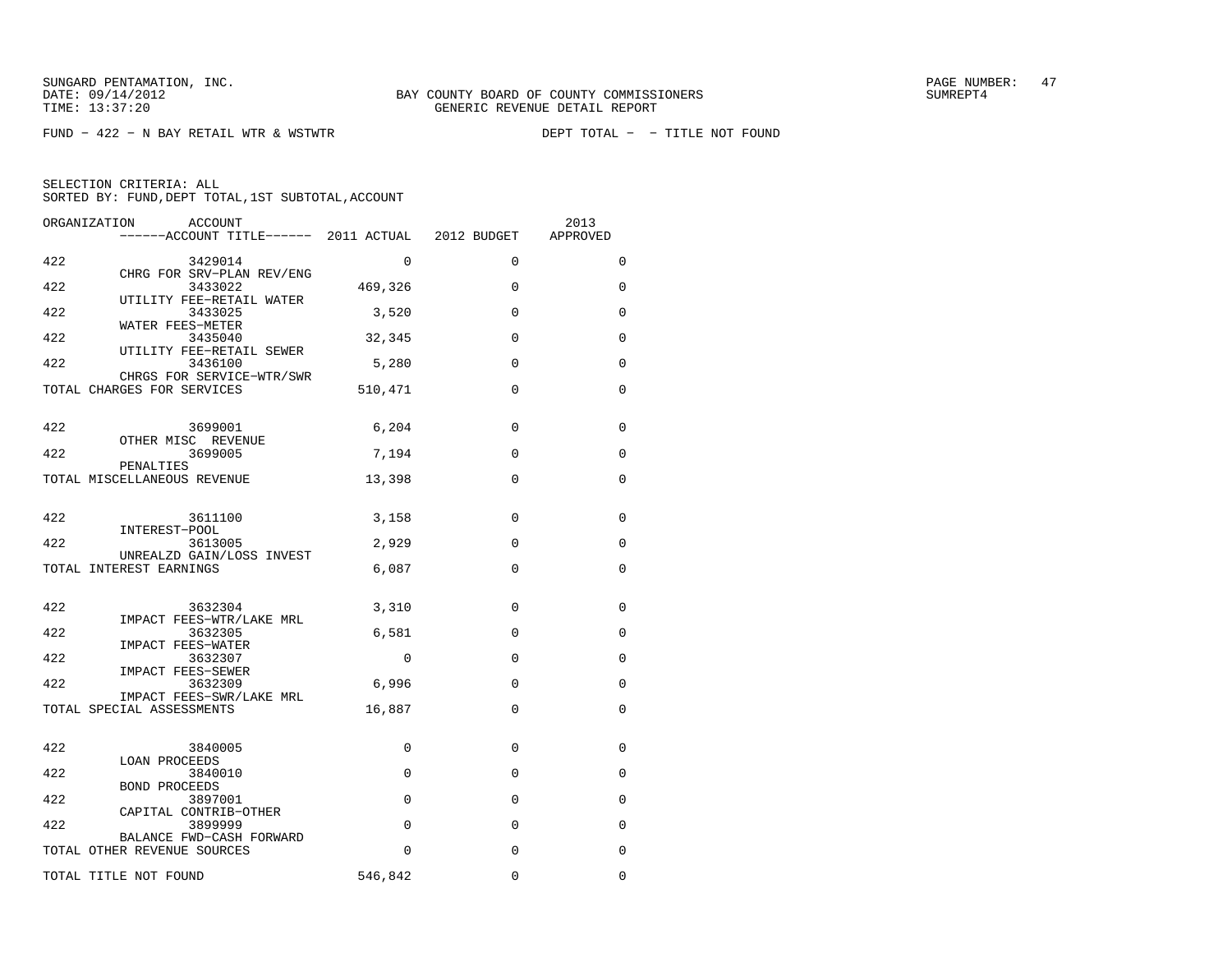FUND − 422 − N BAY RETAIL WTR & WSTWTR DEPT TOTAL − − TITLE NOT FOUND

| ORGANIZATION | ACCOUNT                                      |         | 2013     |
|--------------|----------------------------------------------|---------|----------|
|              | $---ACCOUNT TITLE---2011 ACTUAL 2012 BUDGET$ |         | APPROVED |
|              |                                              |         |          |
|              | TOTAL N BAY RETAIL WTR & WSTWTR              | 546,842 |          |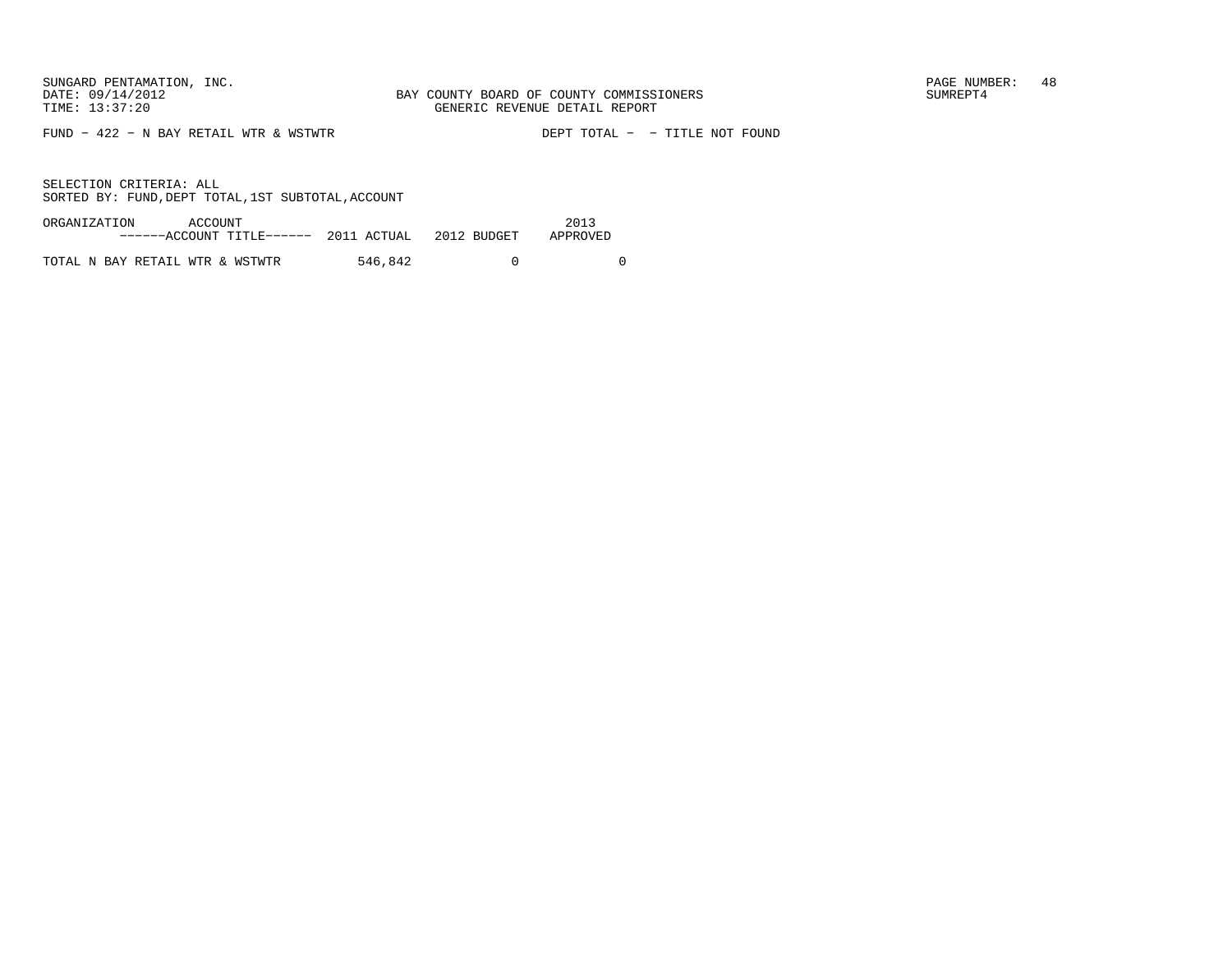$FUND - 424 - CEDAR GRV-RETAIL WTR & WW$ 

|     | ORGANIZATION<br>ACCOUNT<br>------ACCOUNT TITLE------ 2011 ACTUAL 2012 BUDGET |           |             | 2013<br>APPROVED |
|-----|------------------------------------------------------------------------------|-----------|-------------|------------------|
| 424 | 3429014                                                                      | $\Omega$  | $\Omega$    | 0                |
| 424 | CHRG FOR SRV-PLAN REV/ENG<br>3433022                                         | 660,306   | $\Omega$    | 0                |
| 424 | UTILITY FEE-RETAIL WATER<br>3433025                                          | 3,540     | 0           | 0                |
| 424 | WATER FEES-METER<br>3435040                                                  | 933,943   | $\Omega$    | 0                |
| 424 | UTILITY FEE-RETAIL SEWER<br>3436100                                          | 9,791     | $\Omega$    | 0                |
|     | CHRGS FOR SERVICE-WTR/SWR<br>TOTAL CHARGES FOR SERVICES                      | 1,607,580 | 0           | 0                |
| 424 | 3699001                                                                      | 14,479    | $\Omega$    | 0                |
| 424 | OTHER MISC REVENUE<br>3699005                                                | 34,674    | $\Omega$    | 0                |
|     | PENALTIES<br>TOTAL MISCELLANEOUS REVENUE                                     | 49,153    | $\Omega$    | 0                |
| 424 | 3611100                                                                      | 6,788     | $\Omega$    | 0                |
| 424 | INTEREST-POOL<br>3613005                                                     | 1,938     | 0           | 0                |
|     | UNREALZD GAIN/LOSS INVEST<br>TOTAL INTEREST EARNINGS                         | 8,726     | $\Omega$    | 0                |
| 424 | 3632305<br>IMPACT FEES-WATER                                                 | 4,982     | $\Omega$    | 0                |
| 424 | 3632307<br>IMPACT FEES-SEWER                                                 | 5,668     | $\mathbf 0$ | 0                |
|     | TOTAL SPECIAL ASSESSMENTS                                                    | 10,650    | $\Omega$    | $\Omega$         |
| 424 | 3810382<br>TRNSF FRM CEDAR GRV SWR                                           | 0         | $\Omega$    | 0                |
| 424 | 3840010                                                                      | $\Omega$  | $\Omega$    | 0                |
| 424 | BOND PROCEEDS<br>3899999                                                     | 0         | 0           | 0                |
|     | BALANCE FWD-CASH FORWARD<br>TOTAL OTHER REVENUE SOURCES                      | 0         | 0           | 0                |
|     | TOTAL TITLE NOT FOUND                                                        | 1,676,109 | $\mathbf 0$ | 0                |
|     | TOTAL CEDAR GRV-RETAIL WTR & WW                                              | 1,676,109 | $\Omega$    | $\Omega$         |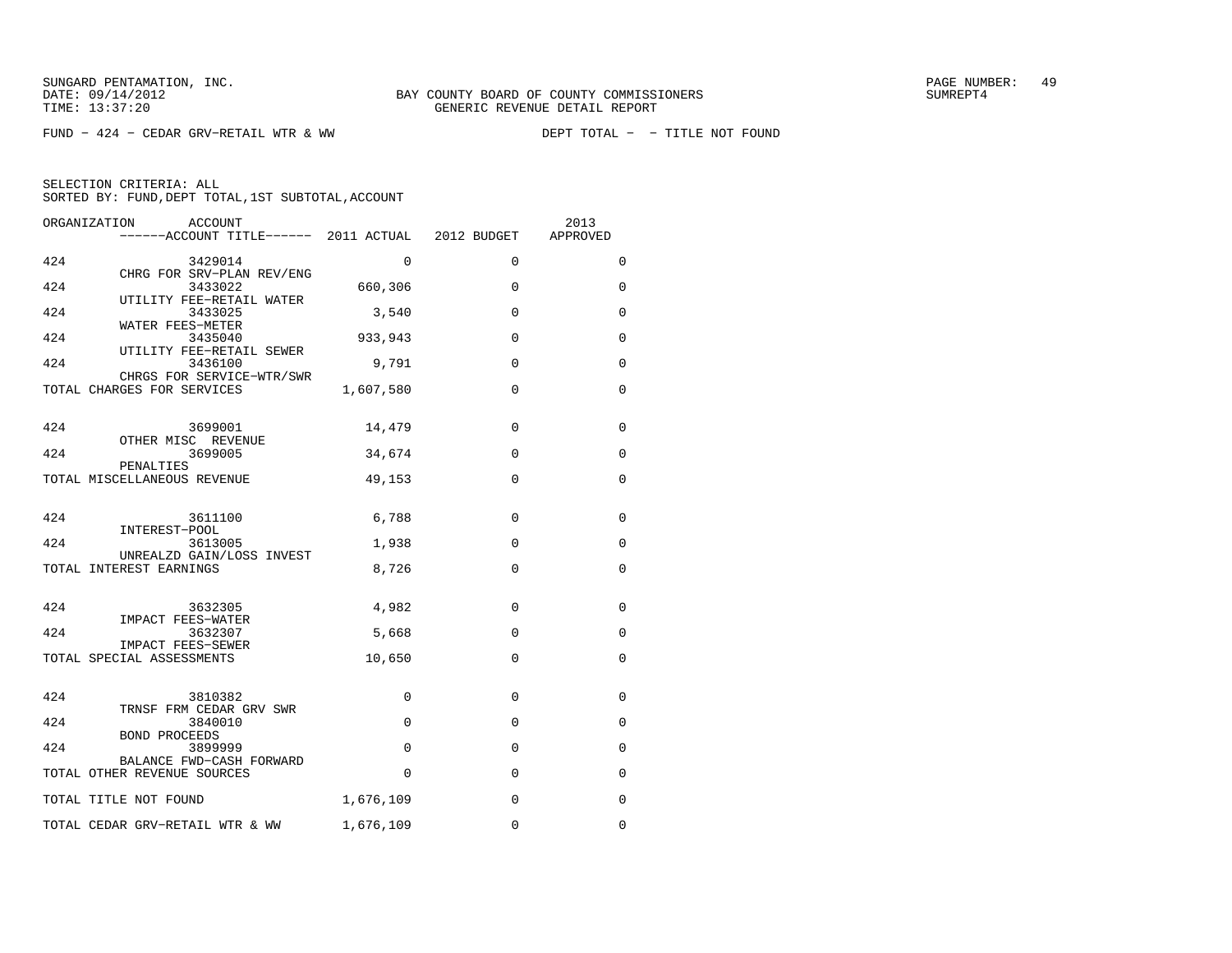$FUND - 425 - INDUSTRIAL WASTEWATER$ 

| SELECTION CRITERIA: ALL |  |  |                                                    |  |
|-------------------------|--|--|----------------------------------------------------|--|
|                         |  |  | SORTED BY: FUND, DEPT TOTAL, 1ST SUBTOTAL, ACCOUNT |  |

| ORGANIZATION<br>ACCOUNT<br>------ACCOUNT TITLE------ 2011 ACTUAL 2012 BUDGET |             |                               | 2013<br>APPROVED |
|------------------------------------------------------------------------------|-------------|-------------------------------|------------------|
| 425<br>3412001<br>CHRGS FOR SERVICE                                          | $\Omega$    | $\Omega$                      | $\Omega$         |
| 425<br>3435501<br>CHRGS FOR SRV-3% ADMIN                                     | 103,674     | $\Omega$                      | $\Omega$         |
| 425<br>3435505<br>CHRGS FOR SRV-STONE                                        |             | 3,455,790 8,467,840 4,842,297 |                  |
| 425<br>3435512<br>CHRGS FOR SRV-ARIZONA CHM                                  | 296,123     | 821,114                       | 437,675          |
| CHARGES FOR SERVICES<br>TOTAL                                                | 3,855,587   | 9,288,954                     | 5,279,972        |
| 425<br>3640010<br>SALE OF FIXED ASSETS                                       | 11,601      | $\Omega$                      | $\mathbf 0$      |
| TOTAL MISCELLANEOUS REVENUE                                                  | 11,601      | $\Omega$                      | $\Omega$         |
| 425<br>3611100<br>INTEREST-POOL                                              | 6,663       | $\Omega$                      | 5,000            |
| 425<br>3613005<br>UNREALZD GAIN/LOSS INVEST                                  | $-186$      | 0                             | $\mathbf 0$      |
| TOTAL INTEREST EARNINGS                                                      | 6,477       | $\Omega$                      | 5,000            |
| 425<br>3899999<br>BALANCE FWD-CASH FORWARD                                   | $\Omega$    | 3,100,000                     | 2,500,000        |
| TOTAL OTHER REVENUE SOURCES                                                  | $\mathbf 0$ | 3,100,000                     | 2,500,000        |
| TOTAL TITLE NOT FOUND                                                        | 3,873,664   | 12,388,954                    | 7,784,972        |
| TOTAL INDUSTRIAL WASTEWATER                                                  | 3,873,664   | 12,388,954                    | 7,784,972        |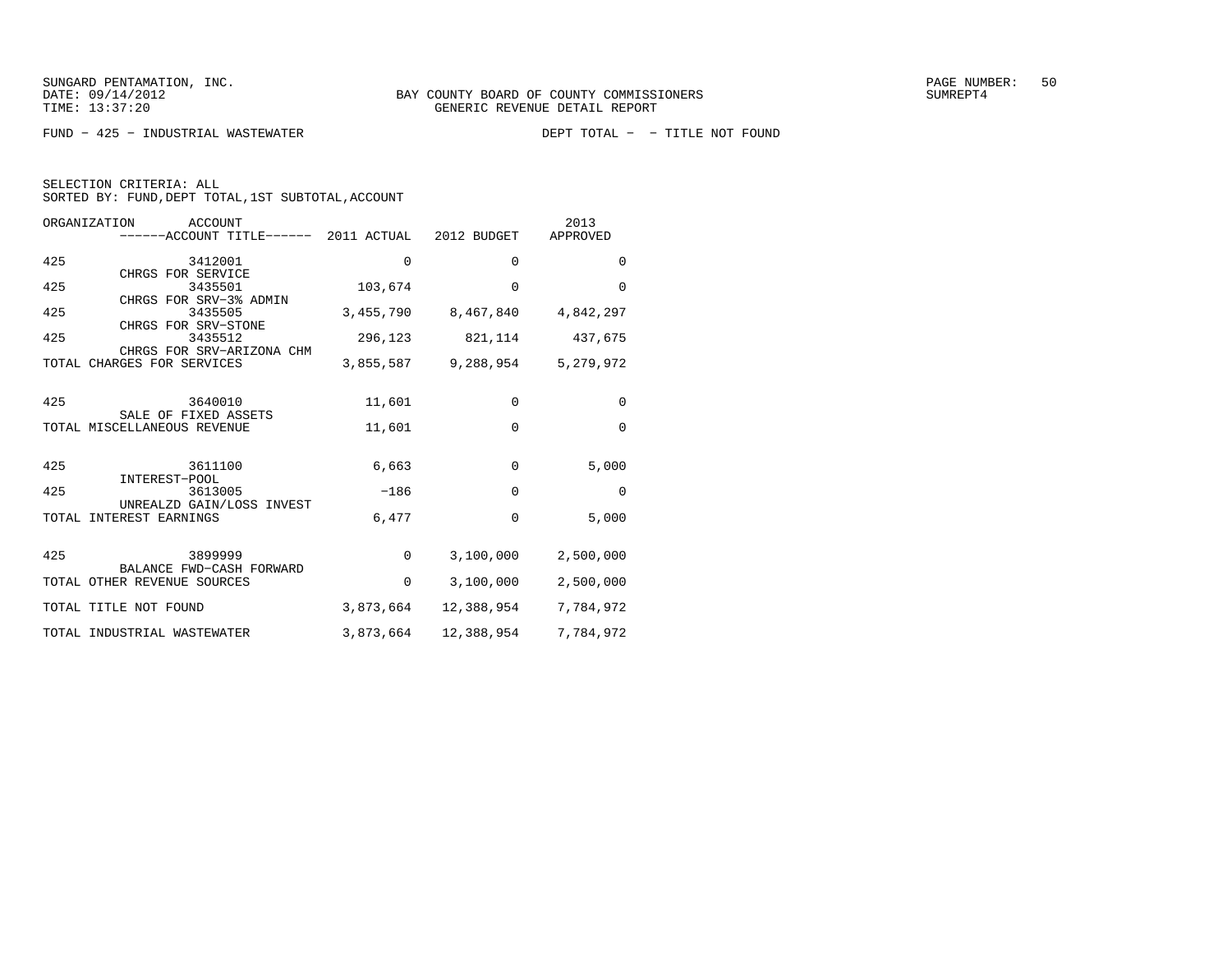| SELECTION CRITERIA: ALL |  |  |                                                    |  |
|-------------------------|--|--|----------------------------------------------------|--|
|                         |  |  | SORTED BY: FUND, DEPT TOTAL, 1ST SUBTOTAL, ACCOUNT |  |

| ORGANIZATION | <b>ACCOUNT</b><br>------ACCOUNT TITLE------ 2011 ACTUAL         |             | 2012 BUDGET         | 2013<br>APPROVED |
|--------------|-----------------------------------------------------------------|-------------|---------------------|------------------|
| 430          | 3290010                                                         | 2,000       | 2,500               | 0                |
|              | LICENSE & PERMIT/SOLID WS<br>TOTAL LICENSES AND PERMITS         | 2,000       | 2,500               | 0                |
| 430          | 3312306<br>FED GRANT-HURRICANE IVAN                             | 0           | $\mathbf 0$         | 0                |
| 430          | 3343410                                                         | $\Omega$    | $\Omega$            | $\Omega$         |
|              | ST GRANT-SM CAP GENERATOR<br>TOTAL INTERGOVERNMENTAL REVENUE    | 0           | $\Omega$            | $\Omega$         |
| 430          | 3434005<br>FEES-OUT OF COUNTY                                   | $\Omega$    | 950,000             | 600,001          |
| 430          | 3434010<br>FEES-TIPPING                                         | 7,880,751   | 7,730,707           | 7,730,707        |
| 430          | 3434015<br>INCINERATOR-SPECIALTY WST                            | 1,650,563   | 763,557             | 763,557          |
| 430          | 3434505<br>CHRGS-FL POWER ENRGY SALE                            | $\Omega$    | $\Omega$            | 0                |
| 430          | 3434510                                                         | $\Omega$    | $\Omega$            | $\Omega$         |
| 430          | CHRGS-FL POWER CAPACITY<br>3434515                              |             | 4,298,349 4,628,400 | 4,628,400        |
| 430          | CHRGS-ELECTRICITY SALES<br>3437005<br>CHRGS FOR SRV-METAL EXTRC | 367,969     | 513,000             | 513,000          |
|              | TOTAL CHARGES FOR SERVICES                                      | 14,197,631  | 14,585,664          | 14, 235, 665     |
| 430          | 3620002<br>LEASE-CITY TRNSF STATION                             | $\Omega$    | $\mathbf 0$         | $\Omega$         |
| 430          | 3640010<br>SALE OF FIXED ASSETS                                 | 2,470       | 1,500               | 1,500            |
| 430          | 3659010<br>SALE OF SURPLUS OR SCRAP                             | 45,633      | 35,000              | 35,000           |
| 430          | 3660001<br>CONTRIBUTIONS-PRIVATE SRC                            | 315,000     | 315,000             | $\Omega$         |
| 430          | 3670001<br>GAIN/LOSS ON SALE INVSTMT                            | 0           | 0                   | 0                |
| 430          | 3699001<br>OTHER MISC REVENUE                                   | 2,201       | 1,000               | 1,000            |
| 430          | 3699005<br>PENALTIES                                            | 7,712       | 45,000              | 45,000           |
| 430          | 3699012                                                         | $\mathbf 0$ | $\mathbf 0$         | 0                |
|              | INSURANCE PROCEEDS<br>TOTAL MISCELLANEOUS REVENUE               | 373,016     | 397,500             | 82,500           |
| 430          | 3611100<br>INTEREST-POOL                                        | 64,814      | 300,267             | 300,267          |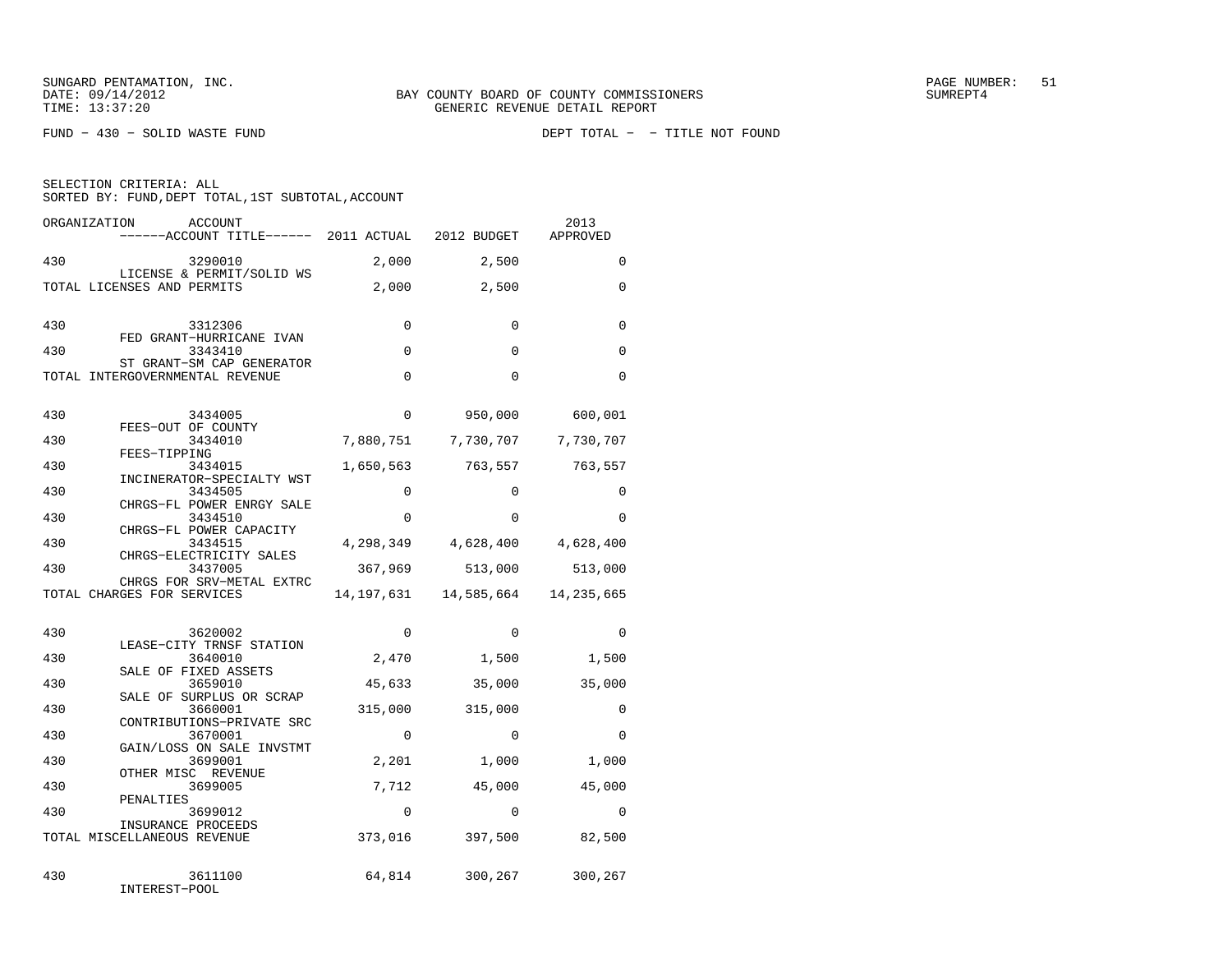|       | ORGANIZATION<br>ACCOUNT<br>-----ACCOUNT TITLE------  | 2011 ACTUAL | 2012 BUDGET | 2013<br>APPROVED |
|-------|------------------------------------------------------|-------------|-------------|------------------|
| 430   | 3613005<br>UNREALZD GAIN/LOSS INVEST                 | 13,884      | $\Omega$    | $\Omega$         |
|       | TOTAL INTEREST EARNINGS                              | 78,698      | 300,267     | 300,267          |
|       |                                                      |             |             |                  |
| 430   | 3899995<br>RELEASE-CASH FWD<br>RESERVE               | 0           | $\Omega$    | $\Omega$         |
| 430   | 3899999                                              | 0           | 690,000     | 1,700,000        |
| TOTAL | BALANCE FWD-CASH FORWARD<br>OTHER REVENUE<br>SOURCES | 0           | 690,000     | 1,700,000        |
|       | TOTAL TITLE NOT FOUND                                | 14,651,345  | 15,975,931  | 16,318,432       |
| TOTAL | SOLID<br>WASTE<br>FUND                               | 14,651,345  | 15,975,931  | 16, 318, 432     |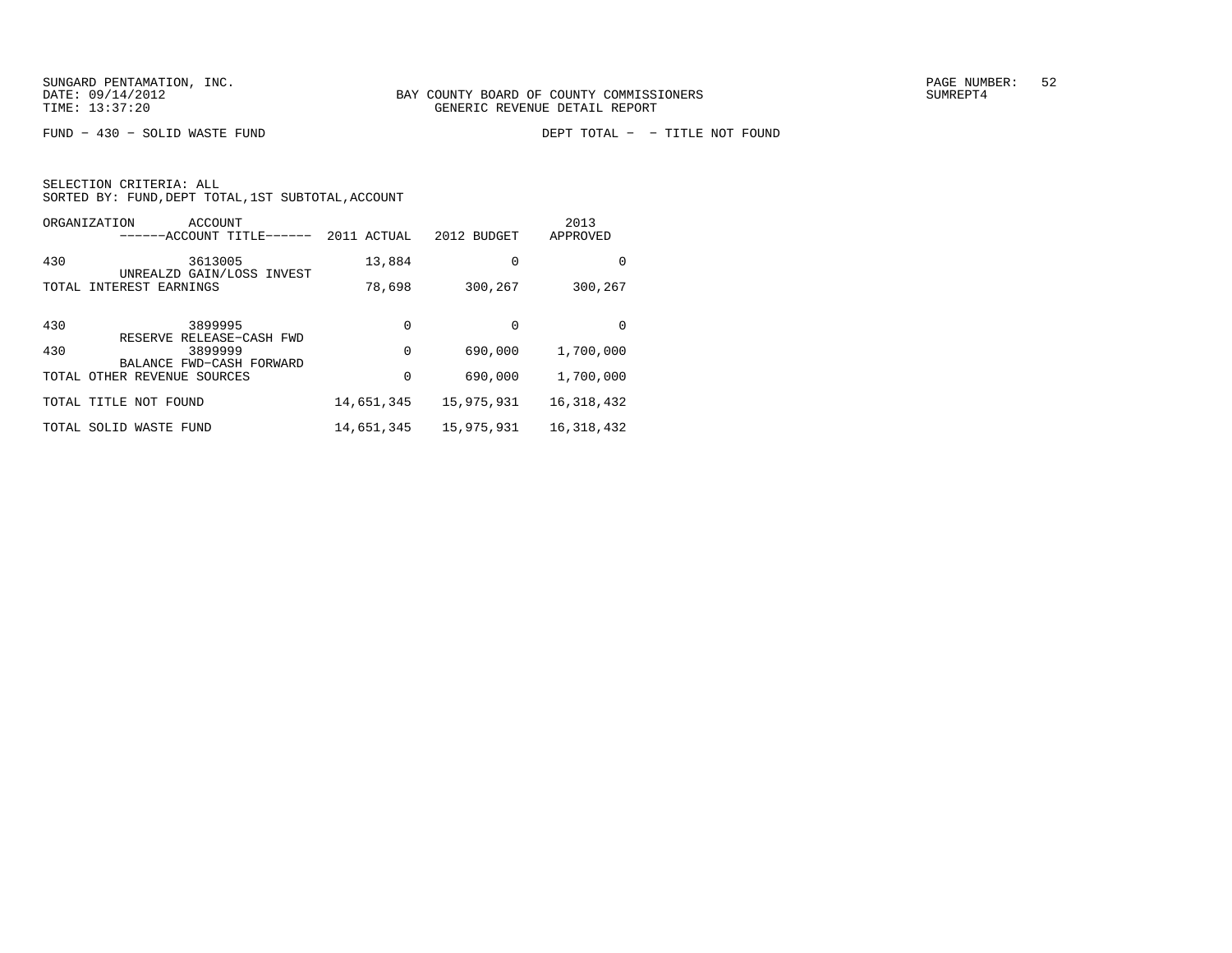FUND − 440 − BUILDERS SERVICES DEPT TOTAL − − TITLE NOT FOUND

SELECTION CRITERIA: ALL

| ORGANIZATION | ACCOUNT                                                           |          |              | 2013      |
|--------------|-------------------------------------------------------------------|----------|--------------|-----------|
|              | ------ACCOUNT TITLE------ 2011 ACTUAL 2012 BUDGET                 |          |              | APPROVED  |
| 440          | 3210001                                                           | 39,853   | 25,750       | 25,750    |
| 440          | LICENSES-PROF/OCCUPATIONL<br>3220001<br>BUILDING PERMITS          | 650,028  | 816,000      | 996,520   |
| 440          | 3220020<br>BLDG INSPECTION-PCB                                    | $\Omega$ | $\Omega$     | 0         |
| 440          | 3220021<br>BLDG INSPECTION-LYNN HVN                               | 61,240   | 12,600       | 12,825    |
| 440          | 3290015<br><b>BEACH PERMITS</b>                                   | $\Omega$ | $\Omega$     | 0         |
| 440          | 3290017                                                           | 10,750   | $\mathbf 0$  | 0         |
|              | PLAN/SITE REVIEW FEE<br>TOTAL LICENSES AND PERMITS                | 761,871  | 854,350      | 1,035,095 |
| 440          | 3413000                                                           | 5,997    | 25,641       | 25,744    |
| 440          | CHRGS ADMIN FEES<br>3425005<br>FEES-FIRE INSPECTIONS              | 18,310   | 52,500       | 51,965    |
| 440          | 3429019<br>CHRG FOR SRV-PLAN REV PCB                              | 13,920   | 10,200       | 10,450    |
| 440          | 3429020<br>CHRG FOR SRV-PLAN REV-L H                              | 5,690    | 5,100        | 6,175     |
| 440          | 3490001<br>OTHER CHARGES FOR SERVICE                              | $\Omega$ | $\Omega$     | $\Omega$  |
|              | TOTAL CHARGES FOR SERVICES                                        | 43,916   | 93,441       | 94,334    |
| 440          | 3540005<br>FINES-CODE ENFORCEMENT                                 | $-4,999$ | 516          | 950       |
|              | TOTAL FINES & FORFEITS                                            | $-4,999$ | 516          | 950       |
| 440          | 3640010                                                           | 7,155    | 0            | 0         |
| 440          | SALE OF FIXED ASSETS<br>3699001                                   | 11,137   | $\mathbf{0}$ | 0         |
| 440          | OTHER MISC REVENUE<br>3699012<br>INSURANCE PROCEEDS               | 2,824    | $\Omega$     | $\Omega$  |
| 440          | 3699022<br>DPR SURCHARGE RETAINED                                 | 3,272    | 1,515        | 1,695     |
|              | TOTAL MISCELLANEOUS REVENUE                                       | 24,387   | 1,515        | 1,695     |
| 440          | 3611100                                                           | 24,591   | 42,000       | 42,000    |
| 440          | INTEREST-POOL<br>3611120                                          | 155,886  | 134,465      | 127,742   |
| 440          | INTEREST-NOTES RECEIVABLE<br>3613005<br>UNREALZD GAIN/LOSS INVEST | 5,401    | $\Omega$     | $\Omega$  |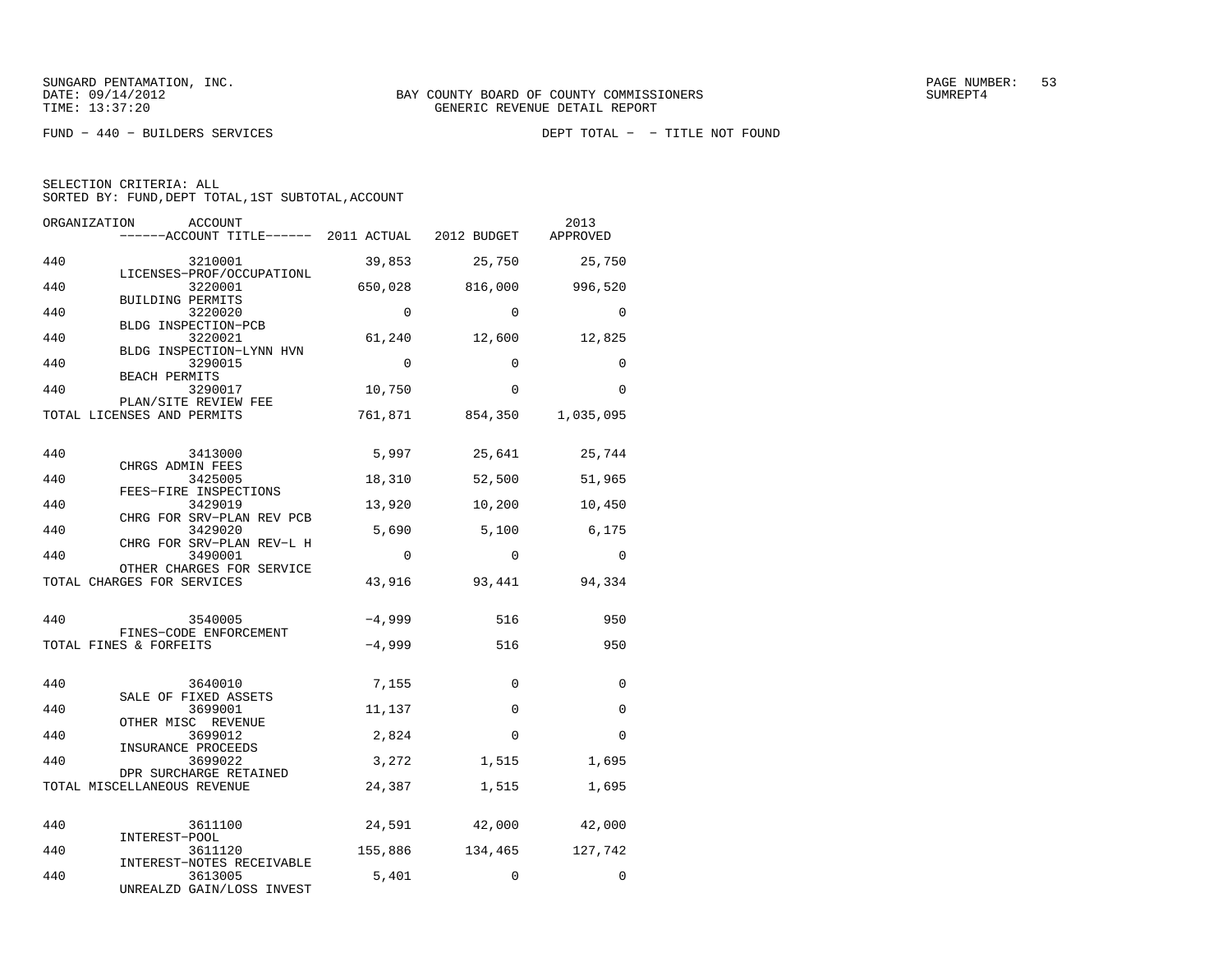|       | ORGANIZATION<br>ACCOUNT<br>-----ACCOUNT TITLE-       | 2011 ACTUAL | 2012 BUDGET | 2013<br>APPROVED |
|-------|------------------------------------------------------|-------------|-------------|------------------|
|       | TOTAL INTEREST EARNINGS                              | 185,878     | 176,465     | 169,742          |
| 440   | 3810001<br>TRNSF FRM GENERAL FD(001)                 | 103,731     | 50,000      | $\Omega$         |
| 440   | 3810401                                              | 0           | $\Omega$    | $\Omega$         |
| 440   | TRNSF FRM WATER SYS (401)<br>3810501                 | 3,170       | $\Omega$    | $\Omega$         |
|       | TRNSF FRM INTRNL SVC(501)                            |             |             |                  |
| 440   | 3899999                                              | 0           | 3, 191, 935 | 2,700,000        |
| TOTAL | BALANCE FWD-CASH FORWARD<br>OTHER REVENUE<br>SOURCES | 106,901     | 3, 241, 935 | 2,700,000        |
|       | TOTAL TITLE NOT FOUND                                | 1,117,954   | 4,368,222   | 4,001,816        |
|       | TOTAL BUILDERS SERVICES                              | 1,117,954   | 4,368,222   | 4,001,816        |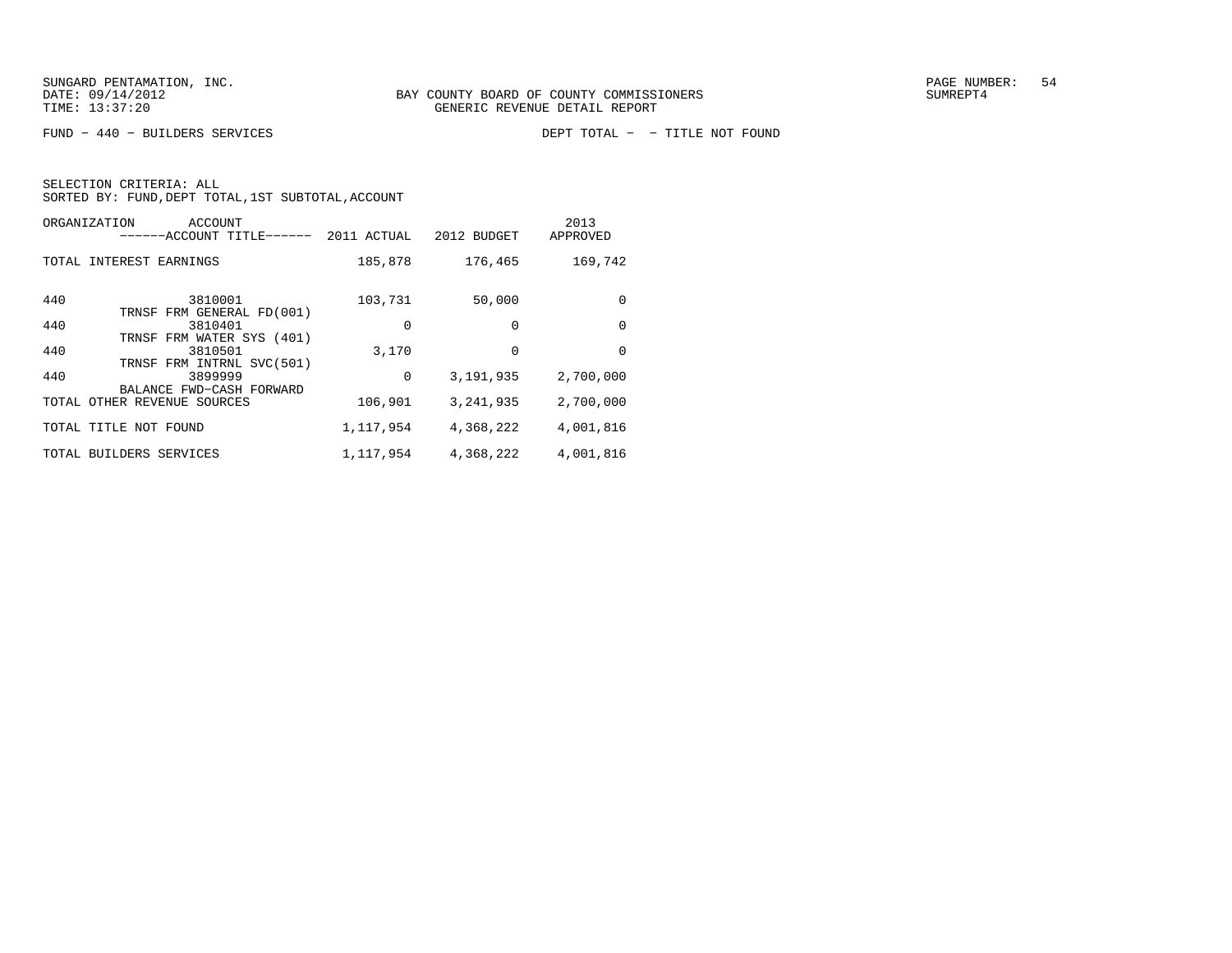FUND - 501 - INTERNAL SERVICE FUND

SELECTION CRITERIA: ALL

| ORGANIZATION<br>ACCOUNT                                               |             |                                     | 2013<br>APPROVED |
|-----------------------------------------------------------------------|-------------|-------------------------------------|------------------|
| 501<br>3412005                                                        |             | 1,272,237 1,297,800 1,297,800       |                  |
| SALE OF GAS-DEPARTMENTS<br>501<br>3412010<br>SALE OF GAS-OUTSIDE AGNY |             | 2, 187, 714 2, 352, 000 2, 352, 000 |                  |
| 501<br>3412015<br>SALE OF PARTS-DEPARTMENTS                           | $\Omega$    | $\Omega$                            | $\Omega$         |
| 501<br>3412020<br>CHRGS FOR SRV-PURCHASING                            |             | 113, 297 128, 249 180, 445          |                  |
| 501<br>3412025<br>OTHER INTERNAL SERVICES                             | 2,698       | 5,000                               | 1,500            |
| 501<br>3412030<br>CHRGS FOR SRV-MECH MAINT                            | 0           | $\mathbf 0$                         | 0                |
| 501<br>3412035<br>CHRGS FOR SRV-FACILITY MN                           |             | 1, 171, 471 1, 129, 513 1, 225, 865 |                  |
| 501<br>3412040<br>CHRGS FOR SRV-POSTAGE                               |             | 6,840 1,500                         | 1,500            |
| 501<br>3412550<br>CHRGS FOR SRV-LAB                                   | $\Omega$    | $\Omega$                            | $\Omega$         |
| 501<br>3412553<br>LAB CHRGS-TRANSPORTATION                            | $\mathbf 0$ | $\Omega$                            | $\mathbf 0$      |
| 501<br>3412555<br>LAB CHRGS-WATER SYSTEM                              | $\mathbf 0$ | $\Omega$                            | 0                |
| 501<br>3412557<br>LAB CHRGS-RETAIL WTR/WW                             | $\mathbf 0$ | $\Omega$                            | $\Omega$         |
| 501<br>3412560<br>LAB CHRGS-AWT                                       | $\mathbf 0$ | $\mathbf{0}$                        | 0                |
| 501<br>3412565<br>LAB CHRGS-SOLID WASTE                               | $\Omega$    | $\Omega$                            | $\Omega$         |
| 501<br>3412570<br>LAB CHRGS-INDUSTRIAL WSTE                           | $\mathbf 0$ | $\mathbf 0$                         | $\Omega$         |
| 501<br>3412580<br>LAB CHRGS-GENERAL FUND                              | $\Omega$    | $\Omega$                            | $\Omega$         |
| 501<br>3412599<br>LAB CHRGS-OUTSIDE USERS                             | $\Omega$    | $\Omega$                            | $\Omega$         |
| 501<br>3413001<br>CHRGS UTILITY ADMIN                                 | 0           | 0                                   | $\Omega$         |
| 501<br>3419002<br>COPIES                                              | 4,177       | 5,843                               | 5,843            |
| TOTAL CHARGES FOR SERVICES                                            |             | 4,758,434 4,919,905                 | 5,064,953        |
| 501<br>3640010                                                        | 3,000       | $\Omega$                            | $\Omega$         |
| SALE OF FIXED ASSETS<br>501<br>3659010                                | 0           | $\Omega$                            | $\Omega$         |
| SALE OF SURPLUS OR SCRAP<br>501<br>3699001                            | $\mathbf 0$ | $\mathbf 0$                         | $\Omega$         |
| OTHER MISC REVENUE<br>501<br>3699012                                  | $\Omega$    | $\Omega$                            | $\Omega$         |
| INSURANCE PROCEEDS<br>TOTAL MISCELLANEOUS REVENUE                     | 3,000       | $\Omega$                            | $\Omega$         |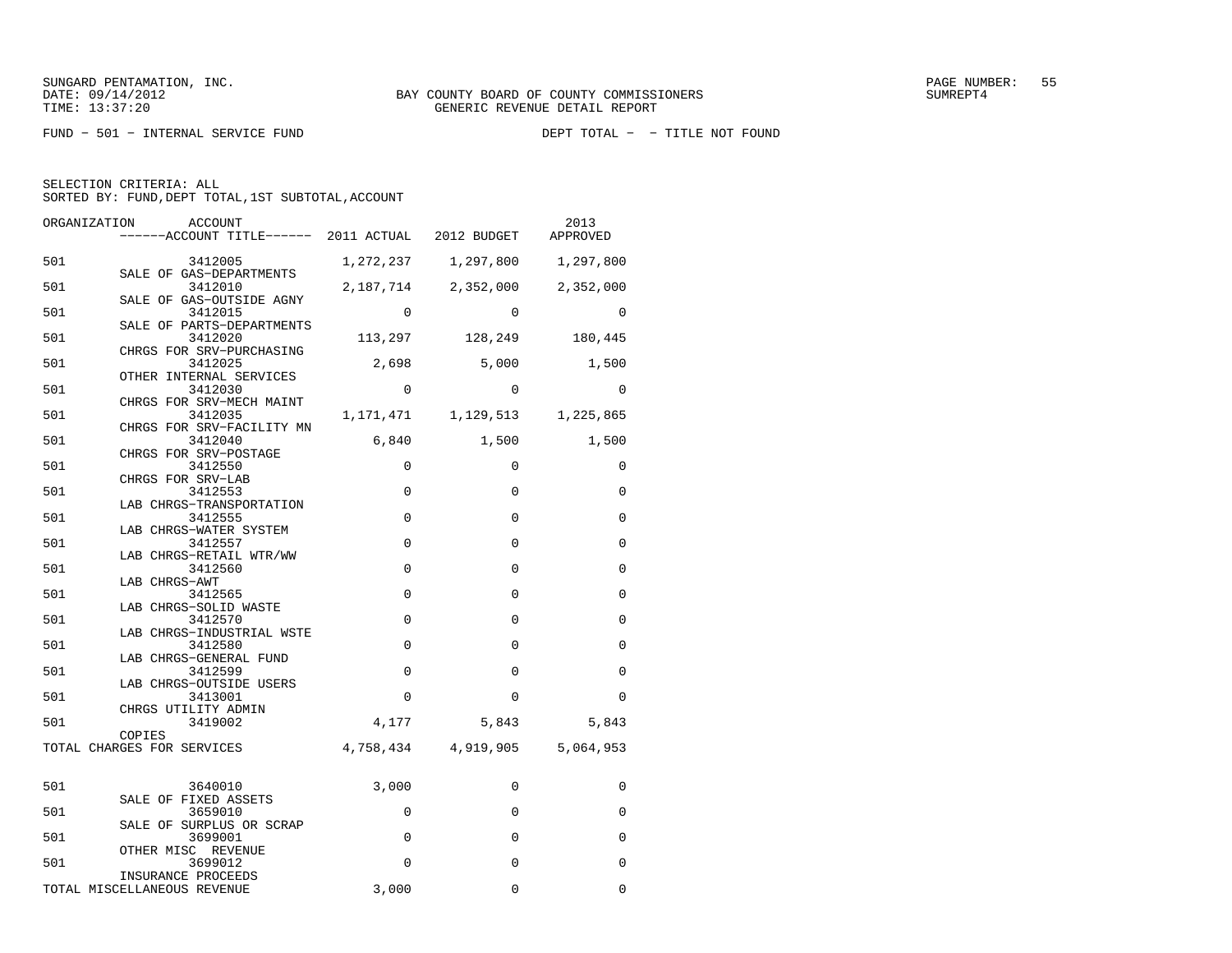$FUND - 501 - INTERNAL$  SERVICE  $FUND$ 

|       | ORGANIZATION<br>ACCOUNT<br>-ACCOUNT TITLE-              | 2011 ACTUAL | 2012 BUDGET | 2013<br>APPROVED |
|-------|---------------------------------------------------------|-------------|-------------|------------------|
| 501   | 3611100                                                 | 2,494       | 2,395       | 2,395            |
| 501   | INTEREST-POOL<br>3613005                                | 1,549       | 0           | $\Omega$         |
| TOTAL | UNREALZD GAIN/LOSS INVEST<br>INTEREST EARNINGS          | 4,043       | 2,395       | 2,395            |
| 501   | 3810001                                                 | 0           | $\Omega$    | $\Omega$         |
| 501   | TRNSF FRM GENERAL FD(001)<br>3899999                    | 0           | 93,000      | 65,000           |
|       | BALANCE FWD-CASH FORWARD<br>TOTAL OTHER REVENUE SOURCES | 0           | 93,000      | 65,000           |
|       | TOTAL TITLE NOT FOUND                                   | 4,765,478   | 5,015,300   | 5, 132, 348      |
| TOTAL | INTERNAL SERVICE FUND                                   | 4,765,478   | 5,015,300   | 5,132,348        |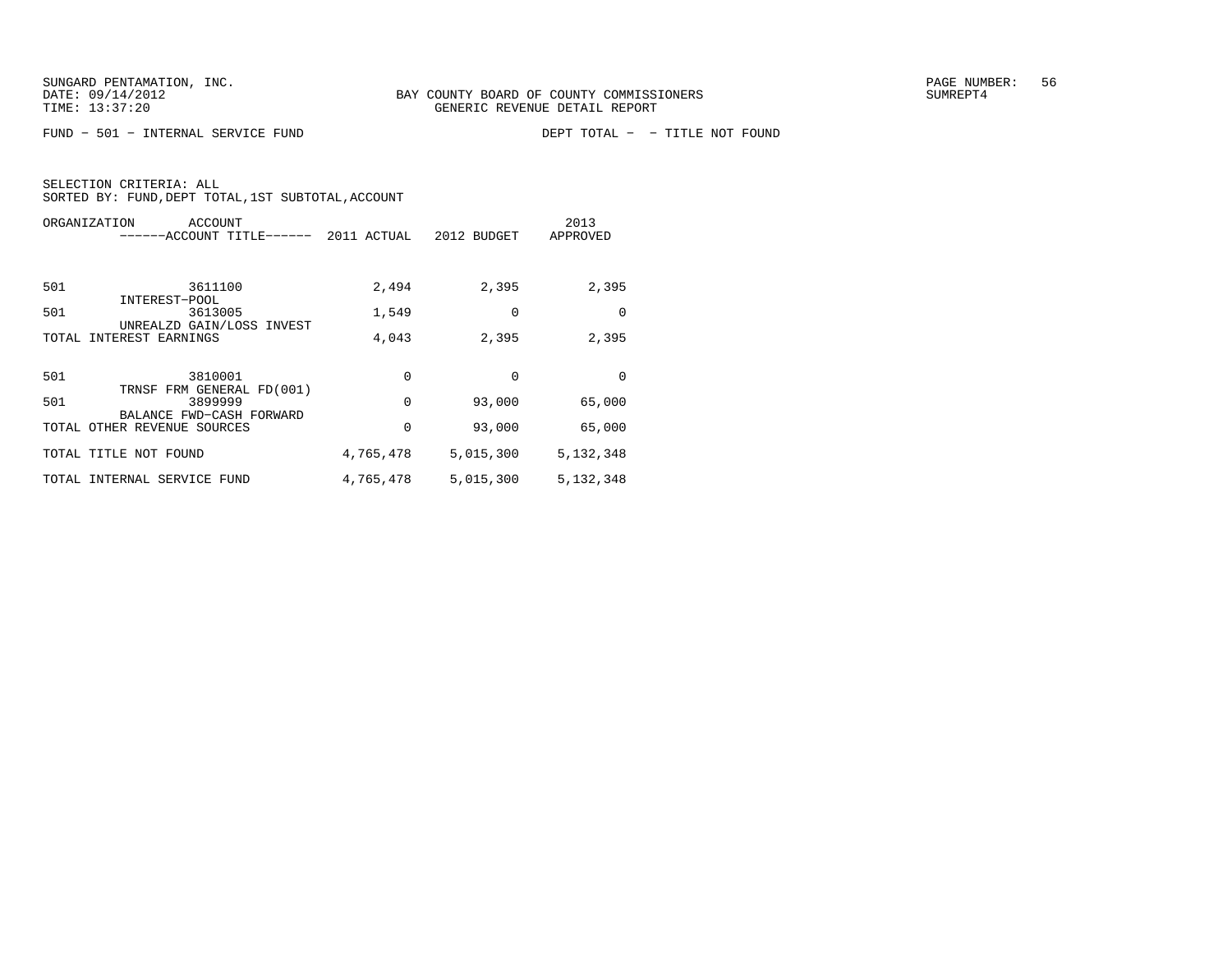FUND - 505 - WORKERS COMPENSATION

SELECTION CRITERIA: ALL

| ORGANIZATION<br>ACCOUNT<br>------ACCOUNT TITLE------ 2011 ACTUAL 2012 BUDGET |             |                             | 2013<br>APPROVED    |
|------------------------------------------------------------------------------|-------------|-----------------------------|---------------------|
| 505<br>3412055<br>CHRGS FOR SRV-WORK COMP                                    |             | 781,641 1,053,298 1,053,298 |                     |
| TOTAL CHARGES FOR SERVICES                                                   | 781,641     |                             | 1,053,298 1,053,298 |
| 505<br>3640010<br>SALE OF FIXED ASSETS                                       | $\mathbf 0$ | $\Omega$                    | $\mathbf 0$         |
| 505<br>3699001<br>OTHER MISC REVENUE                                         | 100         | $\Omega$                    | $\mathbf 0$         |
| 505<br>3699004<br>REFUND PRIOR YR EXPENSE                                    | $\Omega$    | $\Omega$                    | $\Omega$            |
| TOTAL MISCELLANEOUS REVENUE                                                  | 100         | $\Omega$                    | $\Omega$            |
| 505<br>3611100<br>INTEREST-POOL                                              | 21,378      | 65,000                      | 65,000              |
| 505<br>3613005                                                               | 3,472       | $\Omega$                    | $\Omega$            |
| UNREALZD GAIN/LOSS INVEST<br>TOTAL INTEREST EARNINGS                         | 24,851      | 65,000                      | 65,000              |
| 505<br>3810001<br>TRNSF FRM GENERAL FD(001)                                  | $\Omega$    | $\Omega$                    | $\Omega$            |
| 505<br>3899996                                                               | $\Omega$    | $\Omega$                    | $\Omega$            |
| RESERVE RELEASE<br>505<br>3899999                                            | $\Omega$    | 970,000                     | $\Omega$            |
| BALANCE FWD-CASH FORWARD<br>TOTAL OTHER REVENUE SOURCES                      | $\Omega$    | 970,000                     | $\Omega$            |
| TOTAL TITLE NOT FOUND                                                        | 806,591     |                             | 2,088,298 1,118,298 |
| TOTAL WORKERS COMPENSATION                                                   | 806,591     | 2,088,298                   | 1,118,298           |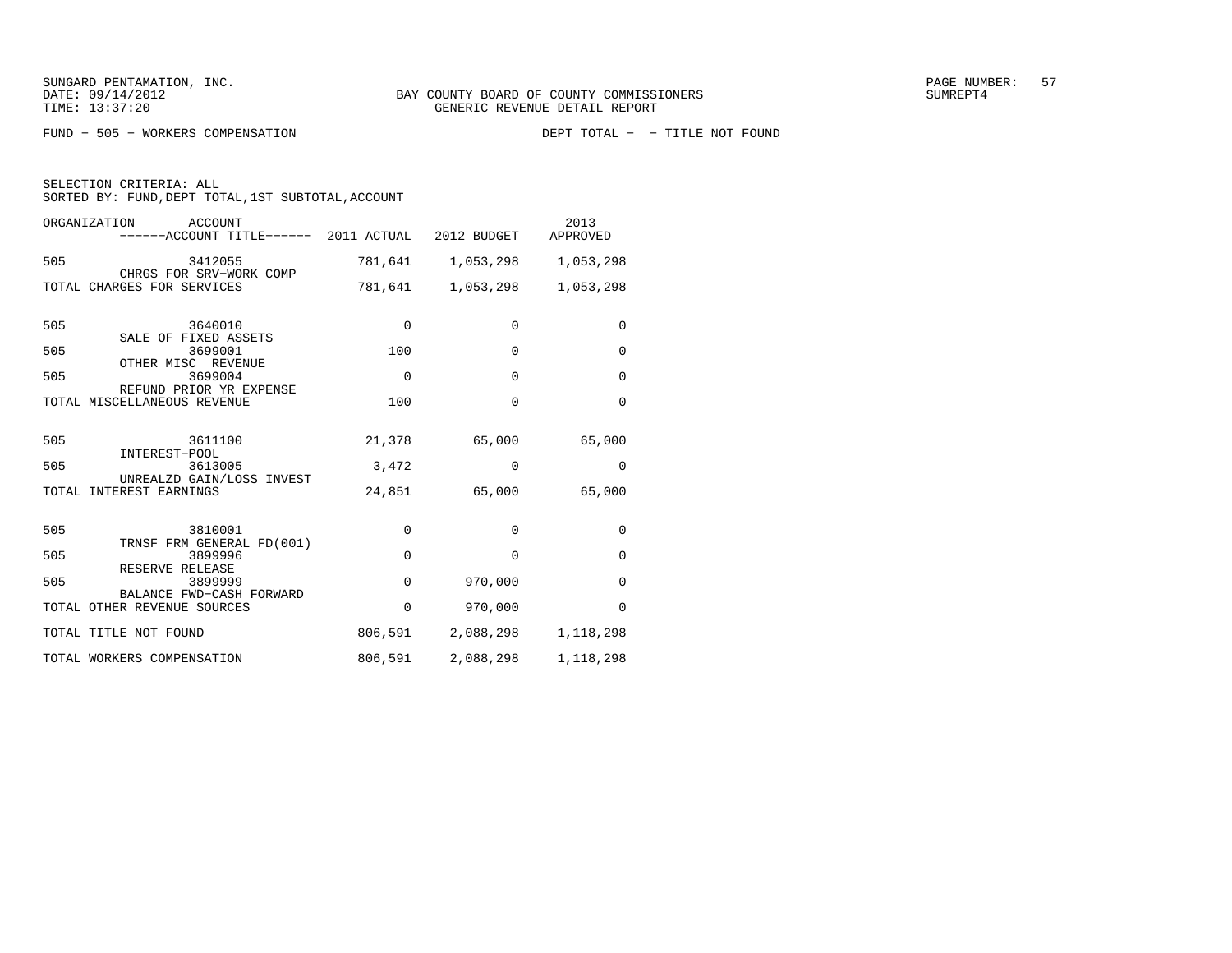| ORGANIZATION<br>ACCOUNT<br>------ACCOUNT TITLE------ 2011 ACTUAL 2012 BUDGET APPROVED |             |                               | 2013            |
|---------------------------------------------------------------------------------------|-------------|-------------------------------|-----------------|
| 506<br>3412045                                                                        |             | 1,936,679 2,214,485 2,214,485 |                 |
| CHRGS FOR SRV-INSUR TRUST<br>506<br>3412050                                           | 30,544      |                               | 33, 228 33, 228 |
| CHRGS FOR SRV-INSR OTHERS<br>TOTAL CHARGES FOR SERVICES                               |             | 1,967,223 2,247,713 2,247,713 |                 |
| 506<br>3699001<br>OTHER MISC REVENUE                                                  | $\mathbf 0$ | 0                             | $\mathbf 0$     |
| 506<br>3699012<br>INSURANCE PROCEEDS                                                  | $\mathbf 0$ | $\mathbf 0$                   | $\Omega$        |
| TOTAL MISCELLANEOUS REVENUE                                                           | $\Omega$    | $\Omega$                      | $\Omega$        |
| 506<br>3611100<br>INTEREST-POOL                                                       | 105         | $\Omega$                      | $\mathbf 0$     |
| 506<br>3613005<br>UNREALZD GAIN/LOSS INVEST                                           | $-4$        | $\Omega$                      | $\mathbf 0$     |
| TOTAL INTEREST EARNINGS                                                               | 100         | $\Omega$                      | $\Omega$        |
| 506<br>3810001<br>TRNSF FRM GENERAL FD(001)                                           | $\Omega$    | $\Omega$                      | $\Omega$        |
| 506<br>3899996<br>RESERVE RELEASE                                                     | $\Omega$    | $\Omega$                      | $\Omega$        |
| 506<br>3899999                                                                        | $\Omega$    | $\Omega$                      | $\Omega$        |
| BALANCE FWD-CASH FORWARD<br>TOTAL OTHER REVENUE SOURCES                               | $\Omega$    | $\Omega$                      | $\Omega$        |
| TOTAL TITLE NOT FOUND                                                                 |             | 1,967,323 2,247,713 2,247,713 |                 |
| TOTAL INSURANCE FUND                                                                  |             | 1,967,323 2,247,713 2,247,713 |                 |